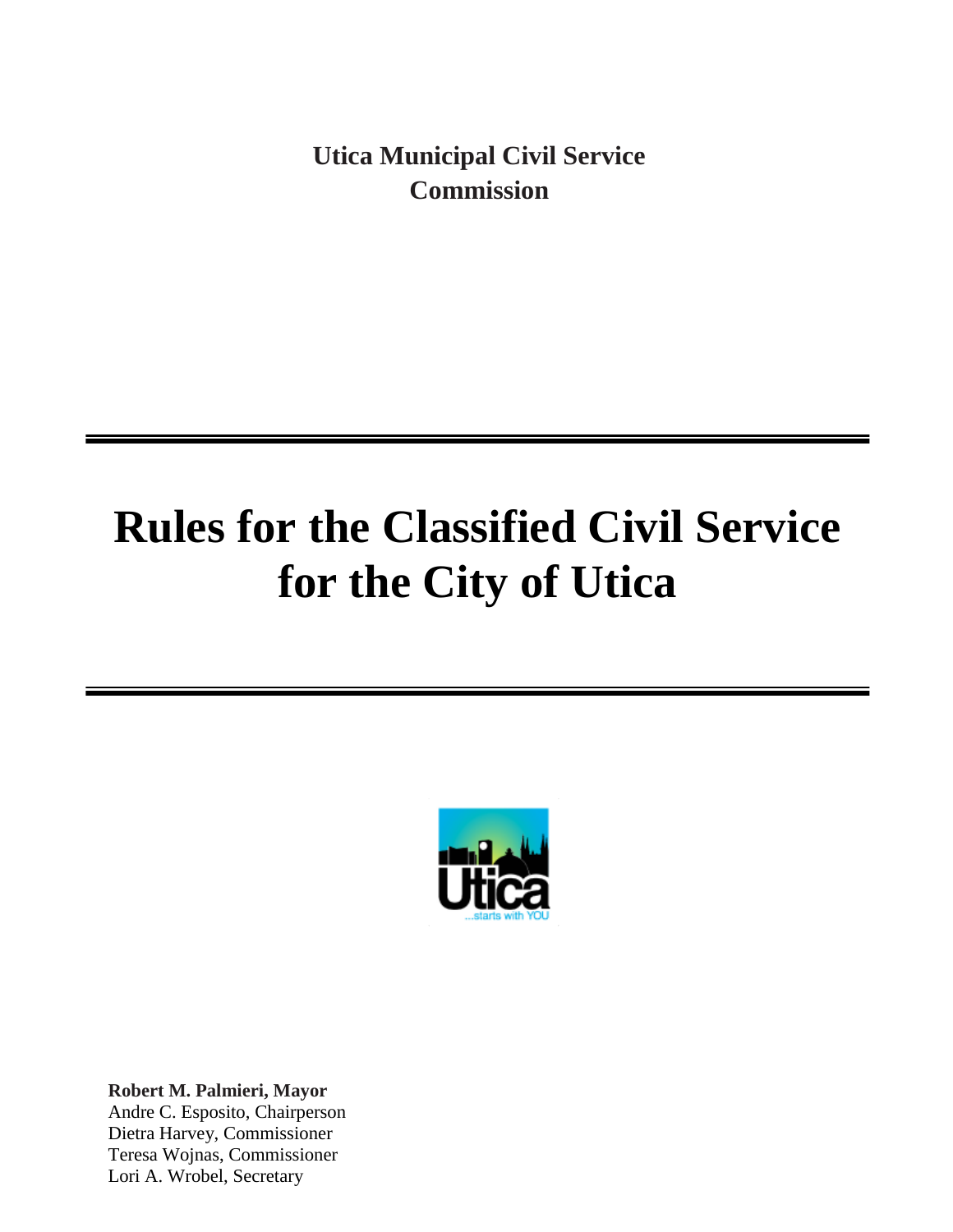

Table of Contents

| Rule V - Labor Class 6                                                                                            |    |
|-------------------------------------------------------------------------------------------------------------------|----|
|                                                                                                                   |    |
|                                                                                                                   |    |
|                                                                                                                   |    |
|                                                                                                                   |    |
|                                                                                                                   |    |
|                                                                                                                   |    |
|                                                                                                                   |    |
|                                                                                                                   |    |
|                                                                                                                   |    |
|                                                                                                                   |    |
| Rule XVI - Effect of Non-Permanent Service on Status of Employees 25                                              |    |
|                                                                                                                   |    |
|                                                                                                                   |    |
|                                                                                                                   |    |
|                                                                                                                   |    |
| Rule XXI - Reports of Appointing Authorities ___________________________________33                                |    |
|                                                                                                                   |    |
|                                                                                                                   |    |
| <b>Rule XXIV - Prohibition Against Questions Eliciting Information Concerning</b><br><b>Political Affiliation</b> | 39 |
| Rule XXV - Layoff of Competitive Class Employees                                                                  | 40 |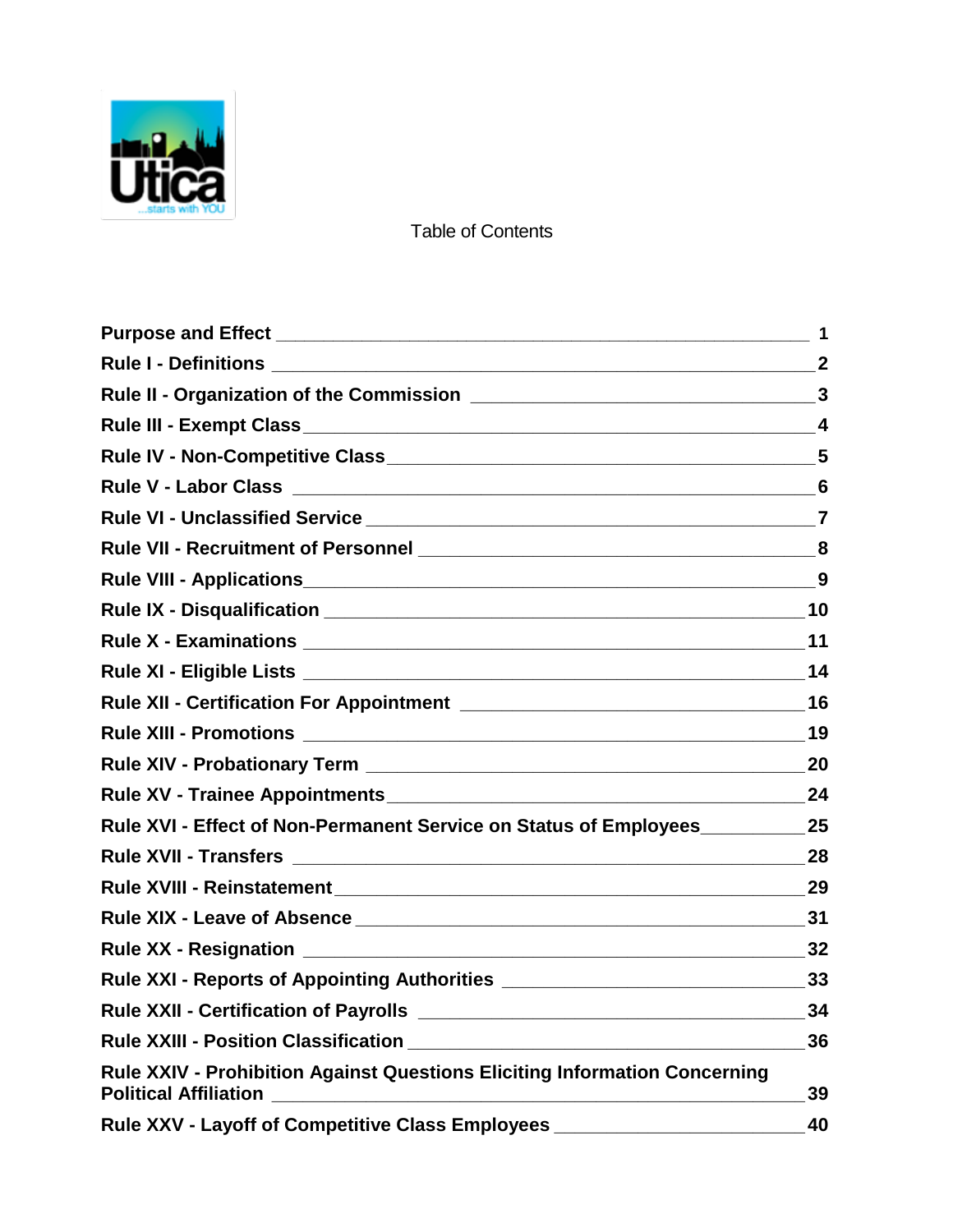# Rules for the Classified Service of

Utica Municipal Civil Service Commission

#### **Purpose and Effect**

It is hereby declared to be the purpose of these rules to provide an orderly and uniform system for the administration of civil service in the City of Utica on a basis of merit and fitness as provided in the Civil Service Law of the State of New York. These rules have the force and effect of law, and apply to all positions in the classified service of the Utica Municipal Civil Service Commission as well as the special districts therein. These rules may be amended by the Commission after a public hearing, subject to the approval of the State Civil Service Commission.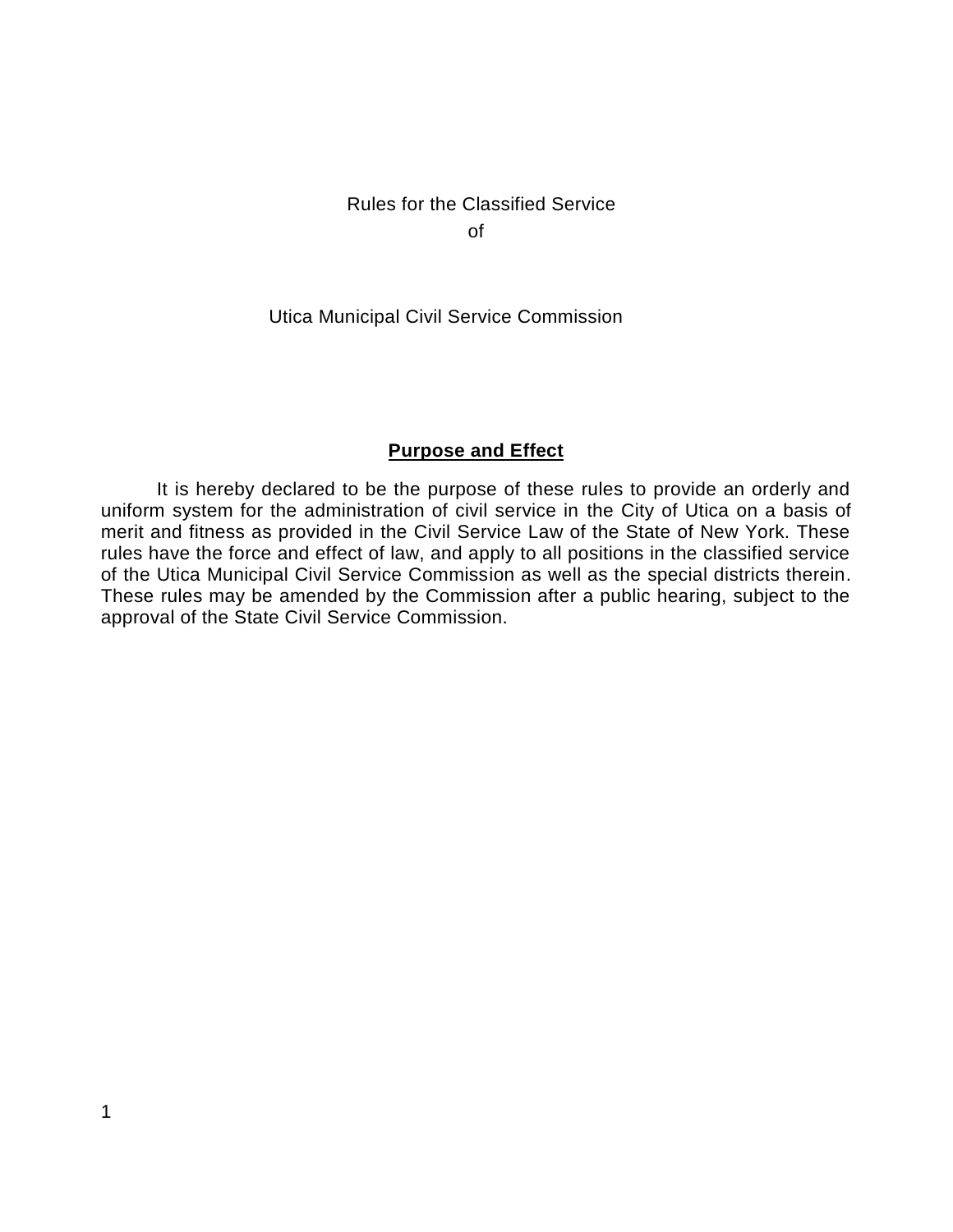#### RULE I

#### **DEFINITIONS**

Unless otherwise expressly stated or unless the context or subject matter requires a different meaning, the terms mentioned, whenever used in these rules, shall be construed as follows:

1. "Commission" means the Civil Service Commission of the City of Utica.

2. "Employee" means the incumbent of a position appointed to the position in accordance with these rules and the Civil Service Law.

3. "Position" means an aggregation of duties to be performed and responsibilities to be exercised by one person in a civil division.

4. "Eligible List" means an official record established and maintained by the Commission as a public record which contains the names of those persons who have successfully completed an examination, listed in order of their final ratings from the highest to the lowest rank.

5. "Part-Time Employment" means any employment or combination of one or more employments in a civil division in which an individual works fifty percent or less of the time prescribed as the standard work week by the governing body or other appropriate authority of the civil division or where the employee earns not more than one-half (1/2) of the rate assigned to the position if the position has been allocated to a graded salary schedule.

6. "Transfer" means the change, without further examination, of a permanent employee from a position under the jurisdiction of one appointing authority to a similar position under the jurisdiction of another appointing authority, or to a position in a different title under the jurisdiction of the same appointing authority.

7. "Reassignment" means the change, without examination, of a permanent employee from one position to another similar position in the same title under the jurisdiction of the same appointing authority.

8. "Civil Division" means each county, town, city, village, school district, community college, public authority, or special district.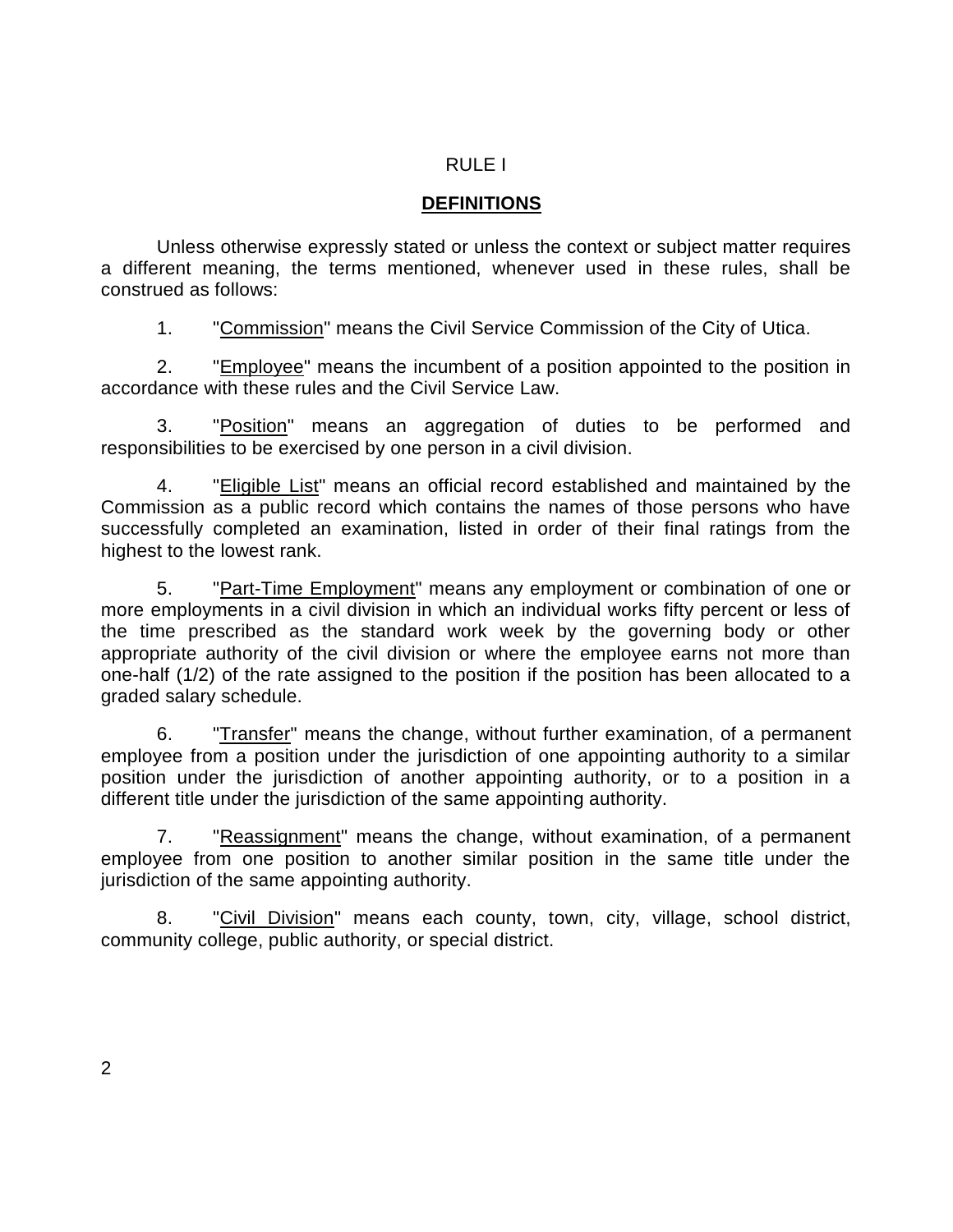#### RULE II

## **ORGANIZATION OF THE COMMISSION**

The Commission shall designate one of its members as Chairperson. Two Commissioners shall constitute a quorum for the transaction of business. The Commission may appoint a Secretary who shall not be a Commissioner, and such other employees within available appropriations as it may deem necessary or proper to carry out the purpose of these rules and the law. It shall fix the duties of these employees. The Commission shall keep true and accurate minutes of all its meetings and proceedings which shall be open for public inspection.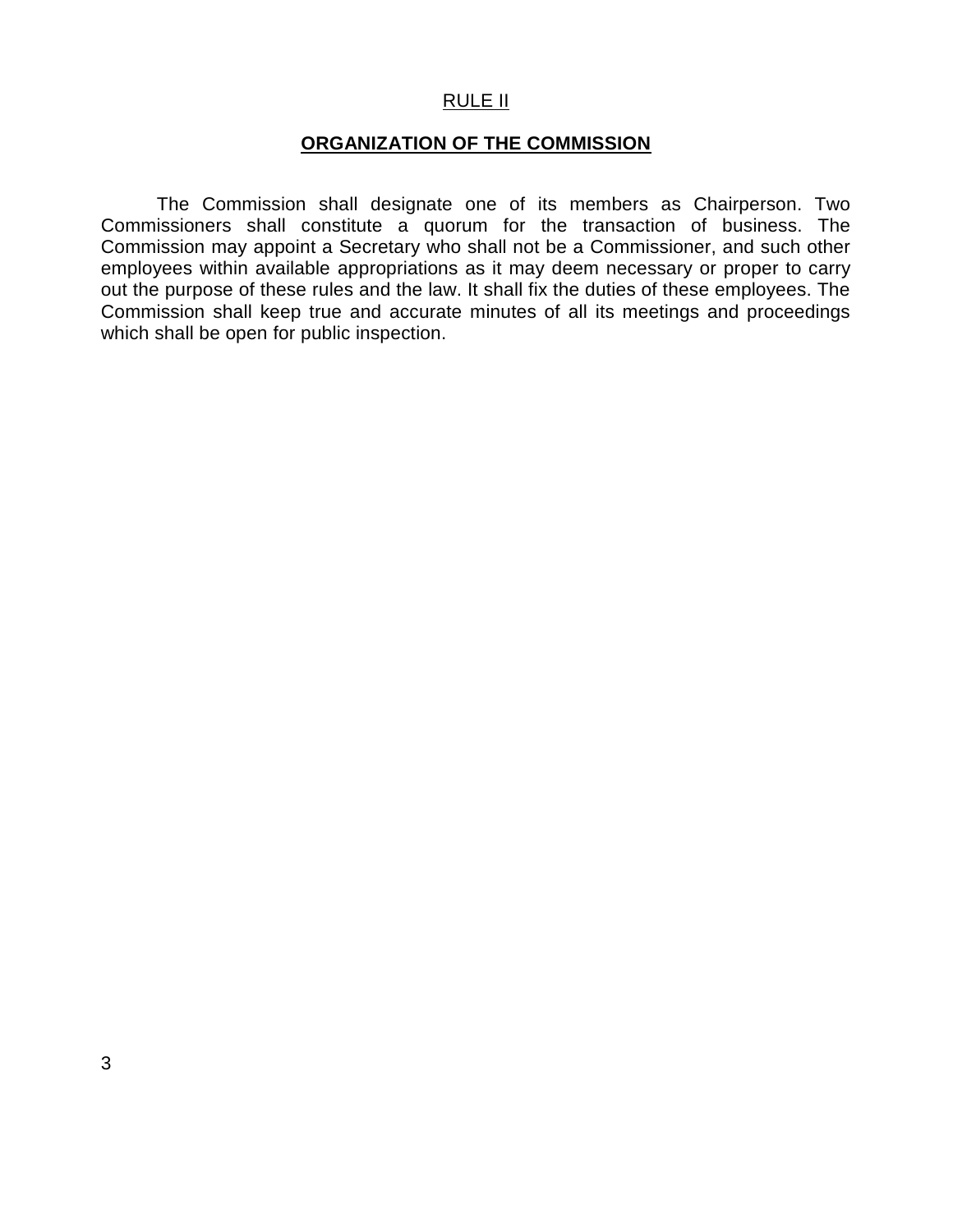#### RULE III

# **EXEMPT CLASS**

Positions approved by the State Civil Service Commission for placement in the exempt class pursuant to Section 41 of the Civil Service Law shall be listed in Appendix A of these rules.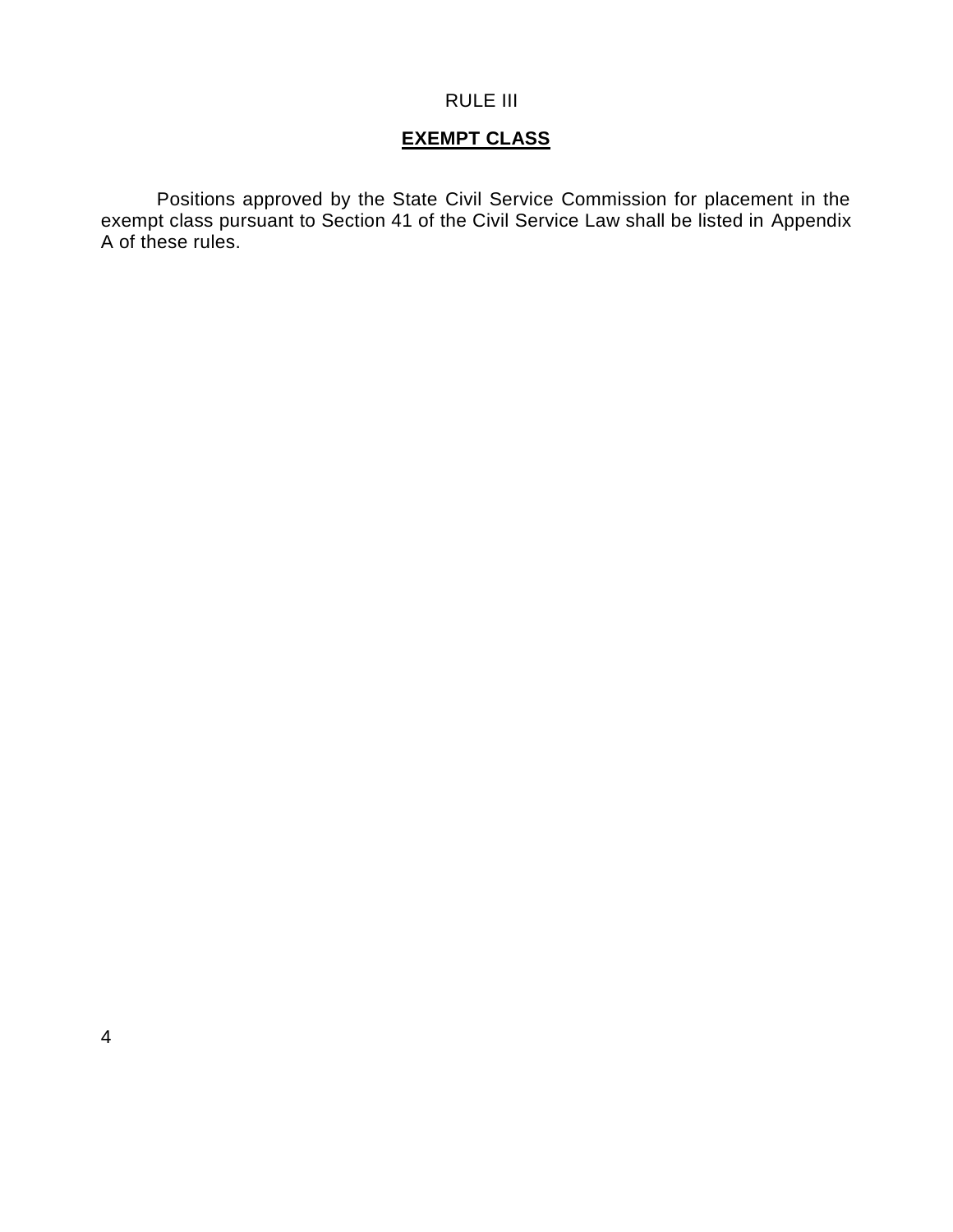#### RULE IV

## **NON-COMPETITIVE CLASS**

#### 1. Non-Competitive Positions; Approval and Designation

Positions approved by the State Civil Service Commission pursuant to Section 42 of the Civil Service Law for placement in the non-competitive class shall be listed in Appendix B of these rules. The municipal Commission shall designate titles in Appendix B that involve confidentiality or require the performance of functions influencing policy for the purposes of excluding such positions from the statutory provisions on removal and disciplinary proceedings.

#### 2. Nomination for Non-Competitive Appointment

A position in the non-competitive class may be filled by the appointment of a person who meets the minimum qualifications established for such position by the Commission. A nomination for such an appointment shall state the qualifications of the nominee and shall be filed, prior to any appointment, by the appointing authority with the Commission. Such appointment shall become effective only after approval by the Commission.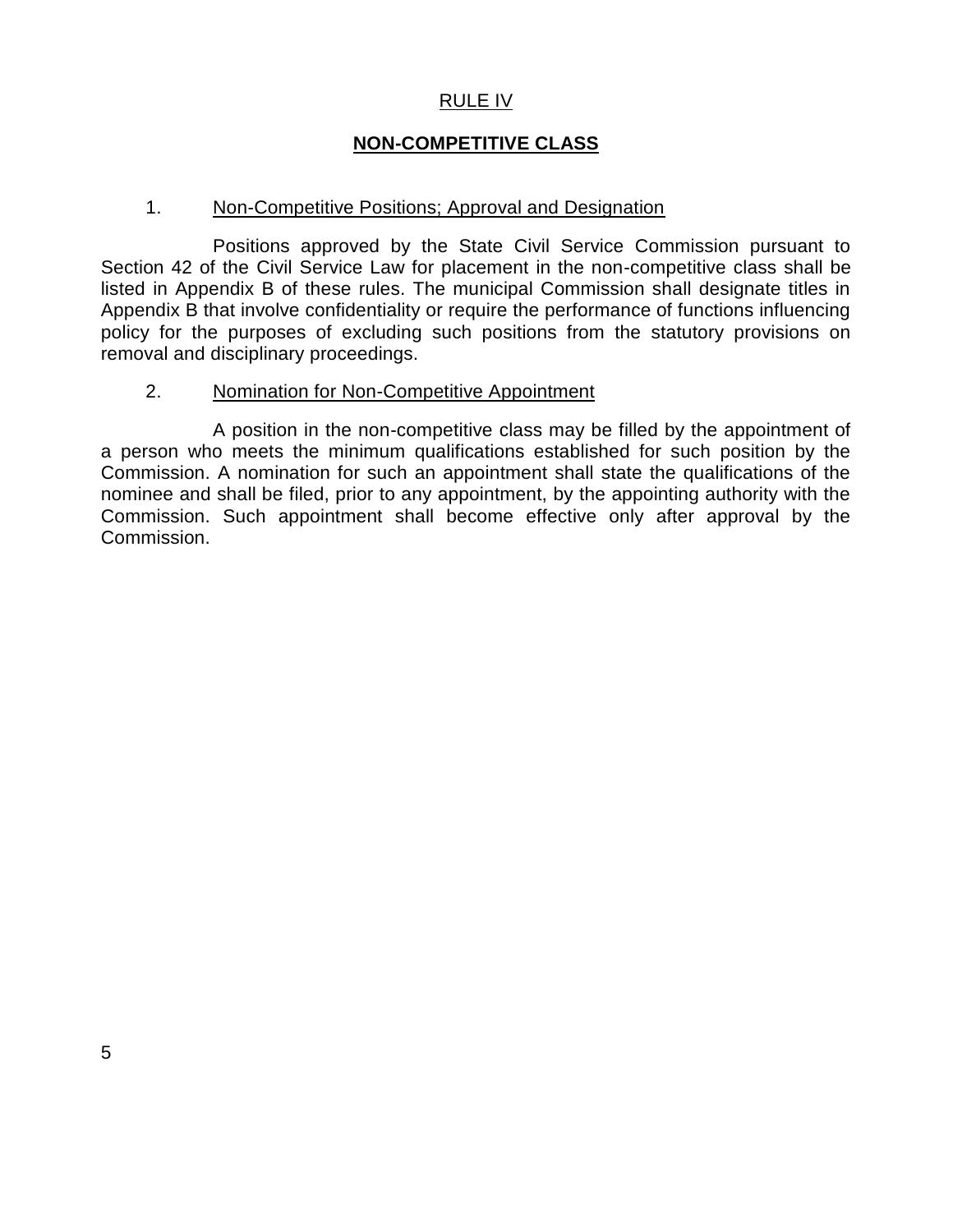## RULE V

# **LABOR CLASS**

## 1. Approval of Labor Class Positions

Positions approved by the State Civil Service Commission pursuant to Section 43 of the Civil Service Law for placement in the labor class shall be listed in Appendix C of these rules.

## 2. Filling of a Labor Class Position

A position in the labor class may be filled by the appointment of any person selected by the appointing officer of the agency where a vacancy exists. The Commission may require applicants for employment in the labor class to qualify in such examinations of their fitness for employment as may be deemed practicable.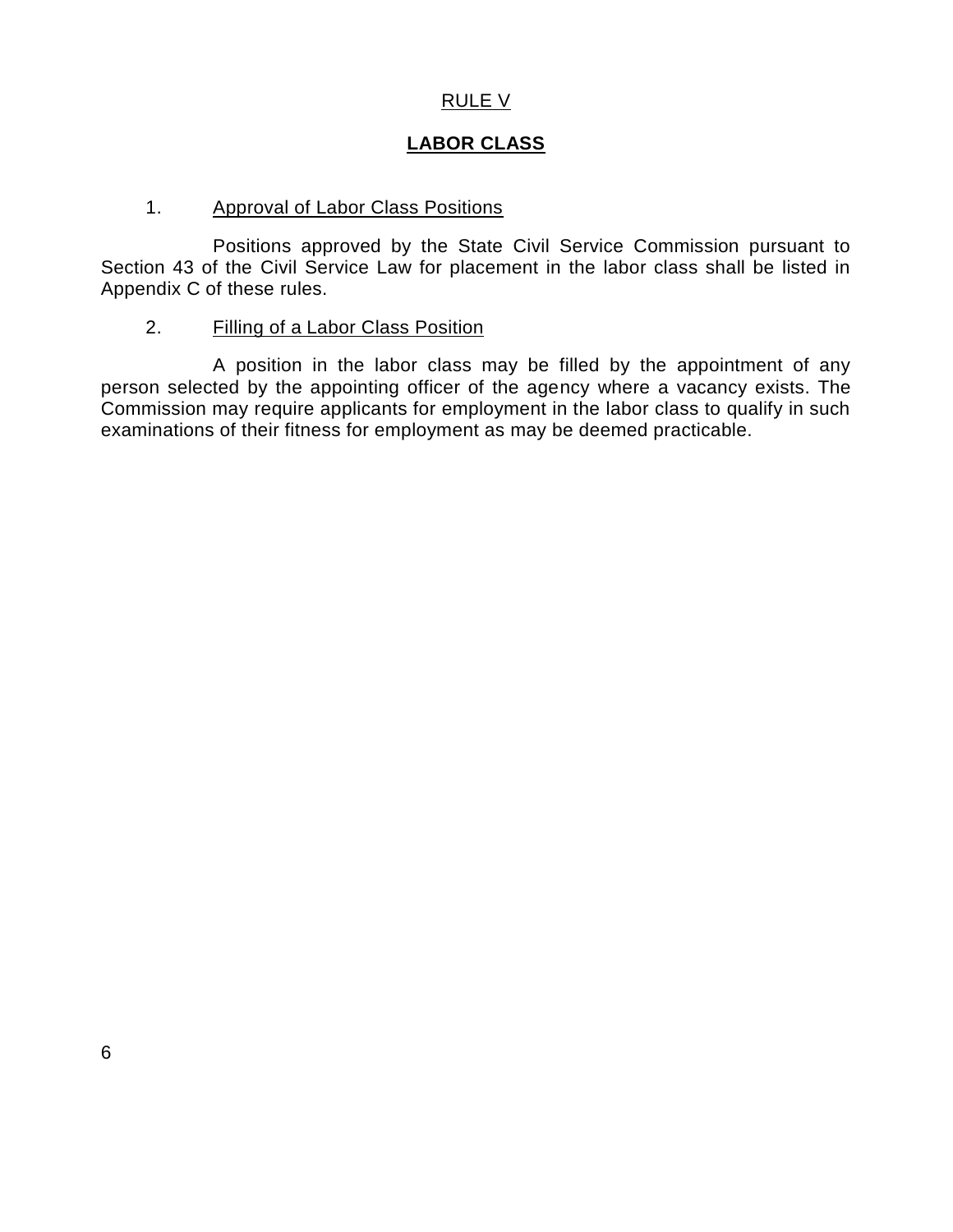## RULE VI

# **UNCLASSIFIED SERVICE**

Positions approved by the State Civil Service Commission pursuant to Section 35 of the Civil Service Law for placement in the unclassified service shall be listed in Appendix D of these rules.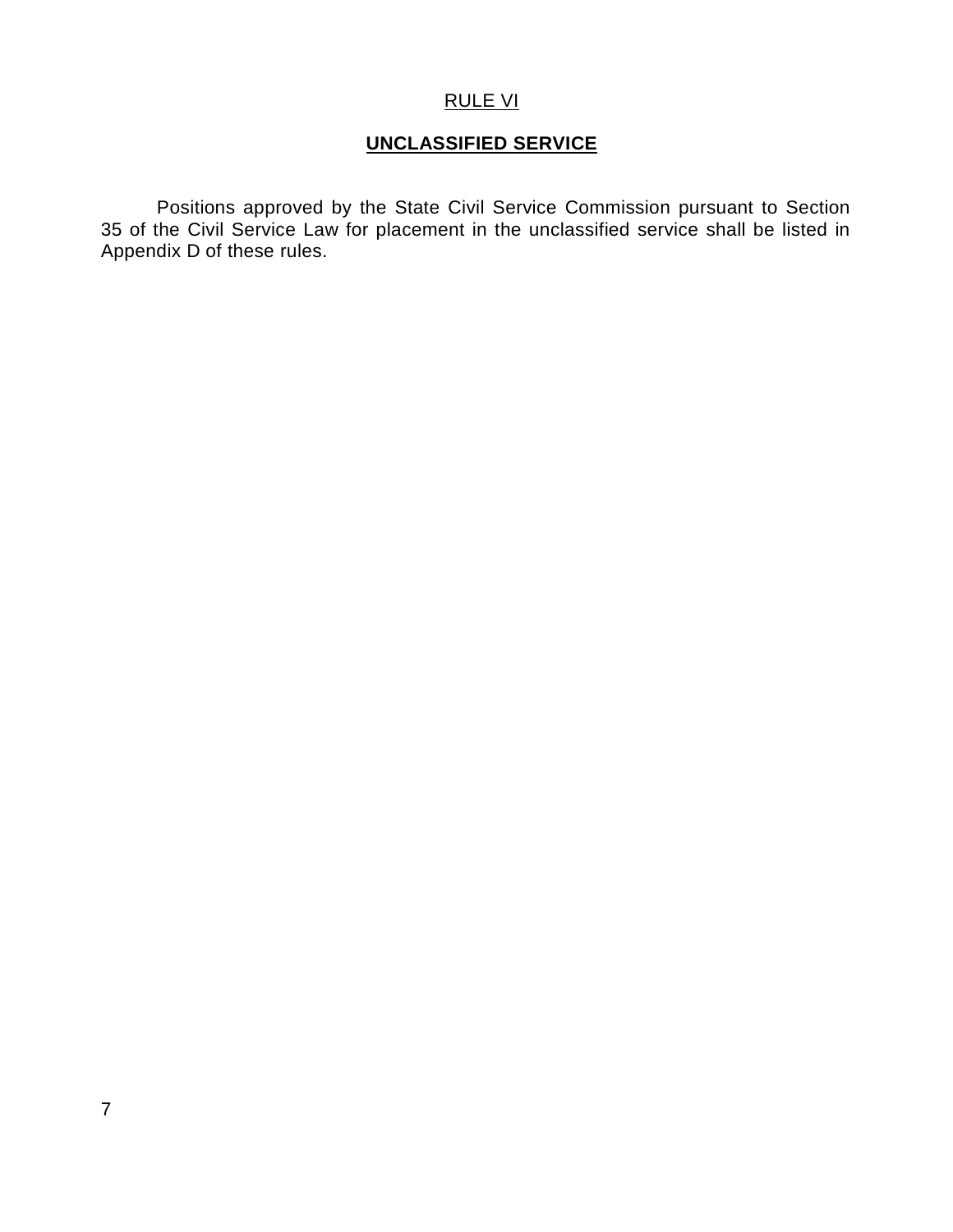#### RULE VII

## **RECRUITMENT OF PERSONNEL**

#### 1. Residence Requirements for Municipal Positions

a. An applicant must at the time of examination and for at least four months immediately prior thereto be a resident of the municipality in which appointment is to be made or any reasonable combination of municipalities both in and outside of New York State contiguous to the municipality in which appointment is to be made. Residence requirements may be suspended or reduced by the Commission in cases where recruitment difficulty makes such requirements disadvantageous to the public interest.

b. When preference in certification is given to residents of a municipality pursuant to subdivision 4-a of Section 23 of the Civil Service Law, an eligible must have been a resident of such municipality for at least one month prior to the date of certification in order to be included in a certification as a resident of such municipality and must be a resident of such municipality at the time of appointment.

#### 2. Announcements of Examinations

The public announcement of an open-competitive examination shall specify the application fee, if any, the title, the duties of the position, the minimum qualifications required, the salary or salary range if known, the issue date, the final date for filing applications, the subjects or scope of the examination and the relative weights thereof, application fee(s) and waivers, post offer of employment medical requirements, special testing requirements and religious observance arrangements and, if known, the date and place of the examination. Public notice of open-competitive examinations shall be made at least twenty-five days before the date of the examination and must be conspicuously posted in a public place for fifteen days. The last day for filing applications shall be not less than ten days before the date of the examination.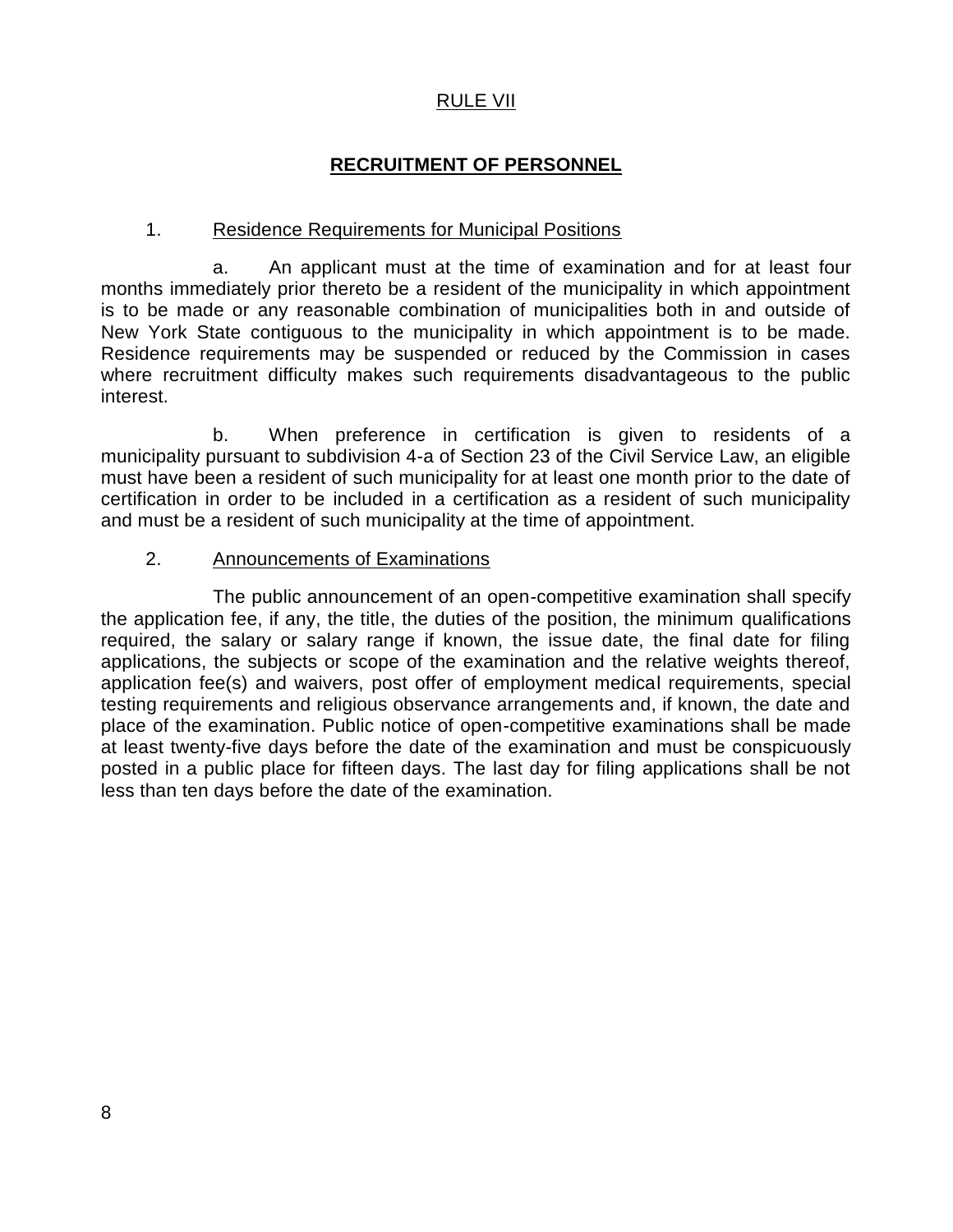# RULE VIII

# **APPLICATIONS**

#### 1. Receipt and Disposition of Applications

a. Applications of candidates for positions in the classified service must be submitted to the Commission on the form and in the manner prescribed by the Commission.

b. The burden of establishing qualifications to the satisfaction of the Commission shall be upon the applicant.

c. The Commission shall notify applicants of the disposition of their applications. Applicants for competitive examination shall be given notice of their approval or disapproval at least seven days before the examination.

#### 2. Release of Application Information

A candidate's application for appointment or examination may be exhibited, upon request, to the appointing officer to whom his/her name is certified, or to the appointing officer's representative, provided, however, that information therein relating to the candidate's national origin or indicating whether his/her citizenship is by birth or naturalization shall not be divulged. Before a candidate's application for examination is exhibited to the appointing officer or an authorized representative, all reference therein to the candidate's natural origin or to the basis of his/her citizenship shall be concealed.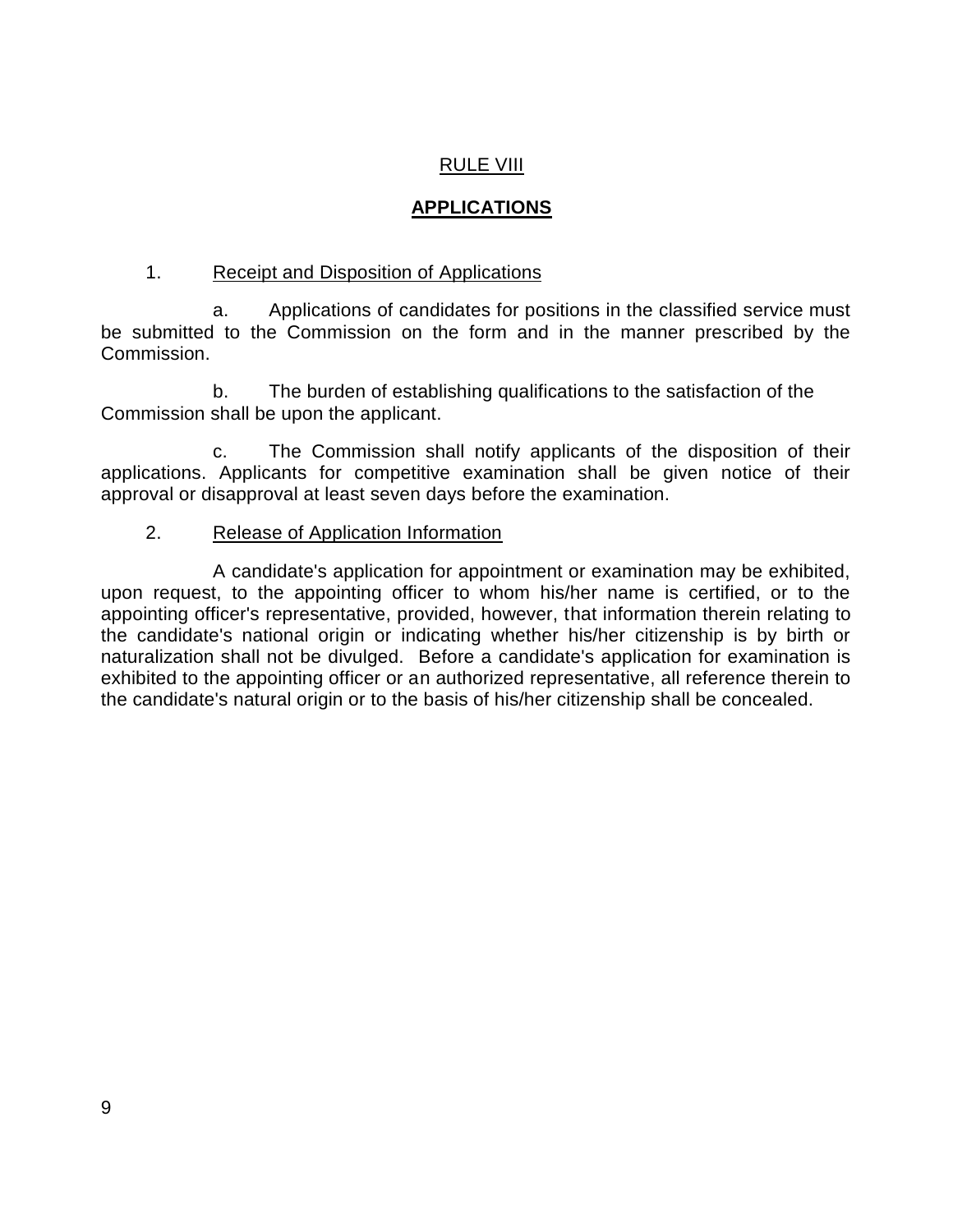# RULE IX

# **DISQUALIFICATION**

### 1. Notification of Disqualification

An applicant who is disqualified for an examination or appointment shall be notified of the reasons for such disqualification and afforded an opportunity to submit facts in opposition to such disqualification.

#### 2. Verification of Qualifications

Any applicant who refuses to permit the Commission to investigate matters necessary for the verification of his/her qualifications or who otherwise hampers, impedes or fails to cooperate with the Commission in such investigation shall be disqualified for examination, or, after examination, for certification and appointment.

#### 3. Disrespect for Processes of Law

A record of disrespect for the requirements and processes of law may be grounds for disqualification for examination or, after examination, for certification and appointment.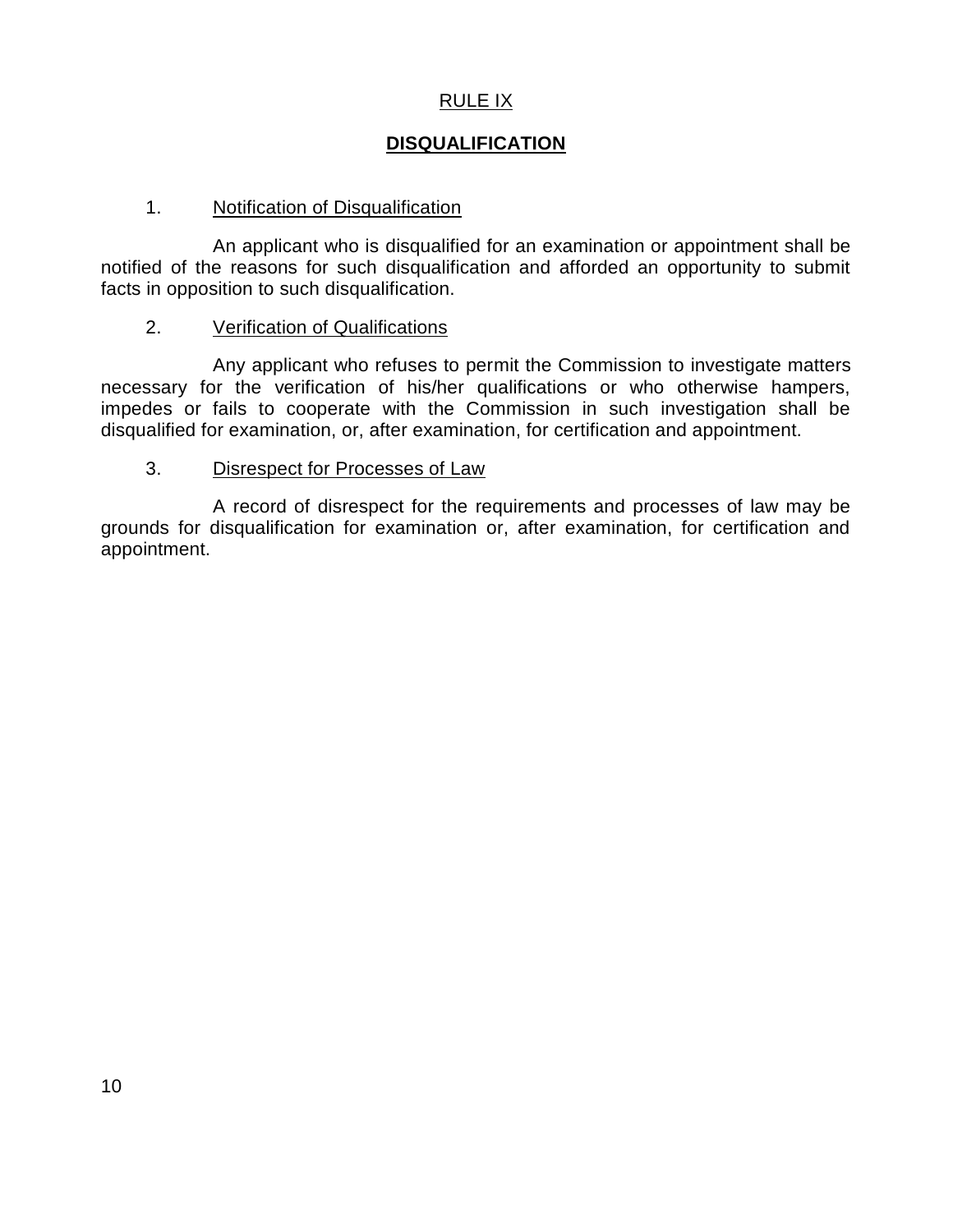# RULE X

# **EXAMINATIONS**

## 1. Examinations Prepared and Rated by the New York State Civil Service **Department**

a. For examinations prepared and rated by the State Civil Service Department, the provisions of the rules and regulations of the State Civil Service Commission and Department shall govern the rating of examinations, the review of examination papers by candidates and the filing of appeals.

b. The State Civil Service Commission shall have sole and exclusive authority to correct any errors in rating upon appeal or otherwise.

## 2. Examinations Prepared and/or Rated by the Municipal Civil Service Commission

a. The Commission shall adopt a system to conceal the identity of the candidates' papers in a written examination until such written examination has been rated.

b. Rating keys shall be prepared for each examination held. Such keys shall be a permanent part of the record of each examination. The marking of an examination shall be made on the scale of 100, with 70 the passing score. The Commission may, after the announcement of an examination is made, subdivide the written examination into parts and require a passing mark of 70 in each of the parts in order that candidates be considered further for eligibility. Notice of such arrangements shall be given in the instructions of the written examination.

c. Applications and examination records and papers of candidates shall be preserved in accordance with the policies of the State Commissioner of Education and the State Civil Service Commission. Whenever an oral examination shall be prescribed as part of an examination, every effort shall be made to insure that a stenographic or recording device record of all the questions and answers be made a part of the examination records.

d. Every candidate in an examination shall be notified in writing of his/her final rating. Except for continuous recruitment examination, he/she shall also, if successful, be notified of his/her relative position on any eligible list established as a result of the examination.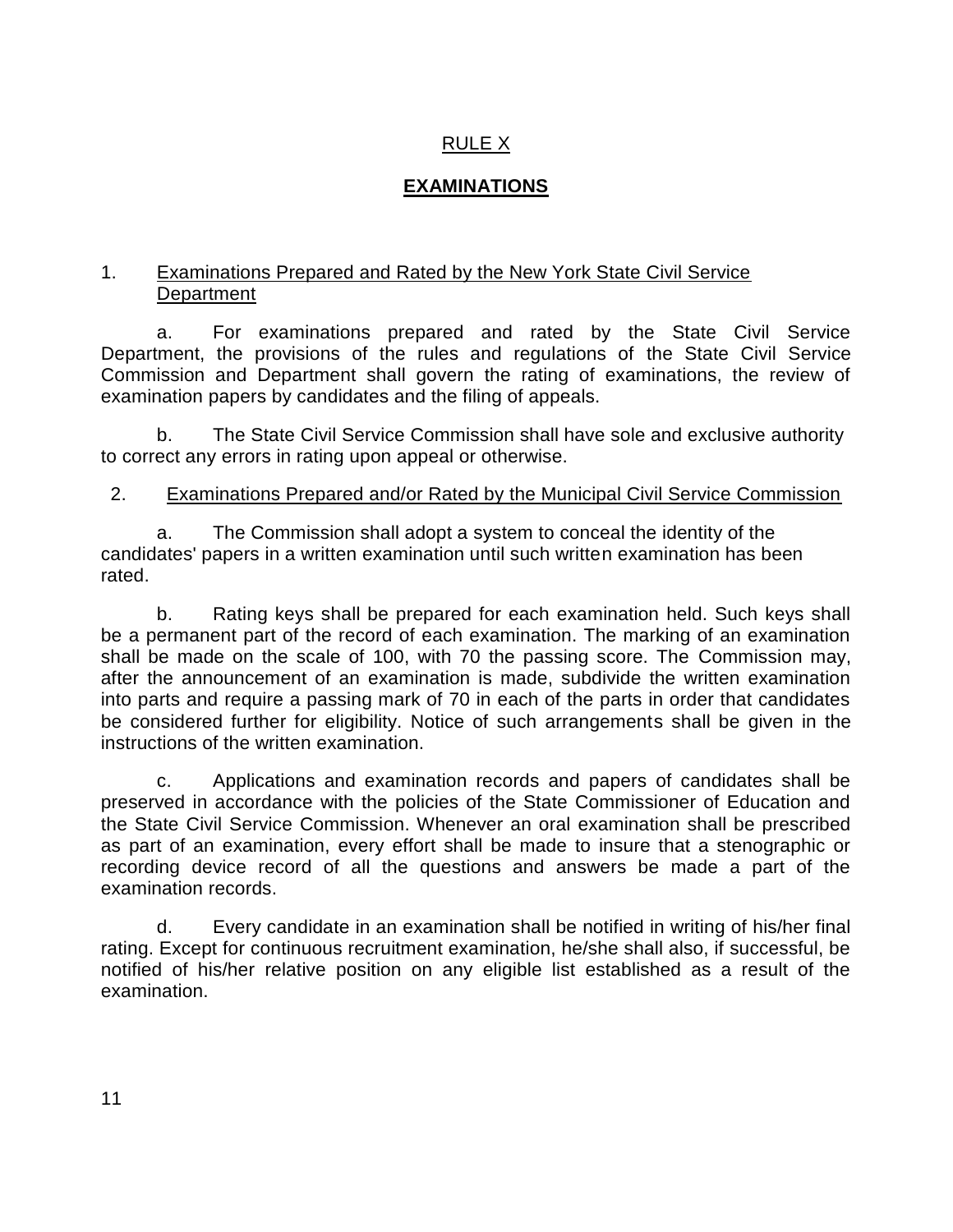## RULE X- EXAMINATIONS-contd.

e. Except for candidates in continuous recruitment examinations, any candidate receiving such notice may inspect his/her examination papers in the office of the Commission and in the presence of a designated representative of the Commission, provided he/she makes his/her request for such inspection, in writing, within ten (10) days of the date of the postmark of such notice. The examination papers of a candidate shall be exhibited only to the candidate except that a candidate may bring a consultant to review the record of an oral examination. The consultant must be approved by the Commission prior to the review and may not be an individual who was in any way involved in the preparation, conduct, or administration of the examination.

f. A candidate who wishes to appeal to the Commission from his/her rating in one, or more, or all of the subjects of an examination must submit such appeal in writing within twenty days after the earliest date on which his/her examination papers were made available for his/her inspection. Such appeal must show that a manifest error was made in the original rating. Such appeal shall be considered as opening all of the candidate's papers for review, whether resulting in a higher or lower standing. No change in rating shall be made as a result of an appeal unless it shall affect the candidate's relative position on the eligible list.

g. There shall be no reviews of examinations conducted on a continuous recruitment basis other than for a computational check of the candidate's answers against the key answers; nor shall there be reviews of practical or performance examinations.

#### 3. Examinations Generally

a. The Commission may at any time during the life of an eligible list, resulting from an examination except as provided in 1.b., correct any clerical or computational errors in the ratings of candidates who compete in the examination.

b. Any changes in an eligible list pursuant to this rule shall not affect the status of any person previously appointed from such eligible list.

#### 4. Examination Material Security

In order to prevent the unauthorized publication and dissemination of examination material, the following acts are prohibited except as authorized by the Commission.

a. No person shall copy, record or transcribe any examination question or answer; or remove from the examination room or possess outside the examination room, any question sheet, answer sheet or booklet, scrap papers, notes or any other papers or materials relating to such examination.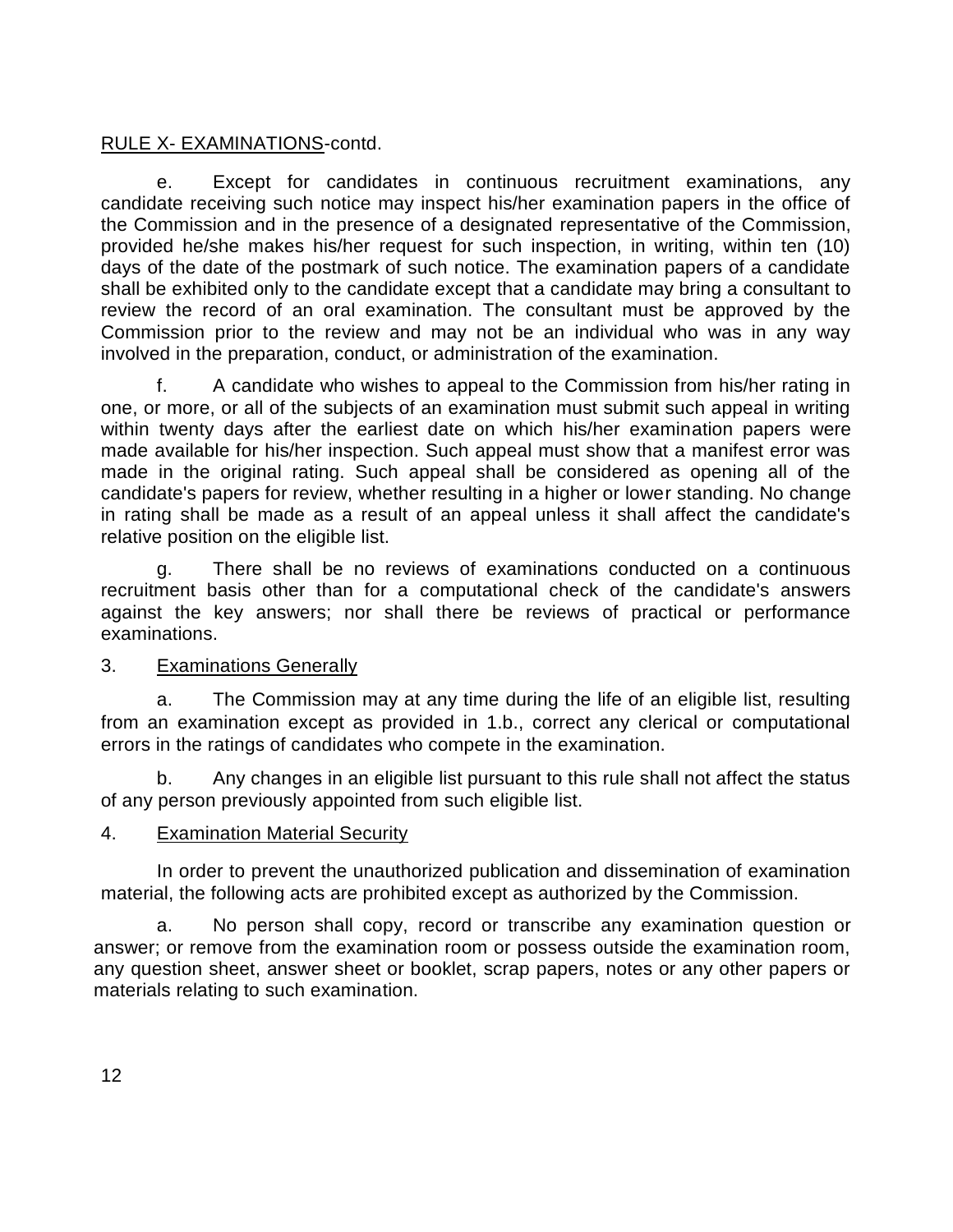## RULE X - EXAMINATIONS-contd.

b. A candidate in an examination shall not at any time communicate with an examiner concerning the conduct or content of such examination; and shall not directly or indirectly communicate to any other person information concerning the content of such examination until completion of the testing of all candidates.

No examiner, proctor or other person charged with the supervision of a candidate or group of candidates during an examination shall have authority to waive the provisions of this subdivision. A person who is found by the Commission to have violated the provisions of this subdivision or any similar provision of the rules of any other civil service jurisdiction within the State of New York shall be disqualified from appointment to the position for which the examination is being held and may be disqualified from being a candidate for any civil service examination for a period of five years.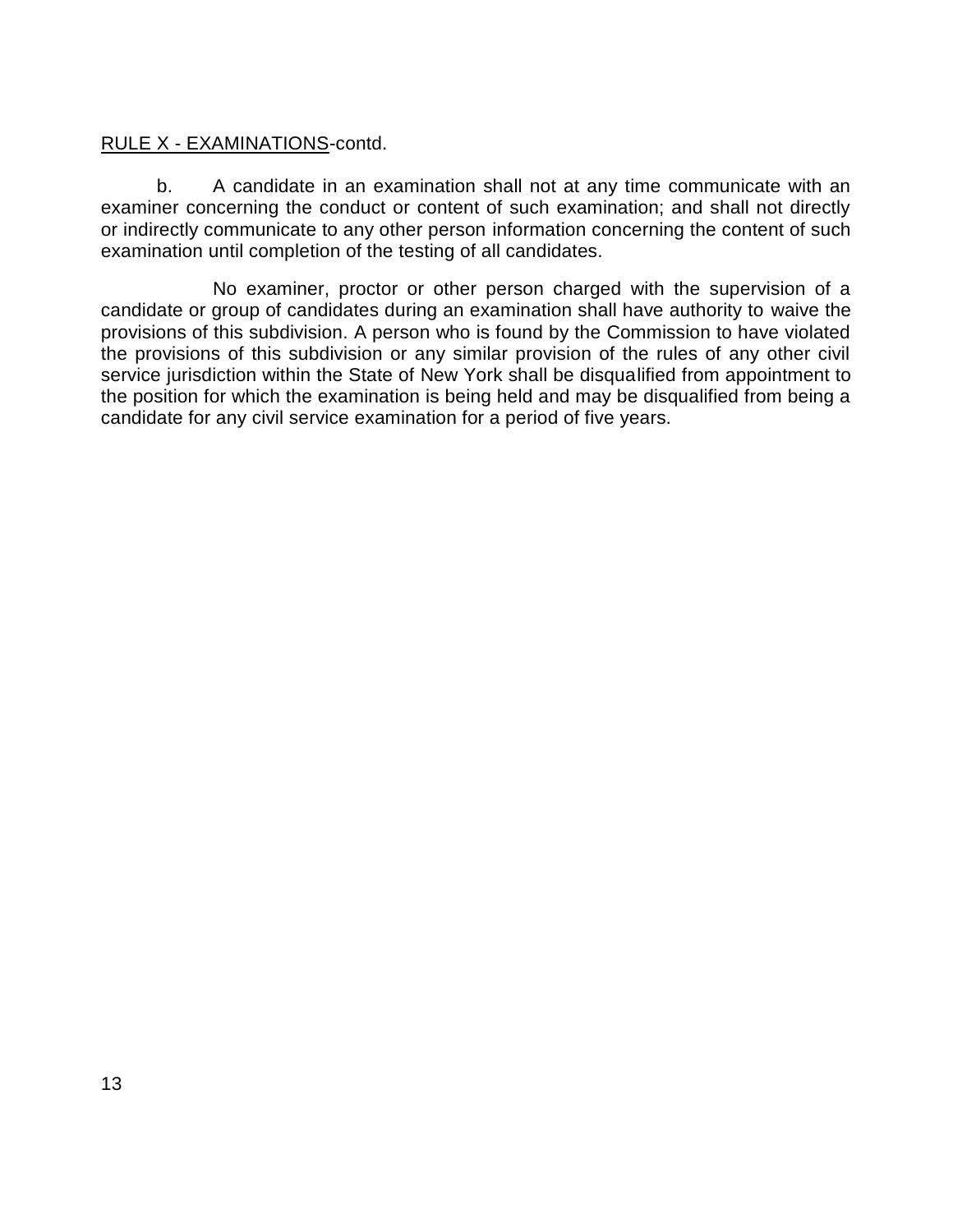# RULE XI

# **ELIGIBLE LISTS**

## 1. Passing Grade and Ranking

Every candidate who attains a passing score in an examination as a whole and who meets the standards prescribed, if any, for separate subjects or parts of subjects of the examination shall be eligible for appointment to the position for which he/she was examined and his/her name shall be entered on the eligible list in the order of his/her final rating; but if two or more eligibles receive the same final rating, they shall be ranked in accordance with such uniform, impartial procedure as prescribed by the Commission.

## 2. Eligible List Establishment

a. The date of the establishment of the eligible list shall be the date fixed by Commission resolution and shall be entered on the eligible list. The eligible list shall contain any additions of veteran's credits and, in the case of promotion examinations, seniority credits.

b. The duration of all eligible lists shall be fixed by Commission resolution prior to the establishment of such lists, but shall not be less than one nor more than four years. The date of establishment of a list and its duration shall be given to all successful candidates at the time when notice of standing on the eligible list is given to such candidates. Where the duration of an eligible list is fixed at less than four years the Commission may, by resolution, prior to the expiration date of such list, extend the duration of the list up to the maximum limitation of four years, provided that eligibles on such list are notified in writing of the extension of the eligible list.

## 3. Public Inspection of Eligible Lists

Eligible lists shall be open to public inspection at the office of the Commission. The names of persons who failed to receive a passing examination score shall not be disclosed to the public.

## 4. Eligible List Error Correction

The Commission shall have power in its discretion to correct any error and amend any eligible list where it appears that an error has been made.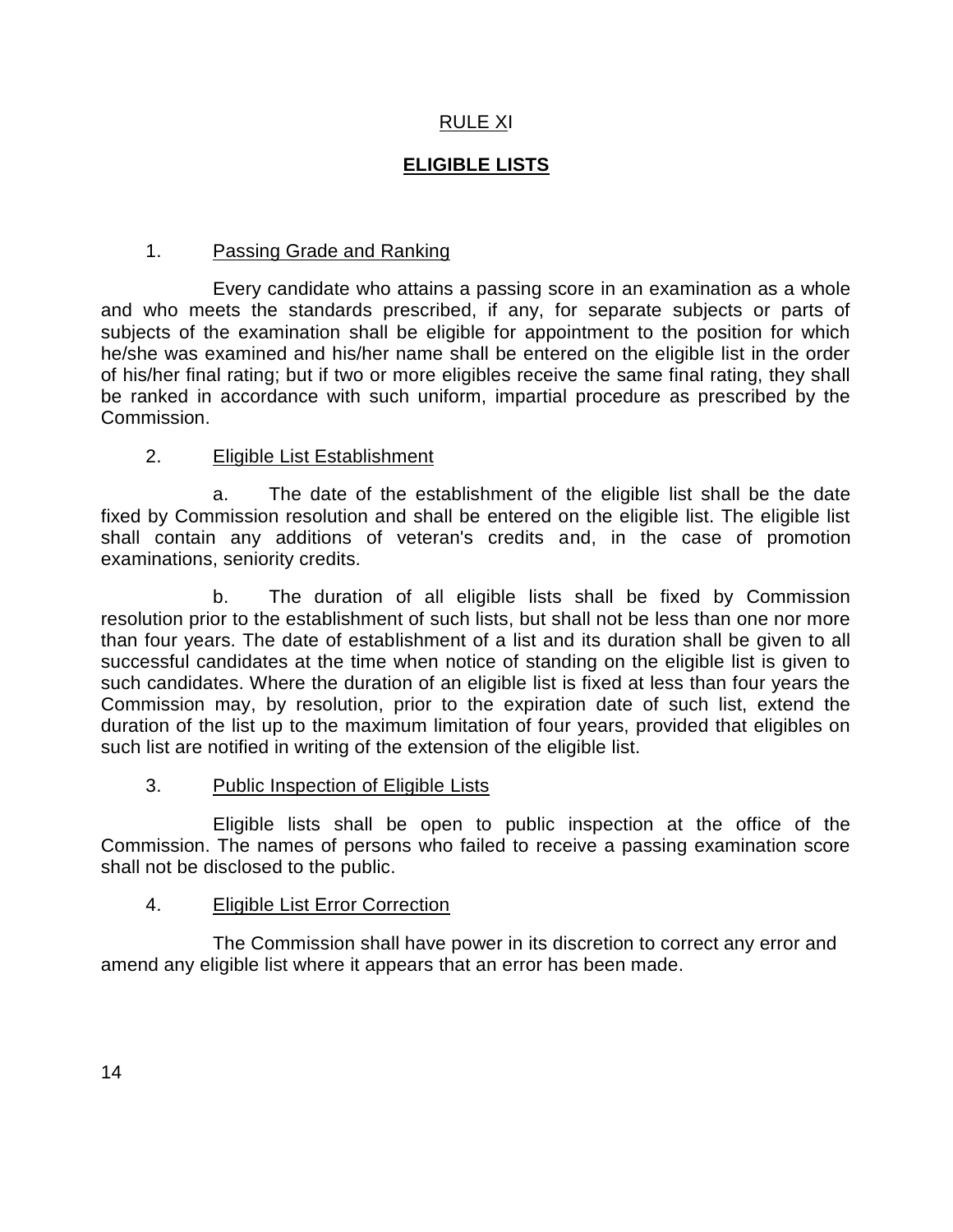#### RULE XI - ELIGIBLE LISTS-contd.

#### 5. Eligible List Revocation

The Commission shall have power to revoke any eligible list where the provisions of these rules were not properly or sufficiently carried out; provided, however, that an eligible list shall not be revoked except after notice and an opportunity to be heard has been given to all persons whose names appear on the list. The reasons for such action shall be recorded in the minutes of the Commission and reported to the State Civil Service Commission within 30 days.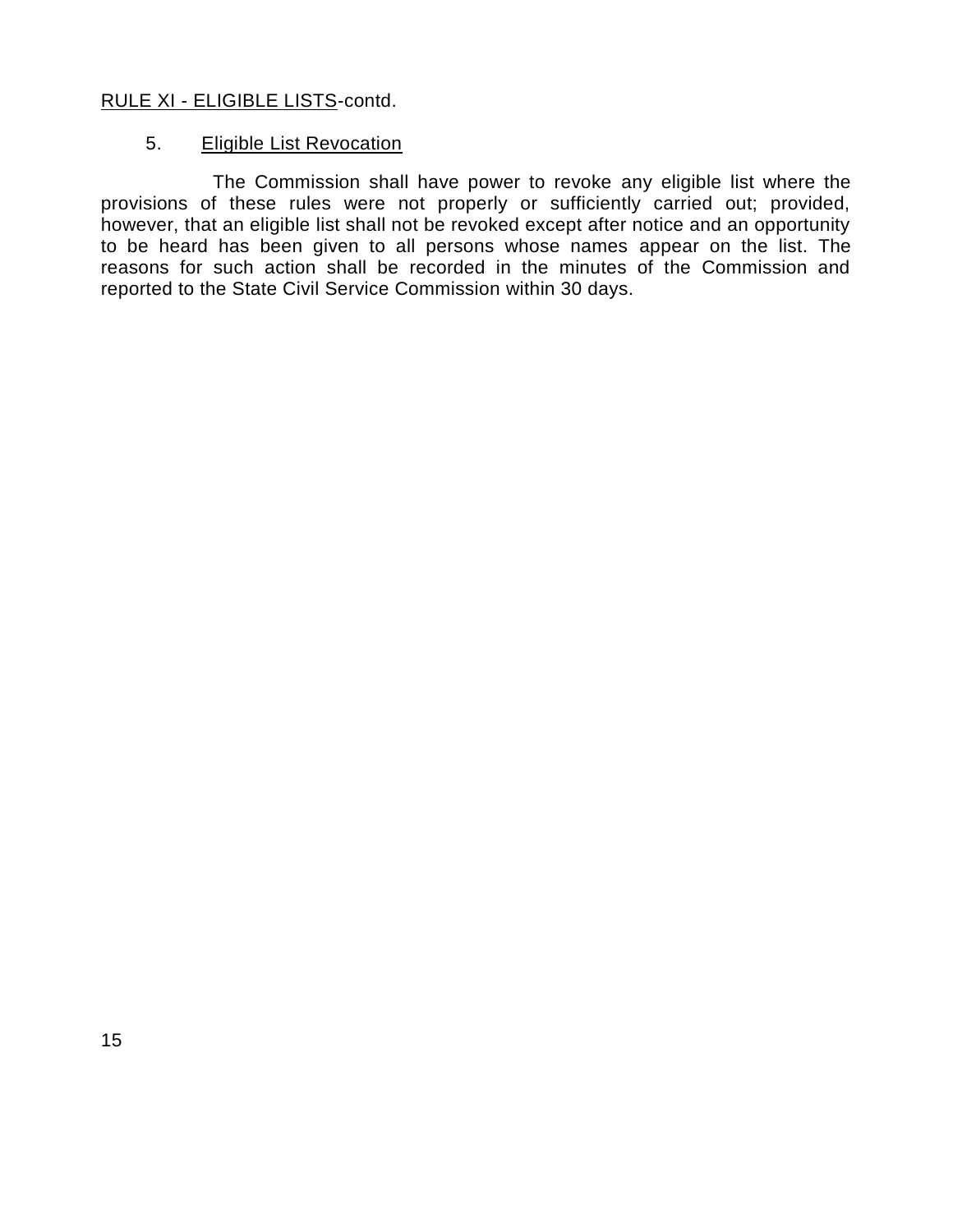### RULE XII

## **CERTIFICATION FOR APPOINTMENT**

### 1. Appropriate Eligible List Determination/Certification

The Commission shall determine the eligible list most nearly appropriate for the position to be filled, and shall certify to the appointing authority a sufficient number of eligibles from which selection for appointment may be made. When the name of any eligible is included in a certification for appointment, the names of all other eligibles on the list having the same final rating as such eligible shall be included in such certification.

#### 2. Duration of Certification

A certification issued by the Commission to an appointing officer shall be valid for a period of thirty days from the date of its issuance. After the expiration of such thirty-day period, no appointment shall be made except from a new certification. The Commission, for good cause shown, may extend a certification up to a maximum of sixty days upon request of an appointing authority.

#### 3. Failure to Respond to a Canvass Inquiry

When an eligible is canvassed for appointment or is offered appointment in writing and fails to state his/her willingness to accept such appointment within five business days after the mailing of such canvass or offer, he/she may be considered ineligible when making selection for such particular appointment. When an eligible fails to respond to two successive canvass letters, his/her name shall be restricted from further certification from the eligible list. Thereafter, the eligible may request that his/her name be restored to active status on such list, provided the list is still in existence. The eligible's name may be restored to active status on such list if the Commission in its discretion determines that the reasons for the previous non-response are satisfactory.

#### 4. Certification Declination

The name of the person declining appointment shall be eliminated from further certification from the eligible list unless declination is for one or more of the following reasons: (a) insufficiency of compensation offered when below minimum of grade of the position for which the examination was held; (b) geographical location of employment; (c) temporary inability, physical or otherwise, which must be satisfactorily explained by the eligible in writing; (d) other reason deemed acceptable by the Commission. The Commission shall enter upon the eligible list the reasons for its action in such cases.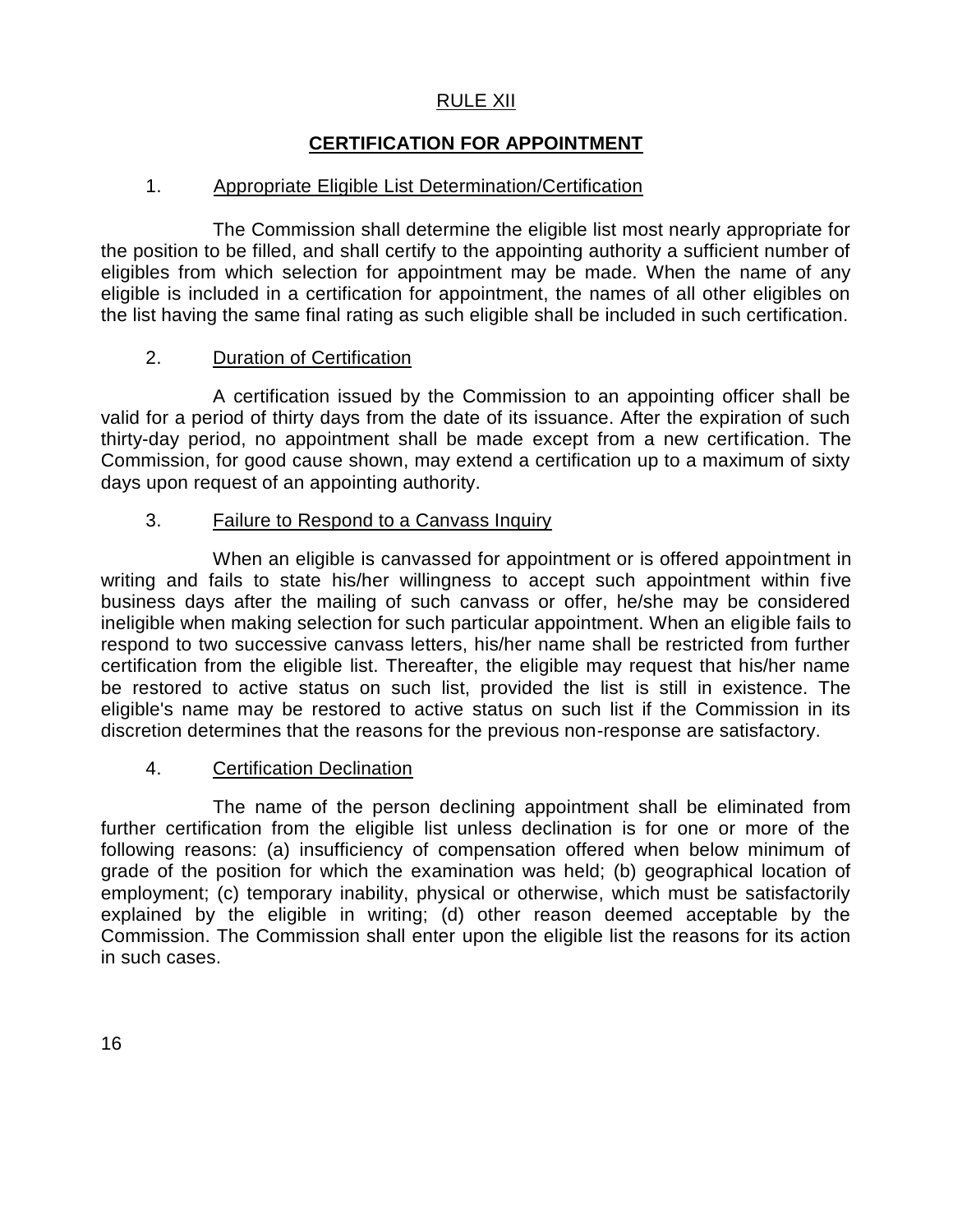# RULE XII - CERTIFICATION FOR APPOINTMENT-contd.

# 5. Rule of Three

Except as otherwise provided in these rules, appointment or promotion to a position in the competitive class shall be made by the selection of a person on the most nearly appropriate eligible list who is willing to accept such appointment and whose final rating in the examination is equal to or higher than the final rating of the third highest ranking eligible on the list indicating willingness to accept such appointment. The term "ranking" as used in these rules refers to the order in which the names of eligibles appear on the eligible list.

# 6. Nomination to Fill Vacancy After Open-Competitive Examination

Whenever a vacancy exists in a position in the competitive class and an open-competitive examination duly advertised results in three or fewer approved applicants for the examination, the appointing officer may nominate to the Commission one of the applicants who may be certified for appointment to fill the vacancy without further examination, provided that he/she has already qualified in an examination of equivalent character within the last four years from the date of nomination.

# 7. Declination for Salary

a. Whenever one or more eligibles shall have declined any appointment offered because of salary and an eligible whose relative standing is lower on the list and who was reachable on the certification only because of the declination, shall have been appointed to the position, the salary of such appointee shall not be increased, except by a service or a class-wide increase, within a period of six months after his/her appointment beyond that offered to the persons so declining.

## 8. Restriction on Certification for Reclassified Position

An open-competitive, promotion or preferred eligible list shall not be certified for filling a permanent competitive class vacancy created by reclassification of a permanently encumbered competitive class position if the appointment or promotion from such list would require the layoff of a permanent employee; but, this provision shall not apply if the incumbent whose position was reclassified has, following such reclassification, either refused to take an examination for such reclassified position or failed to qualify for appointment, examination or promotion to such position.

9. Whenever a vacancy exists in a position in the competitive class and an open-competitive examination duly advertised results in three or fewer approved applicants, and the announced minimum qualifications for the position included a requirement of possession of a license or certificate in a profession issued by the State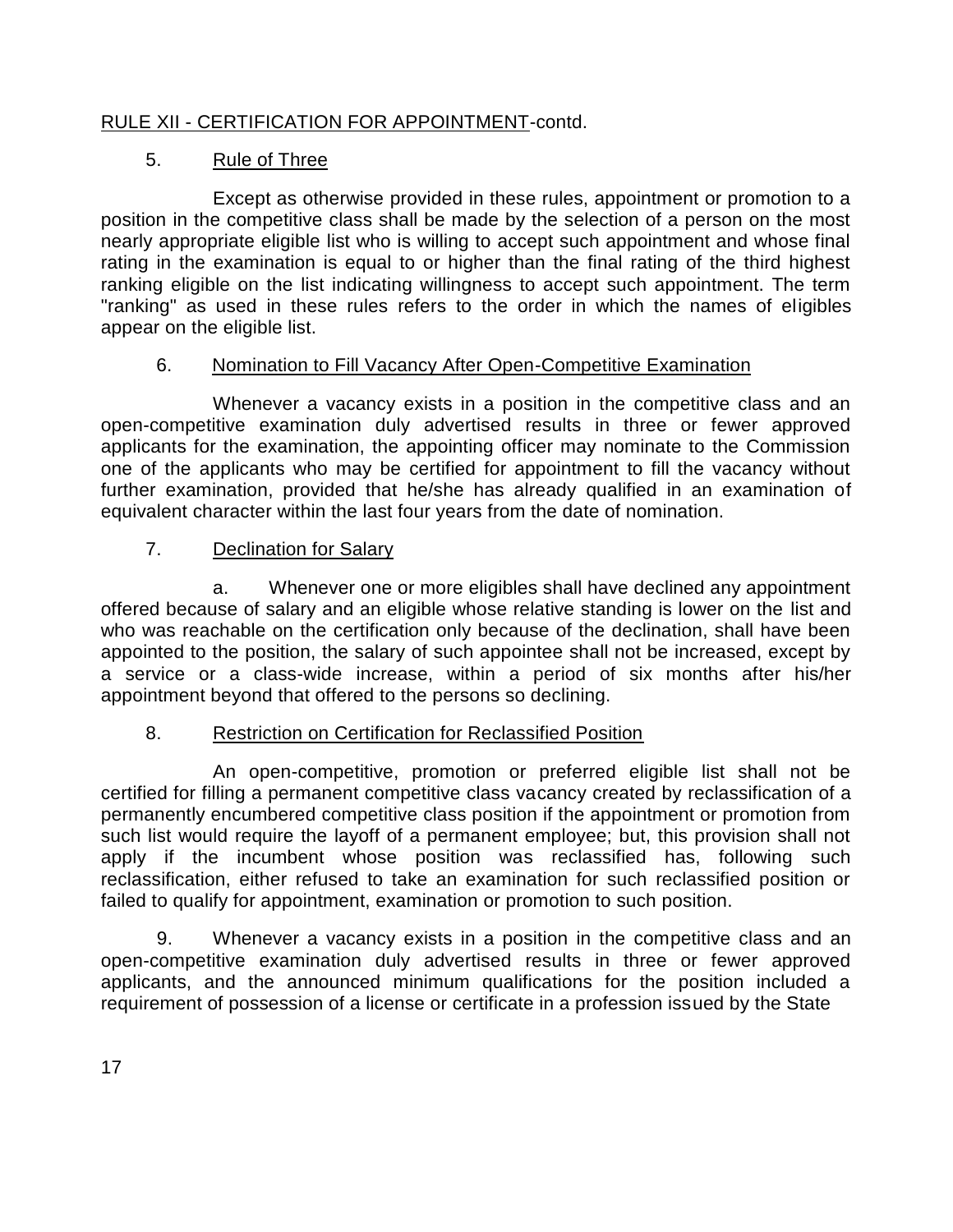## RULE XII - CERTIFICATION FOR APPOINTMENT-contd.

of New York, the Commission may waive the examination and certify for appointment to the appointing authority the names of such qualified applicants, provided, however, that such applicants have been licensed or certified in the profession by the State of New York.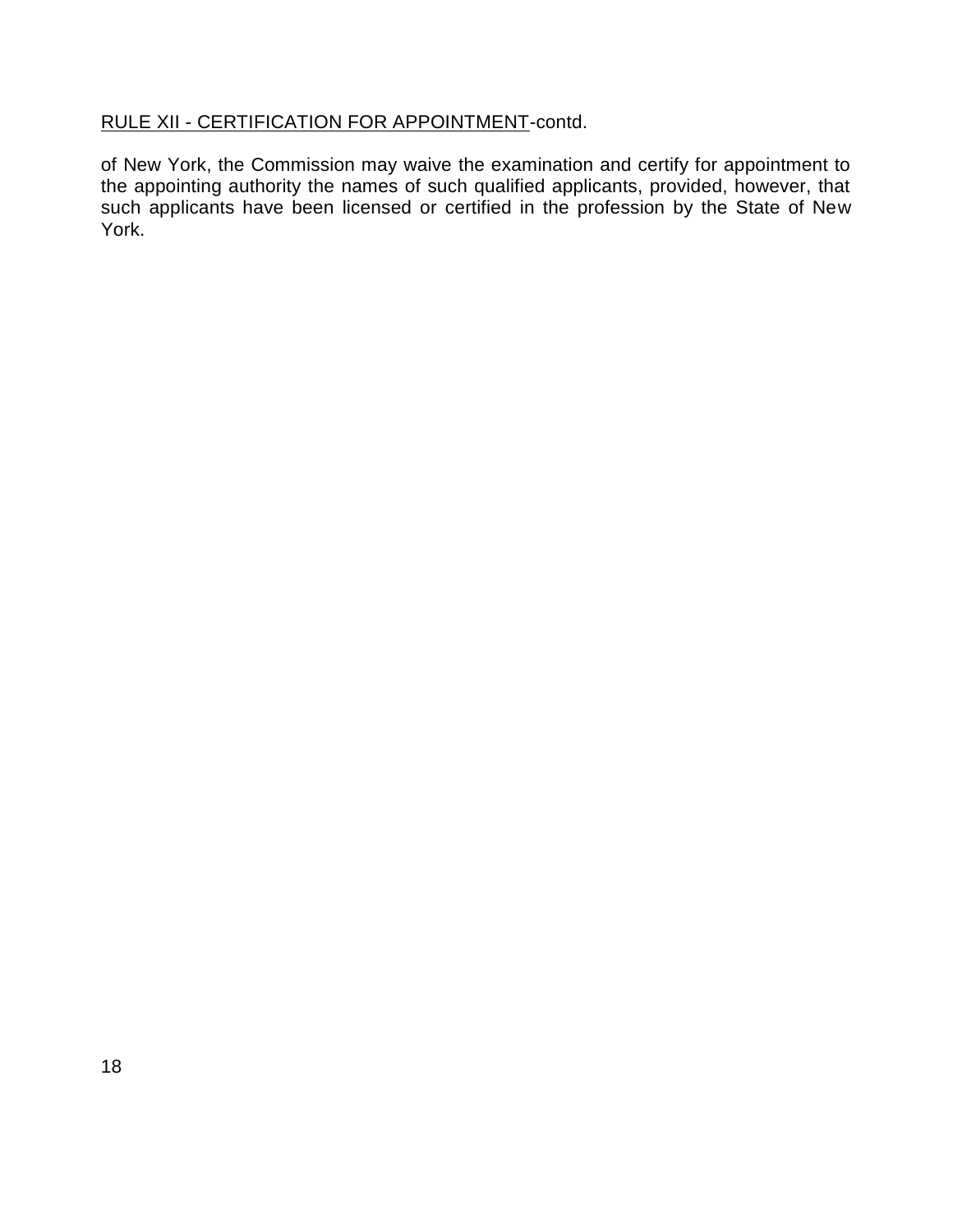#### RULE XIII

## **PROMOTIONS**

#### 1. **Eligibility for Promotion**

In order to be eligible to participate in a promotion examination or to be promoted a candidate must have been employed in a competitive class or noncompetitive class position on a permanent basis in a lower grade, either in direct line of promotion or in a related or collateral line of promotion as determined by the Commission. The Commission shall determine the minimum period of such service for eligibility to enter a promotion examination, and may also prescribe a minimum period of such service as a qualification for promotion from the resulting eligible list.

#### 2. Promotion from the Non-Competitive Class

Promotion examinations for non-competitive class employees shall, in addition to the requirements of Civil Service Law, Section 52 (12), require that applicants shall have been employed in a full-time position.

#### 3. Successive Nominations for Non-Competitive Promotion

Any candidate who is nominated for non-competitive examination for promotion to a position and who fails to appear for such examination or who fails to pass two successive examinations for such promotion shall not thereafter be eligible for employment in such position, except by appointment or promotion from an eligible list following competitive examination.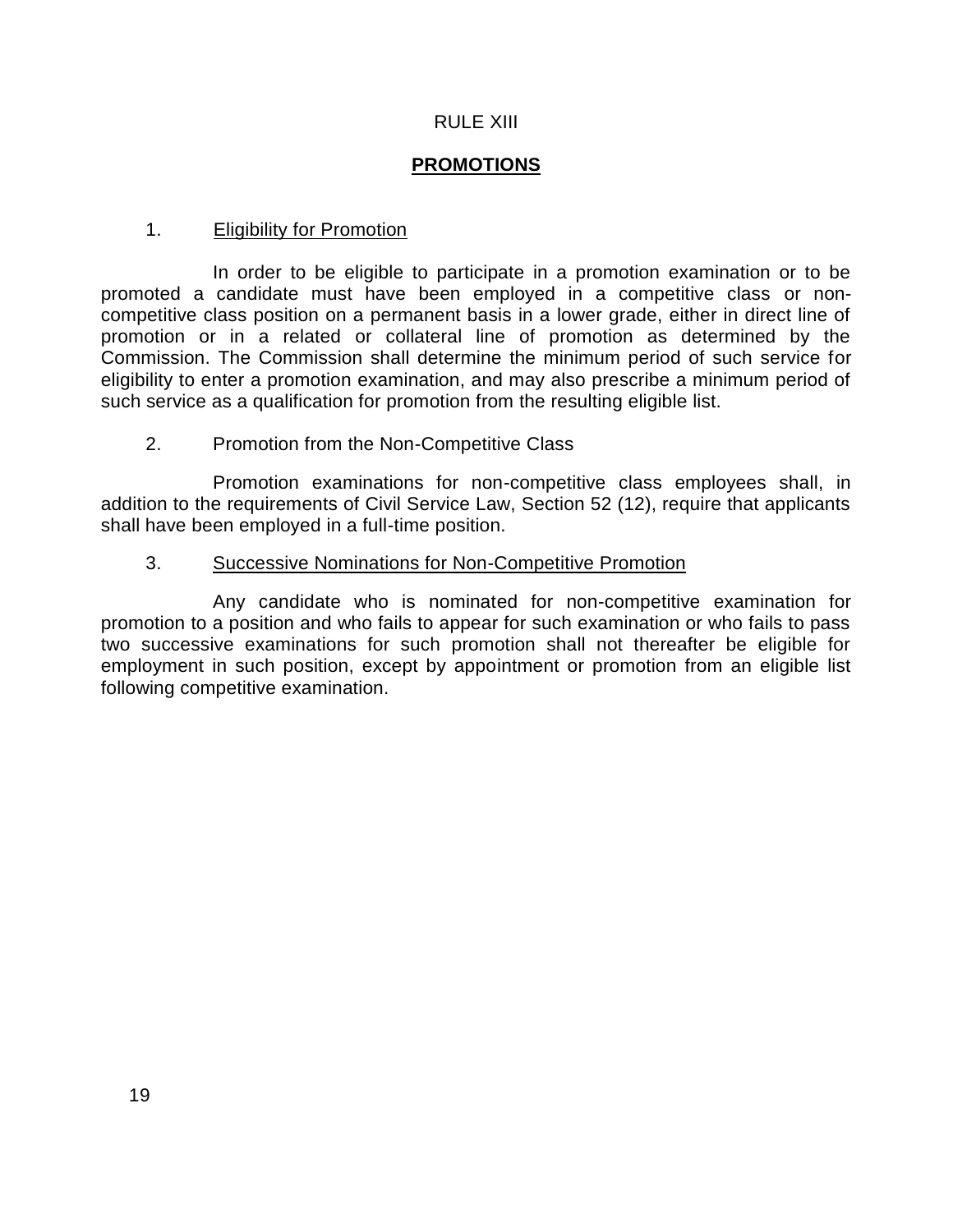# RULE XIV

# **PROBATIONARY TERM**

# 1. Probationary Term

a. Except as otherwise provided in these rules, every permanent appointment from an open-competitive list and every permanent appointment to a position in the non-competitive, exempt or labor class shall be for a probationary term of not less than eight nor more than fifty-two weeks.

b. The probationary term for a Trainee position, in which an appointee is required to serve a specified training term, shall be not less than twelve nor more than fifty-two weeks.

c. Every permanent appointment from a promotion eligible list shall be for a probationary term of not less than eight nor more than twenty-six weeks. Upon written notice of the appointing authority the probationary period upon promotion may be waived and the appointee given a permanent appointment.

d. An appointment shall become permanent upon the retention of the probationer after his/her completion of the maximum period of probation or upon earlier written notice following completion of the minimum period of probation that his/her probationary term is successfully completed. A copy of such notice shall be sent to the Commission.

e. If the conduct or performance of a probationer is not satisfactory, his/her employment may be terminated at any time after the completion of the minimum period of probation, and on or before completion of the maximum period of probation in the manner as prescribed in these rules.

## 2. a. Transfers to Positions in the Same Civil Division

Every transfer from a position to another in the same civil division shall require a probationary term of not less than a minimum of eight weeks nor more than twenty-six weeks. If the conduct or performance of the probationer is not satisfactory, employment in such position may be terminated at any time after the completion of the minimum period of probation, and on or before the completion of the maximum period of probation.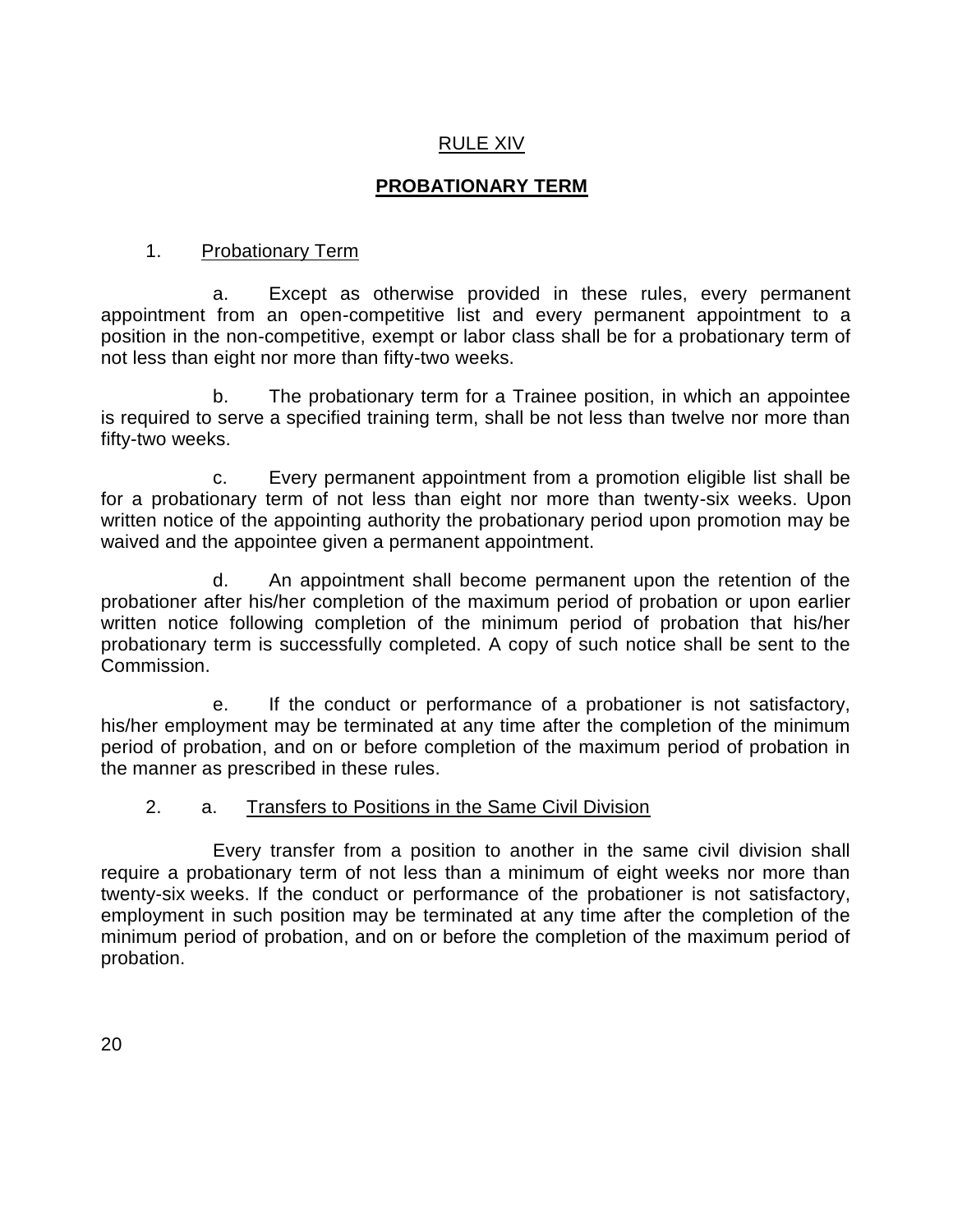## RULE XIV - PROBATIONARY TERM-contd.

#### 2. b. Transfers to Positions Under Different Appointing Authorities in Different Civil Divisions

Every transfer from a position in one civil division to a position in another civil division shall require a probationary term of not less than a minimum of eight weeks up to a maximum of fifty-two weeks. If the conduct or performance of the probationer is not satisfactory, employment in such position may be terminated at any time after the completion of the minimum period of probation, and on or before, completion of the maximum period of probation. The Commission shall advise the prospective transferee in writing prior to approval of the transfer that an eight to fifty-two week probationary term is required and must be successfully completed to obtain permanent status in the position to which transfer is sought. The prospective transferee shall be advised it is his/her responsibility to request a leave of absence from the releasing agency. Unless the prospective transferee obtains a leave of absence, the releasing agency is not required to hold a position to return to should the probationary period not be successfully completed.

#### 2. c. Waiver

The appointing authority having jurisdiction over the position to which transfer is sought, may elect to waive the probationary term in (2a) or (2b) by written notification to the transferee and the Commission.

#### 3. Restoration to Permanent Position

When a permanent employee is promoted or transferred to a position in which he/she is required to serve a probationary term, the position thus vacated by him/her shall not be filled, except on a temporary or contingent permanent basis, during such probationary term. At any time during such probationary term the employee shall have the right to return to his/her previous position at his/her own election. If the conduct or performance of the probationer is not satisfactory, he/she shall be restored to his/her former permanent position at the end of his/her probationary term.

#### 4. Absence Durinq Probationary Term

Any periods of authorized or unauthorized absence aggregating up to 10 work days during the probationary term, may, in the discretion of the appointing authority, be considered as time served in the probationary term. Any such periods of absence not so considered by the appointing authority as time served in the probationary term, and any periods of absence in excess of periods considered by the appointing authority as time served in the probationary term pursuant to this subdivision shall not be counted as time served in the probationary term.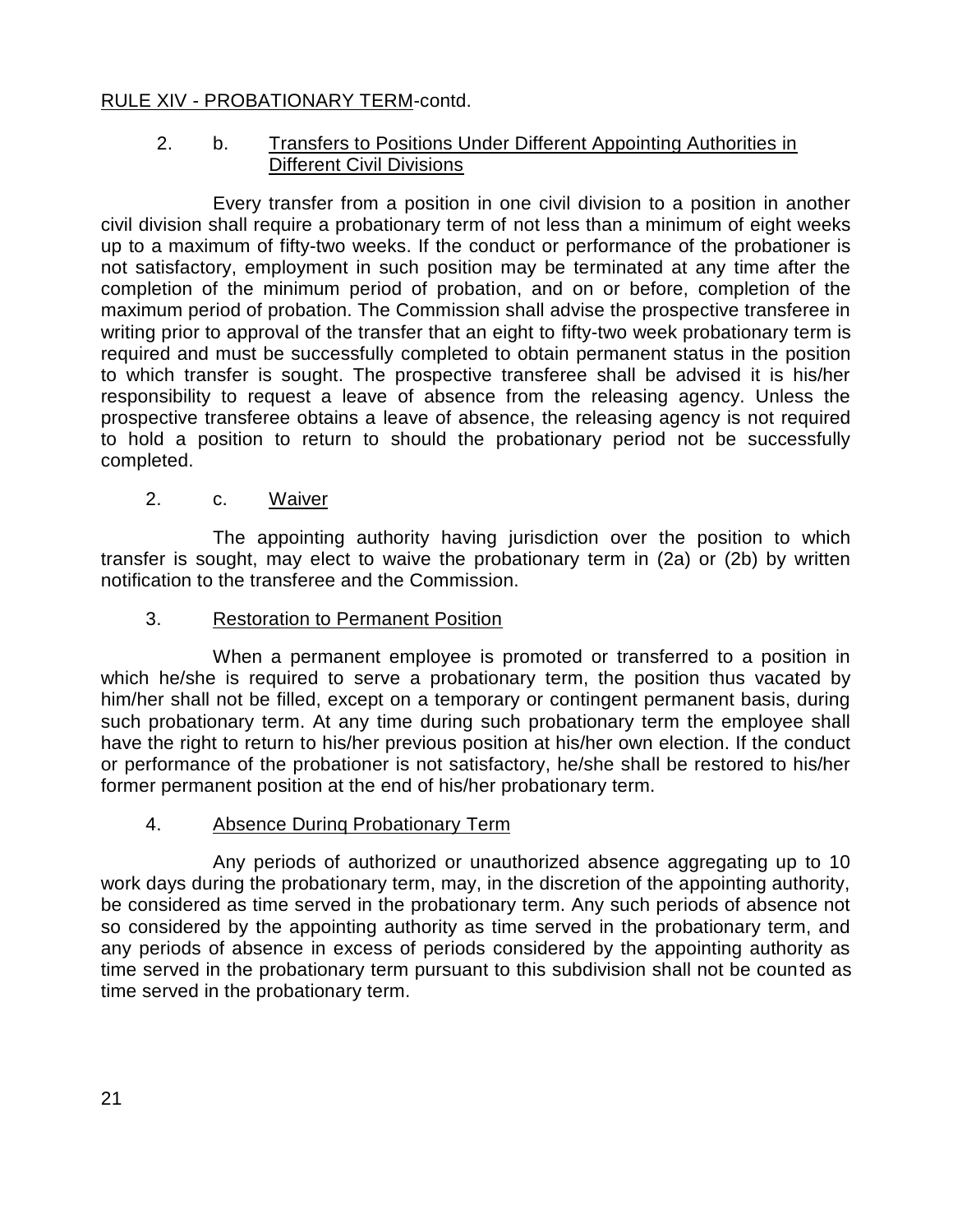#### RULE XIV - PROBATIONARY TERM-contd.

The minimum and maximum periods of the probationary term of any employee shall be extended by the number of work days of his/her absence which, pursuant to this subdivision, are not counted as time served in the probationary term.

#### 5. Report on Probationer's Service

The appointing authority and supervisor of a probationer will carefully evaluate the probationer's work performance of the duties and responsibilities of the position. A probationer whose services are to be terminated for unsatisfactory service shall be given written notice prior to such termination and, upon request, shall be granted an interview with the appointing authority or his/her representatives.

#### 6. Restoration to Eliqible List

A probationer whose employment is terminated or who resigns before the end of his/her probationary term may request that his/her name be restored to the eligible list from which he/she was appointed, provided such list is still in existence. His/her name may be restored to such list if the Commission in its discretion determines that the probationer should be given another opportunity for appointment.

#### 7. Temporary, Provisional or Contingent Permanent Service in Higher Level Position

When an employee who has not completed his/her probationary term is appointed on a temporary, provisional or contingent permanent basis to a higher level position, the period of temporary or provisional service rendered by such employee in the higher level position may, in the discretion of the appointing authority, be considered as satisfactory probationary service in his/her lower position and may be counted as such in determining the satisfactory completion of the probationary term. At any time after the expiration of the minimum period of the probationary term, or the entire probationary term if it be one of fixed duration, the appointing authority shall, on request of such probationer, furnish his/her decision in writing as to whether or not service in such higher level position shall be considered as satisfactory probationary service. In the event of an adverse decision by the appointing authority, such probationer at his/her request, shall be returned to his/her lower position for sufficient time to permit him/her to complete his/her probationary term. The employment of such a probationer in his/her lower position shall not be terminated at the end of his/her probationary term on account of unsatisfactory service unless he/she shall have actually served in such position, in the aggregate, at least the minimum period specified for such probationary term, or the entire probationary term if it be one of fixed duration.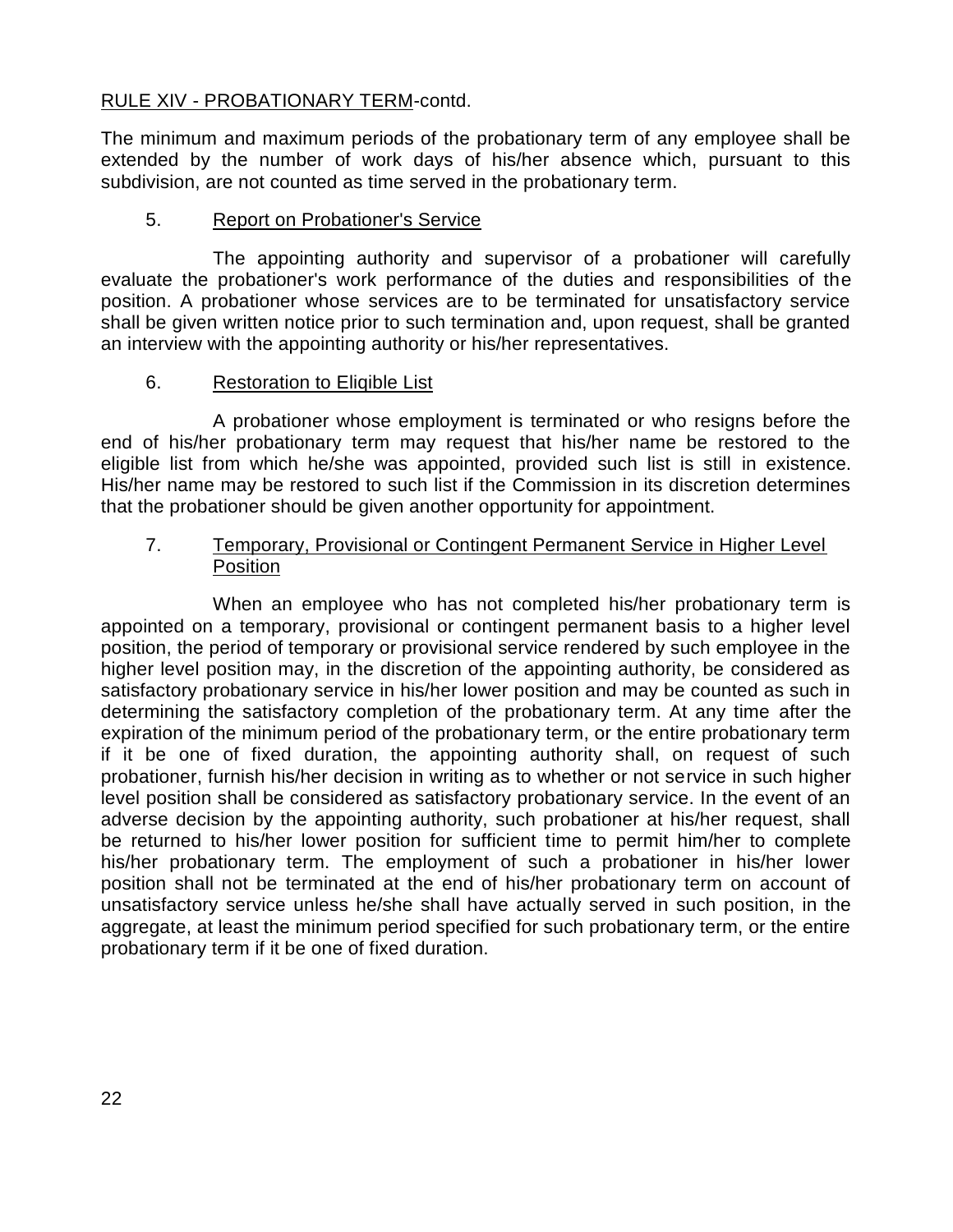## RULE XIV - PROBATIONARY TERM-contd.

#### 8. Removal During Probationary Term

Nothing contained in this rule shall be construed to limit or otherwise affect the authority of an appointing authority pursuant to Section 75 of the Civil Service Law, or applicable negotiated disciplinary procedures, at any time during the probationary term, to remove a probationer for incompetency or misconduct.

#### 9. Probationary Term Upon Reinstatement

a. An employee who is reinstated to a position after a separation of more than one year, either in his/her former jurisdiction or in another jurisdiction shall serve a new probationary period in the same manner and subject to the same requirements as apply upon the original appointment to such position.

b. An employee who is reinstated to a position after a separation of less than one year in an agency other than the one in which he/she formerly served, shall serve a new probationary term in the same manner and subject to the same requirements as applied upon an original appointment to such position.

#### 10. Leave of Absence for Police Supervisors

Notwithstanding any other provision of these rules, if a Police Officer is promoted to a higher rank for which he/she has met all requirements of eligibility for permanent promotion except training requirements applicable under Section Two Hundred Nine-Q of the General Municipal Law, he/she shall be deemed to be on leave of absence from the lower rank position from which he/she was promoted pending completion of such training. During such period, such lower rank position may not be filled except on a temporary or contingent permanent basis. In the event of his/her failure to successfully complete such training within the time allowed therefor, he/she shall be restored to such lower rank position.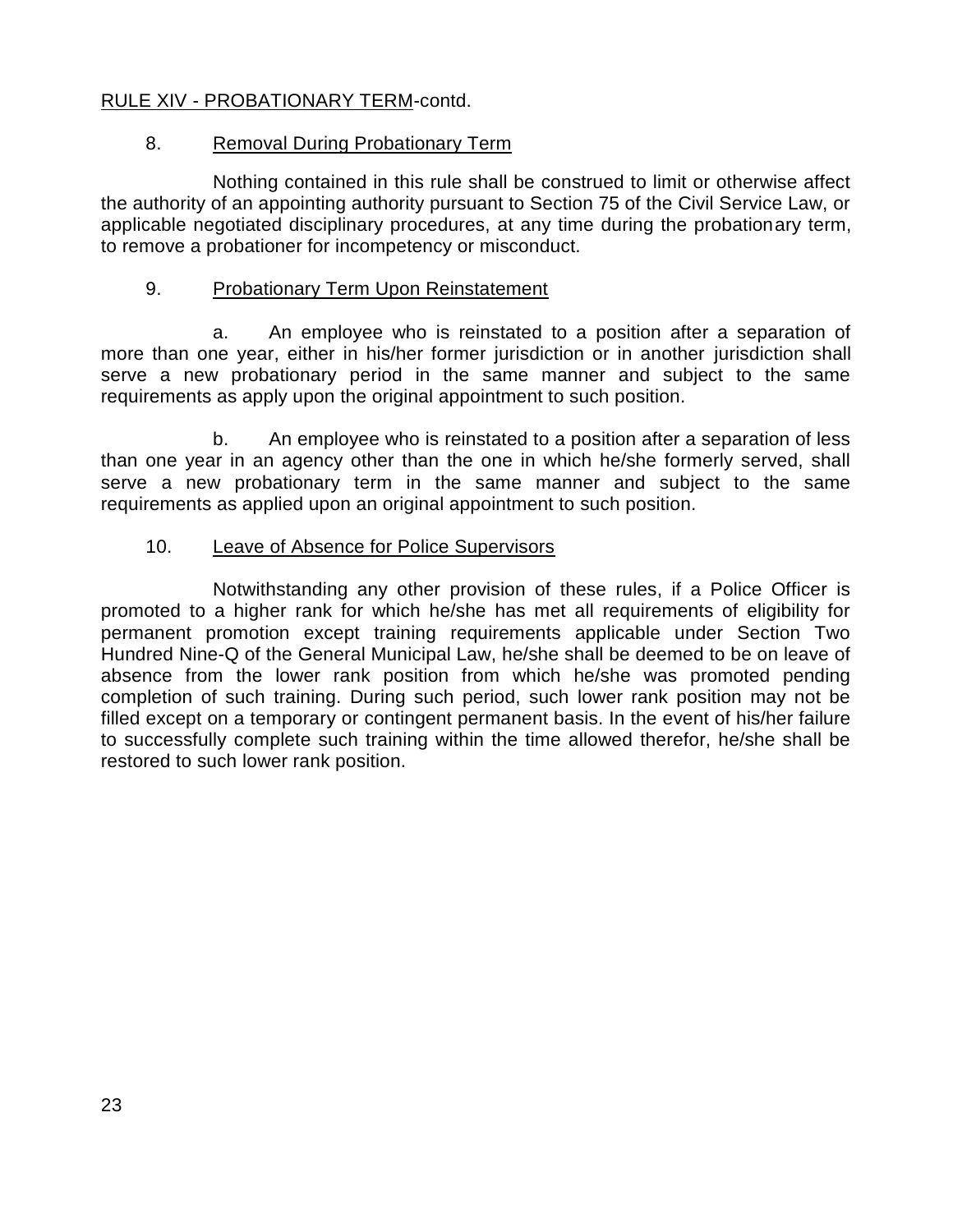#### RULE XV

#### **TRAINEE APPOINTMENTS**

1. The Civil Service Commission may require that permanent appointment or promotion to designated positions shall be conditioned upon the satisfactory completion of a term of service as a trainee in such a position or in an appropriate, lower training title or the completion of specified training or academic courses, or both. The period of such term of training service shall be prescribed by the Commission. Upon the satisfactory completion of such training term, and of specified courses if required, an appointee shall be entitled to full permanent status in the position for which appointment was made. Any appointment as a trainee shall be subject to such probationary period as is prescribed in these rules. The employment of such person may be discontinued if his/her conduct, capacity or fitness is not satisfactory at any time between the minimum and maximum period of probationary term for traineeship. If the trainee fails, refuses to pursue, or does not continue such training or academic courses satisfactorily as may be required, his/her employment may be terminated at any time during the traineeship.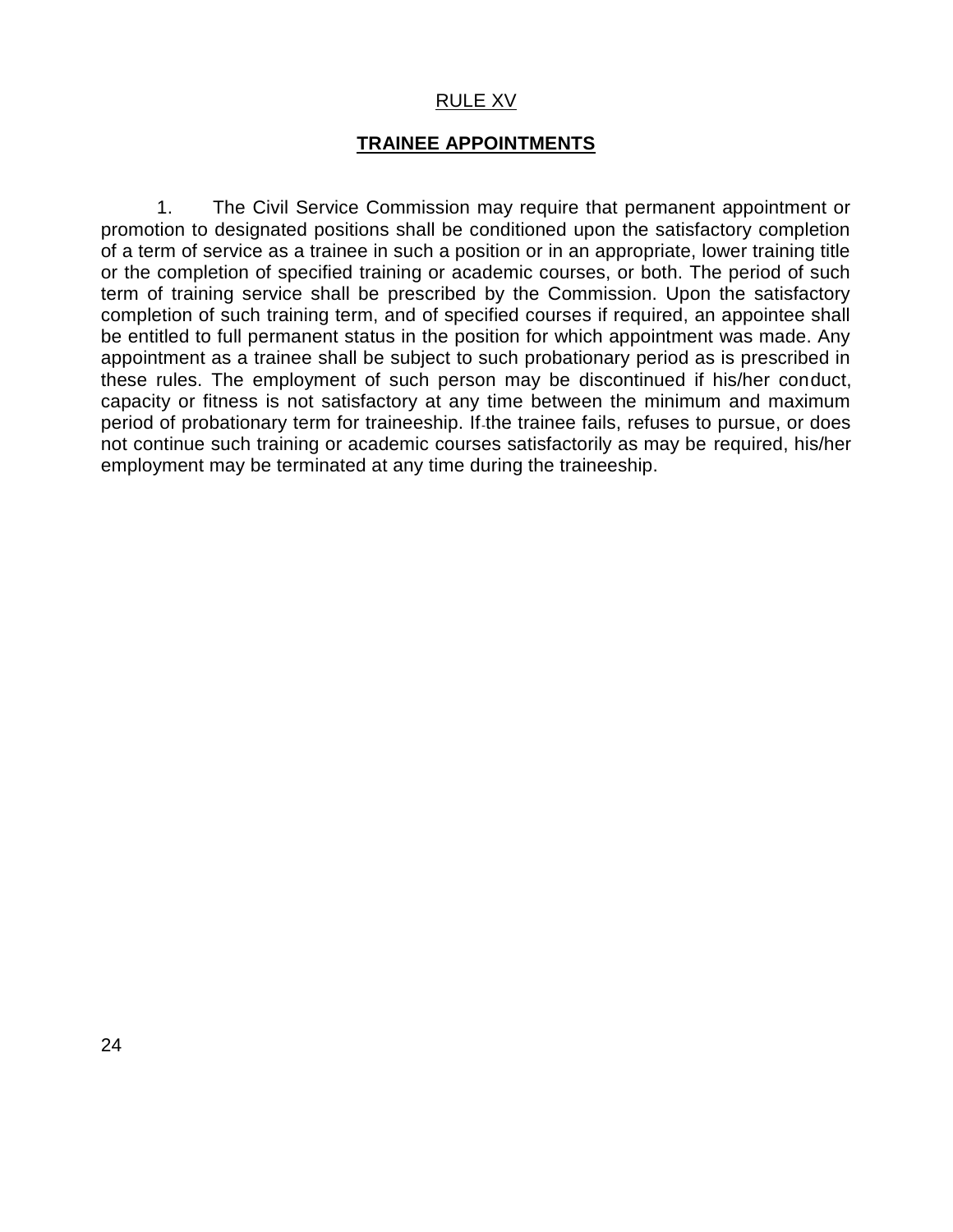#### RULE XVI

## **EFFECT OF NON-PERMANENT SERVICE ON STATUS OF EMPLOYEES**

#### 1. Effect of Temporary Appointment on Eligibility for Permanent Appointment

The acceptance by an eligible of a temporary appointment shall not affect his/her standing on the eligible list for a permanent appointment, nor shall the period of temporary service be counted as part of the probationary service in the event of subsequent permanent appointment.

#### 2. Non-Permanent Appointment of Permanent Employee

a. When a permanent employee is given a provisional, temporary or contingent permanent appointment to a competitive class position in the same department or agency, the position thus vacated by him/her shall only be filled on a temporary or contingent permanent basis until the position is unencumbered by the permanent incumbent.

b. A provisional, temporary or contingent permanent appointee may return to his/her permanent position at any time by providing written notice to the appointing authority requesting to be returned to such permanent position. The appointing authority shall return such appointee to his/her permanent position within fifteen days of receipt of such written notice.

#### 3. Successive Provisional Appointment

a. No provisional employee who has refused to take an examination held for permanent appointment shall be given another provisional appointment in a position with the same title. No provisional employee who fails two examinations for permanent appointment shall be eligible for provisional appointment in the same title under the same appointing authority. For the purposes of this rule, a failure to appear for an appropriate examination shall constitute a refusal to take an appropriate examination unless adequate reason for a failure to appear is determined by the Commission.

b. The term of provisional appointment shall end within the time period prescribed in subdivision 3 of section sixty-five of the Civil Service Law or upon the receipt of the results of an examination wherein no candidates passed the appropriate examination. A provisional appointee, who fails to qualify in an appropriate examination, may be authorized a second provisional appointment at the discretion of the appointing authority and the Civil Service Commission if the eligible list contains less than three eligibles from which to make a permanent appointment to the position.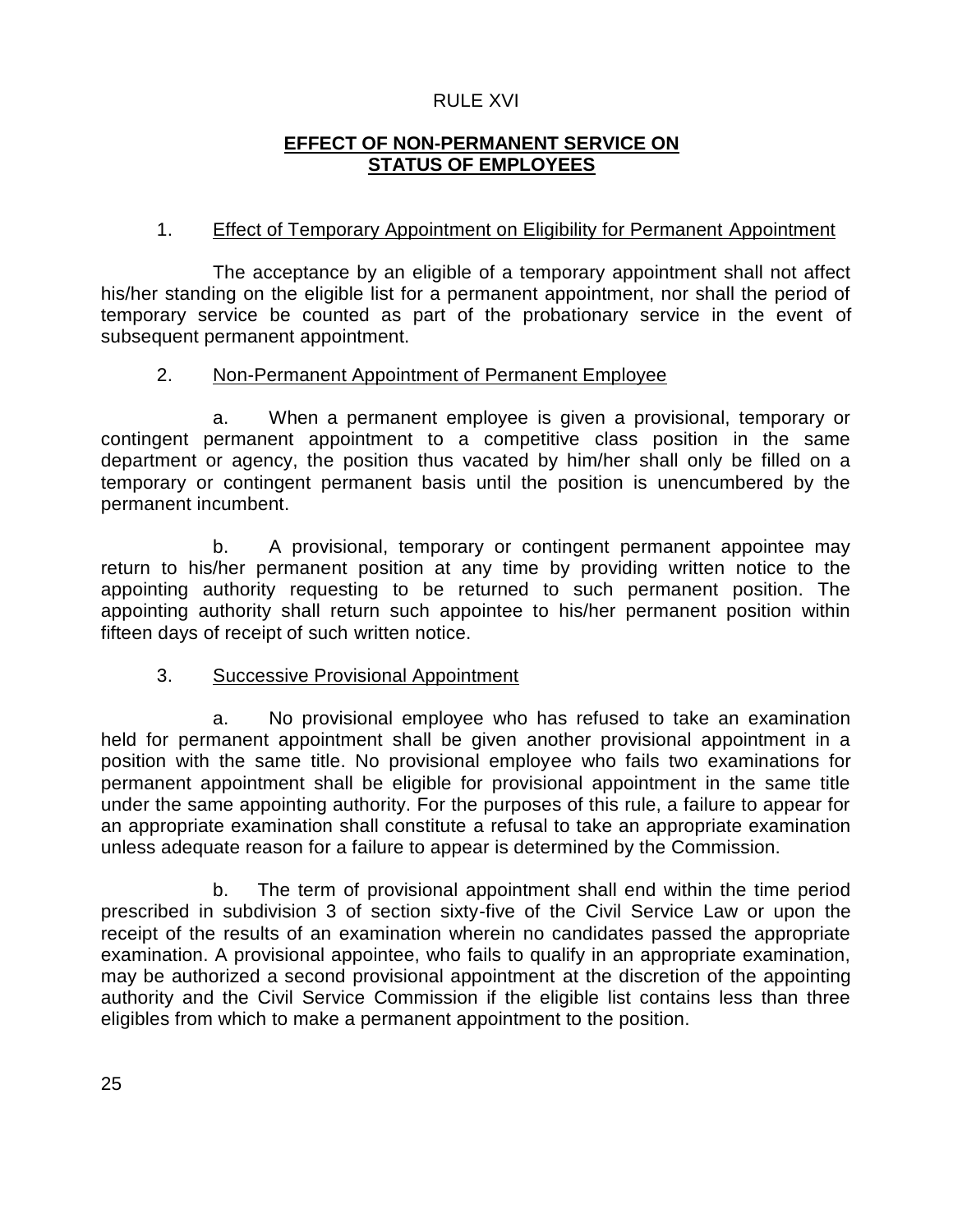RULE XVI - EFFECT OF NON-PERMANENT SERVICE ON STATUS OF EMPLOYEES-contd.

## 4. Continqent Permanent Appointments

a. A competitive class position left temporarily vacant by the leave of absence of the permanent incumbent may be filled, at the discretion of the appointing authority, by a contingent permanent appointment through the use of an opencompetitive, promotion eligible or preferred list. Any person appointed on a contingent permanent basis shall have all the rights and benefits of a permanent competitive class employee subject to the following limitations:

1) Probationary Period: All appointments under this rule shall be required to complete the probationary period for original appointment or promotion as prescribed in this rule.

2) Return of Incumbents: In the event of a layoff or if the permanent incumbent returns from leave of absence, persons holding positions on a contingent permanent basis shall be displaced before any persons holding permanent status in the same title regardless of total seniority. In the event more than one position in the same title is held by persons having contingent permanent appointments, displacement among those persons shall be based on the inverse order of their contingent permanent appointments.

3) Preferred List: Upon displacement, if the contingent permanent appointee was appointed from a promotion eligible list, he/she shall be restored to his/her permanent position and have his/her name placed on a preferred eligible list for certification as a mandatory list only to the department or agency in which the contingent permanent appointment was made. If the contingent permanent appointee was appointed from an open-competitive eligible list, he/she shall have his/her name placed on a preferred eligible list for certification as a mandatory list in the civil division in which the contingent permanent appointment was made.

4) Seniority: When a contingent permanent appointment matures into a permanent appointment, the date of permanent service shall be the date of the original contingent permanent appointment.

b. All prospective appointees under this rule shall receive a copy of this rule and be canvassed as "permanent-contingent permanent."

c. Contingent permanent appointments from eligible lists shall be made by selection of one of the top three candidates on an appropriate eligible list willing to accept a contingent permanent appointment; there will be no recanvassing of the eligible list in the event the contingent permanent position becomes unencumbered.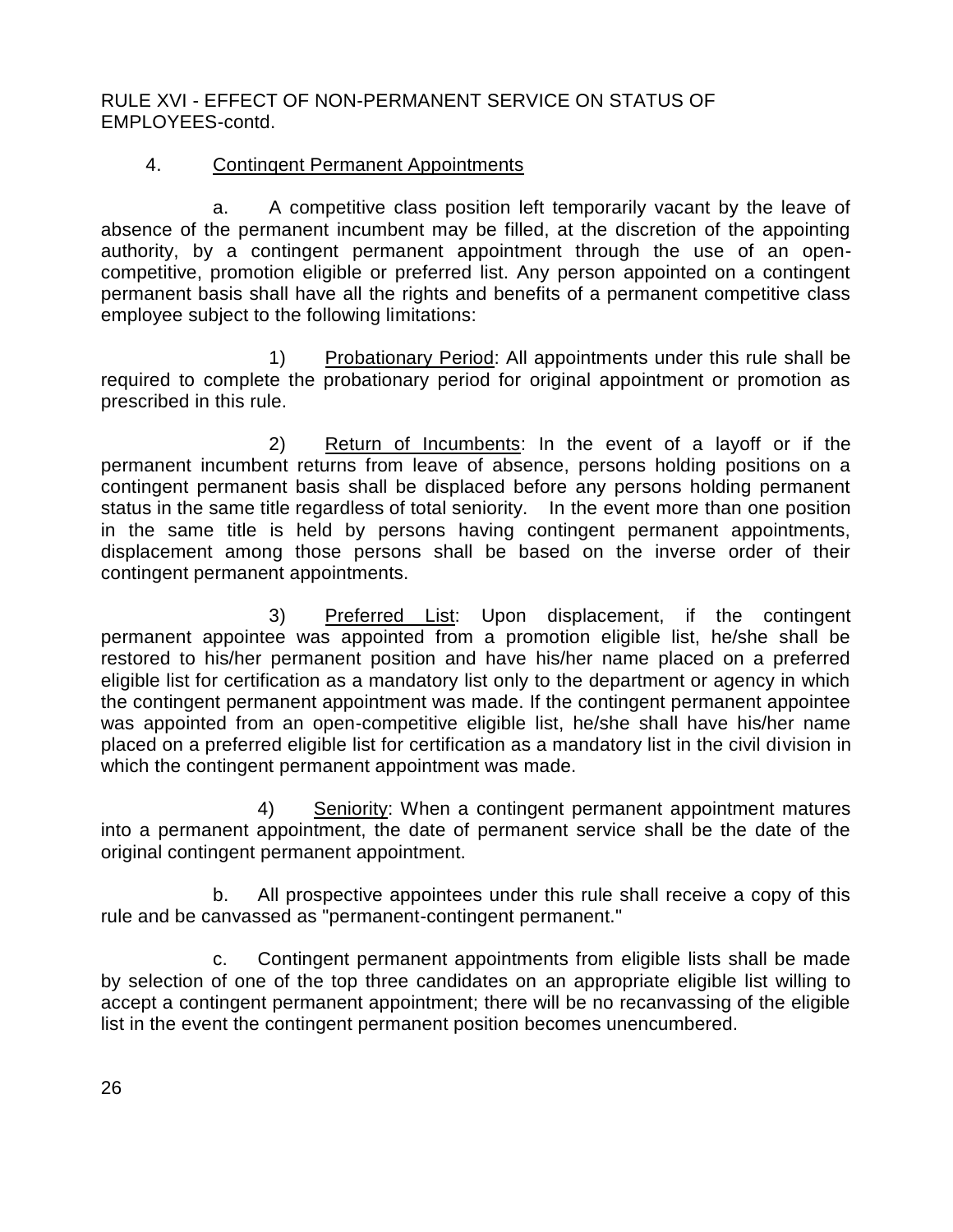## RULE XVI - EFFECT OF NON-PERMANENT SERVICE ON STATUS OF EMPLOYEES-contd.

Acceptance of a contingent permanent appointment will remove the person's name from the eligible list for any future contingent permanent or permanent vacancies within the department or agency in which the contingent permanent appointment was made.

d. If a permanent vacancy becomes available in the same title in the department or agency in which a contingent permanent appointment has been made, contingent permanent appointees may be offered reassignment, prior to canvassing for a permanent appointment from an appropriate eligible list, or prior to appointing a temporary or provisional to the position.

e. When a position filled by a contingent permanent appointee becomes unencumbered, the contingent permanent appointee in that position shall immediately gain permanent competitive class status in the class if the required probationary period as prescribed in this rule has been satisfactorily completed.

f. When a permanent competitive class employee accepts a contingent permanent appointment in the same civil division, the position vacated by such employee shall not be filled except on a temporary or contingent permanent basis until the contingent permanent appointment matures into a permanent appointment.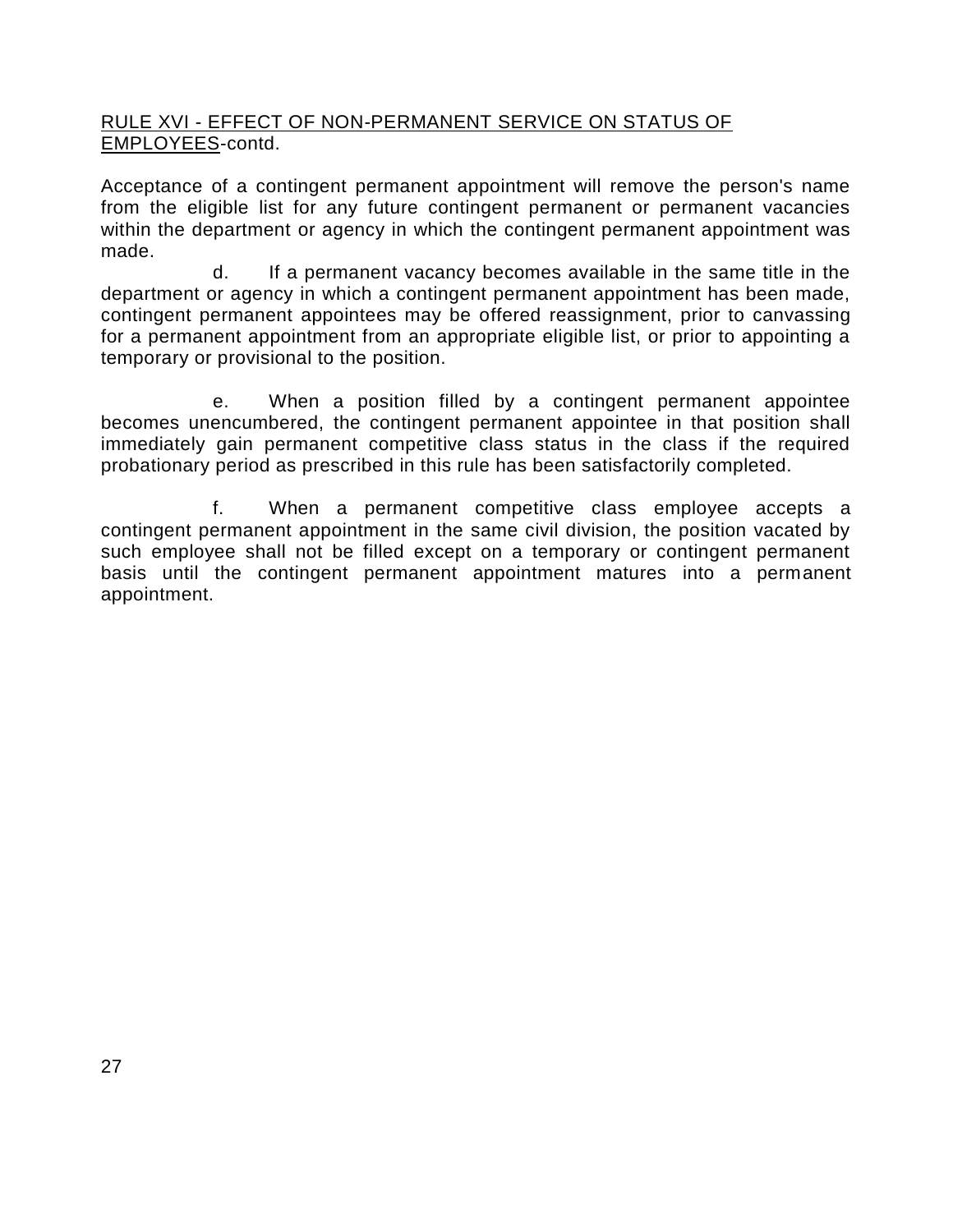#### RULE XVII

## **TRANSFERS**

#### 1. Transfer of Eligibility for Permanent Appointment

Upon the written request of an individual and the prospective appointing authority, and subject to the approval of the Commission, any individual serving in a competitive class position as a permanent appointee may be permanently appointed to another competitive class position subject to these rules without further competitive examination, provided:

a. There is no preferred list appropriate for filling the position to which appointment is sought containing the name of an eligible willing to accept appointment; and

b. There is no departmental promotion list for the position to which appointment is sought containing the names of three or more eligibles willing to accept appointment; and

c. 1) The Commission determines that the examinations' scopes and qualifications for the position to which appointment is sought are identical; or

2) When the examinations' scopes and qualifications are not identical, the New York State Department of Civil Service has determined that the examination for the position held involved or would involve essential tests and qualifications the same as or greater than those of the position to which appointment is sought; and

d. The Commission has determined that such appointment is for the good of the service.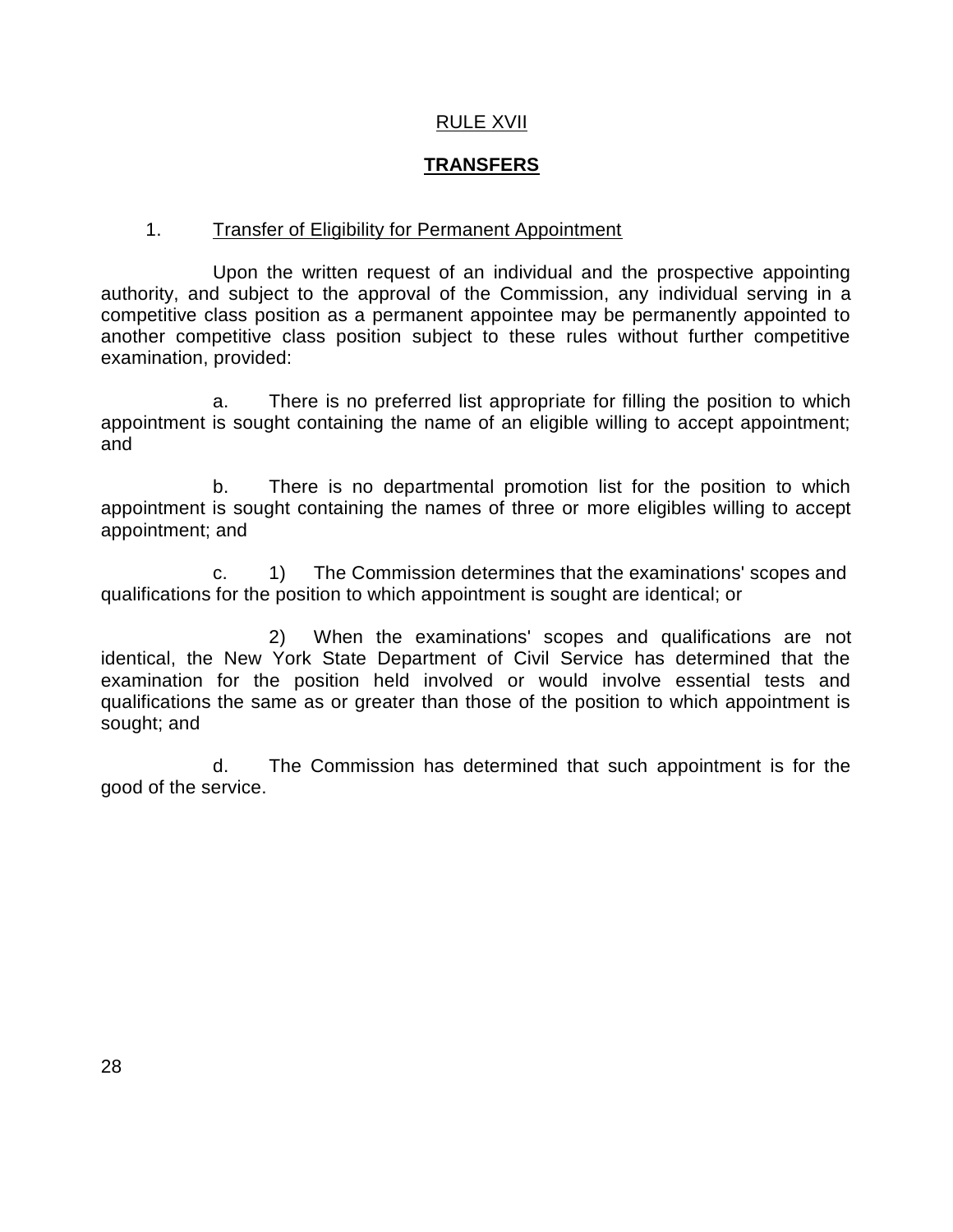#### RULE XVIII

#### **REINSTATEMENT**

#### 1. Reinstatements

a. A permanent competitive class employee who has resigned may be reinstated without further examination to the position from which he/she resigned, if then vacant, or in any vacant position to which the employee was eligible for transfer or reassignment. An employee who is laid off shall be eligible for reinstatement in the same manner as an employee who had resigned.

All reinstatements are subject to the following terms and conditions:

- i. The prospective appointing authority must request approval from the Commission to reinstate an individual.
- ii. A reinstatement may not be approved to a position for which a preferred list exists containing the name of an eligible willing to accept appointment.
- iii. With the exception of an employee who is being reinstated to his/her former position within one year from resignation, a reinstatement may not be approved to a position for which a promotion eligible list exists containing the names of three or more eligibles willing to accept appointment.
- iv. The Commission shall determine if the reinstatement is for the good of the service.

Reinstatement following a break in service of more than one year must also satisfy the following additional conditions:

- i. The appointing authority must provide documentation or explanation that demonstrates to the satisfaction of the Commission that the individual requested to be reinstated possesses current knowledge and skill in the occupational field to which reinstatement is sought.
- ii. If the position to which reinstatement is sought requires successful completion of medical and/or physical agility tests for original appointment, the individual being reinstated must satisfy these criteria immediately prior to reinstatement.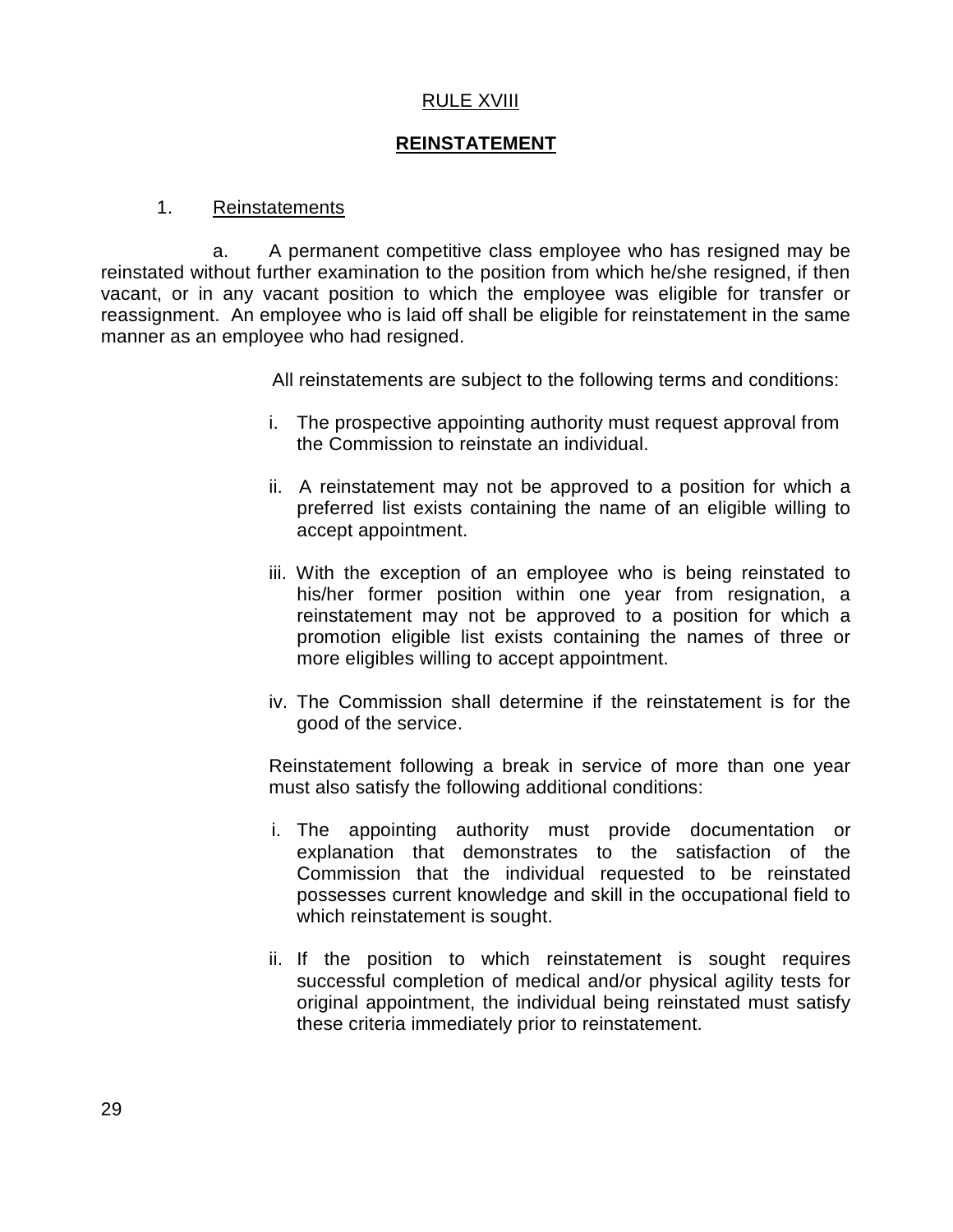#### RULE XVIII - REINSTATEMENT-contd.

b. An employee that is laid off from the civil service of a municipality shall be eligible for reinstatement in the same manner as an employee who had resigned.

- 2. Refusal or Failure to Accept Reinstatement From a Preferred List
	- a. Preferred list eligibility shall continue for four years.

b. The failure or refusal of a person on a preferred list, after reasonable notice, to accept reinstatement to his/her former position, or any similar position in the same salary or salary grade for which such list is certified, shall be deemed to be a relinquishment of his/her eligibility for reinstatement, and his/her name shall be stricken from such preferred list. The name of such person may be restored to such preferred list and certified to fill appropriate vacancies as may occur only upon the request of such person and his/her submission of reasons satisfactory to the Commission for his/her previous failure or refusal to accept reinstatement.

c. A person on a preferred list shall not be deemed to relinquish his/her eligibility for reinstatement by reason of his/her refusal or acceptance of reinstatement to a position in a lower salary grade than the position from which he/she was suspended or demoted. The name of such person may be withheld from further certification for reinstatement to a position in a lower salary grade than the position to which he/she failed or refused to accept reinstatement.

d. The restoration of the name of a person to a preferred list, or his/her restoration to eligibility for certification to positions in a lower salary grade than his/her former position, shall not invalidate or in any manner adversely affect any appointment, promotion, reinstatement or demotion previously made to any position to which such person would otherwise have been eligible for reinstatement from such preferred list.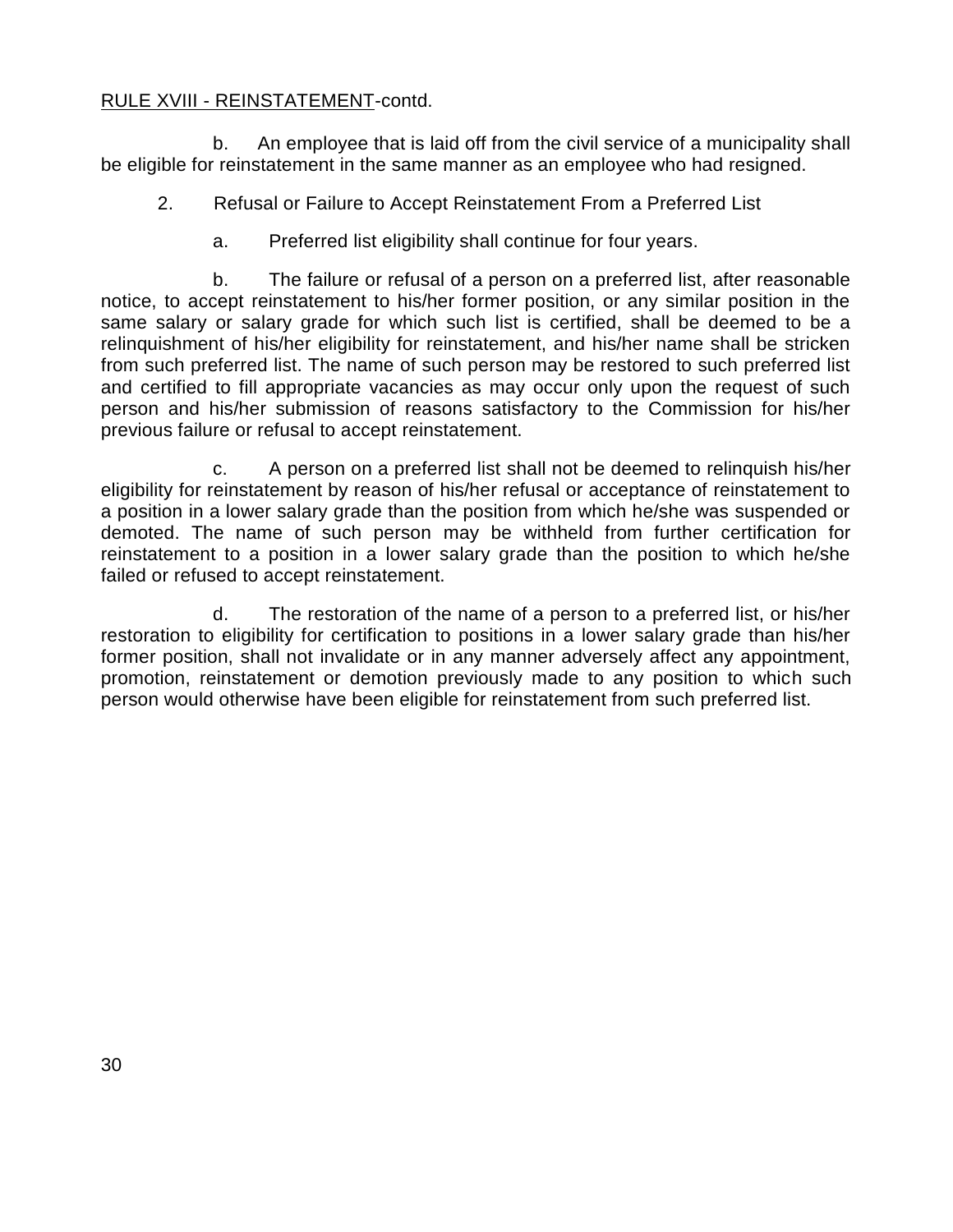## RULE XIX

# **LEAVE OF ABSENCE**

### 1. Leave of Absence Without Pay

A leave of absence without pay may be granted by the appointing authority in conformance with the regulations or policies established by the appropriate legislative body or appointing authority, provided, however, that a permanent competitive class employee may not encumber a permanent position by a leave without pay while holding a permanent appointment to another position in the civil service of the same municipality.

#### 2. Leave for Supervisory Police Personnel

Notwithstanding any other provisions of these rules, the promotion of a Police Officer to a higher rank for which that Officer has met all the requirements of eligibility for permanent promotion, except the training required under Section 209-q of the General Municipal Law, the Officer shall be deemed to be on a leave of absence from the lower rank position from which the Officer was promoted pending the completion of such training. During such period the lower rank position may not be filled except on a temporary basis. In the event the Officer fails to successfully complete the required training within the time allowed therefor, the Officer shall be restored to such lower rank position.

#### 3. Veterans' Educational Leave

A leave of absence without pay, not to exceed four years, shall be granted by an appointing officer to an employee who is a veteran of the Armed Forces of the United States, providing such a leave of absence is for the purpose of taking courses under the educational benefits provided for in Title 38, United States Code, or under a New York State Board of Regents War Service Scholarship, Education Law, Section 614. An employee taking such a leave shall be reinstated to his/her position, provided he/she makes application for such reinstatement within sixty days after the termination of his/her courses of study.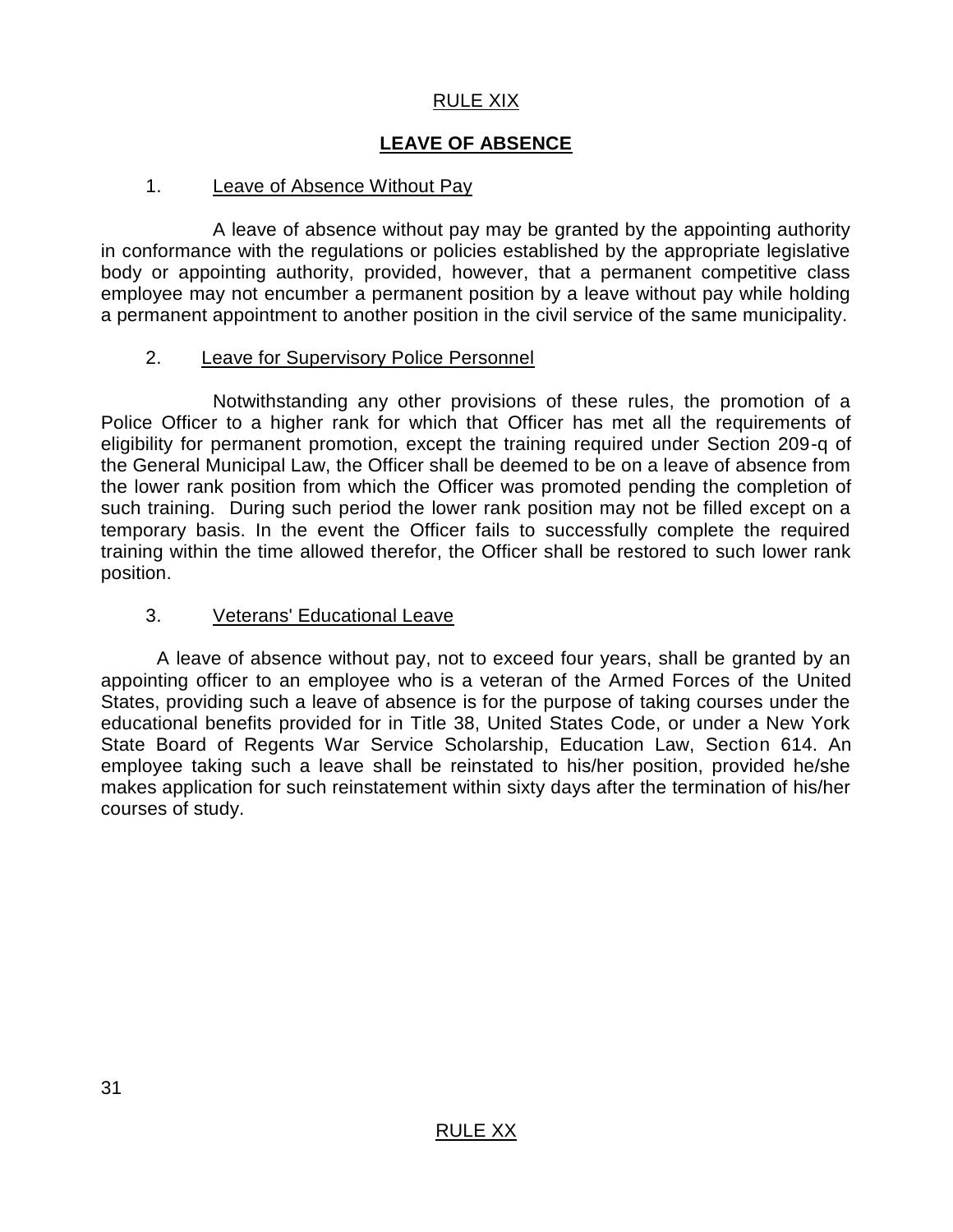## **RESIGNATION**

# 1. Resignation in Writinq

Every resignation shall be in writing.

#### 2. Effective Date of Resignation

If no effective date is specified in a resignation, it shall take effect upon delivery to or filing with the appointing official. If an effective date is specified in a resignation, it shall take effect on such specified date. However, if a resignation is submitted while the employee is on leave of absence without pay, such resignation, for the purpose of determining eligibility for reinstatement, shall be deemed to be effective as of the date of the commencement of such absence.

#### 3. Pending Disciplinary Charges

Notwithstanding the provisions of this section, when charges of incompetency or misconduct have been or are about to be filed against an employee, the appointing authority may elect to disregard a resignation filed by such employee and to prosecute such charges; and, in the event that such employee is found guilty of such charges and dismissed from the service, his/her termination shall be recorded as a dismissal rather than as a resignation.

## 4. Withdrawal or Amendment of Resignation

A resignation may not be withdrawn, canceled or amended after it is delivered to the appointing authority, without the written consent of the appointing authority.

## 5. Voluntary Demotion of Permanent Competitive Employee

An employee who voluntarily elects to relinquish his/her permanent competitive class status to a position and accept a demotion, must deliver a statement of relinquishment to the appointing authority. Upon receipt of the statement of relinquishment by the appointing authority, the employee may be reinstated to any vacant lower salary level position for which he/she is eligible for such reinstatement as provided in these rules. Such statement of relinquishment shall not take effect until the employee is reinstated to the lower level position. An employee may not be reinstated to a position for which a preferred eligible list is established.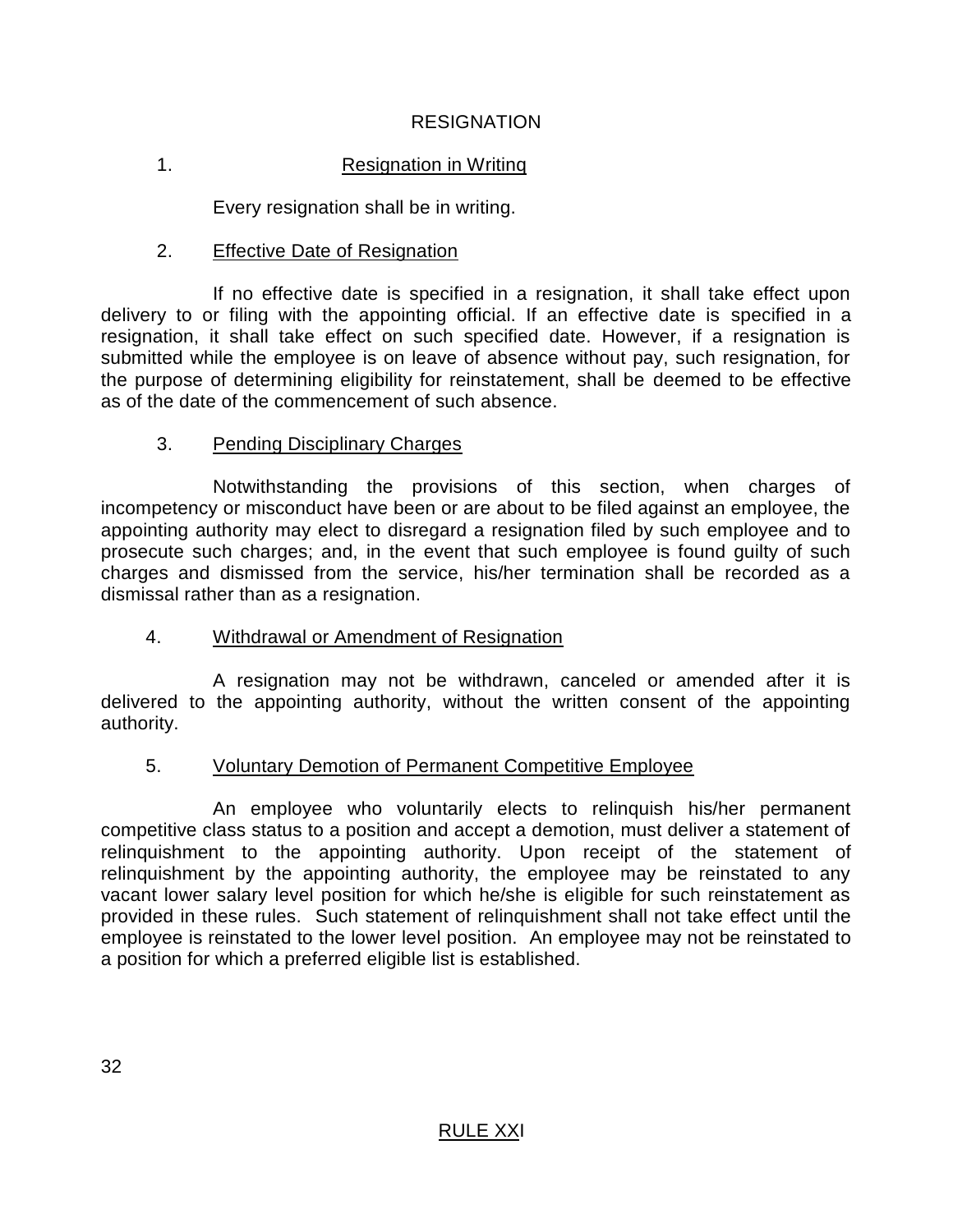### **REPORTS OF APPOINTING AUTHORITIES**

For the purpose of certification of payrolls and to enable the Commission to keep an official roster of the classified service as required by law and to properly administer the provisions of the Civil Service Law and these Rules, each appointing officer, from time to time, and upon the date of the official action in each case, shall report to the Commission as follows:

a. Every appointment or employment whether permanent, probationary, provisional, temporary, contingent permanent or otherwise, in the classified service, with the date of commencement of service and the title, salary, and compensation of the position.

b. Every declination of an appointment under him/her by a person on an eligible list or preferred list, with copies of the offer or notice of appointment and the reply, if any.

c. Every discharge during or at the end of probationary term with the date of the discharge.

d. Every vacancy in a position, for whatever reason including the date.

e. Every position abolished, with the date of such abolition.

f. Every change of salary in a position, with the date of change.

g. Every promotion, giving positions from which and to which made, with the salaries and date.

h. Every proposed transfer, giving the positions from which and to which transfer is to be made, including the effective date and salary.

i. Every reinstatement in a position, with the date and salary.

j. Every leave of absence, with the effective date and duration.

k. Every new position, giving a complete description of the duties and responsibilities.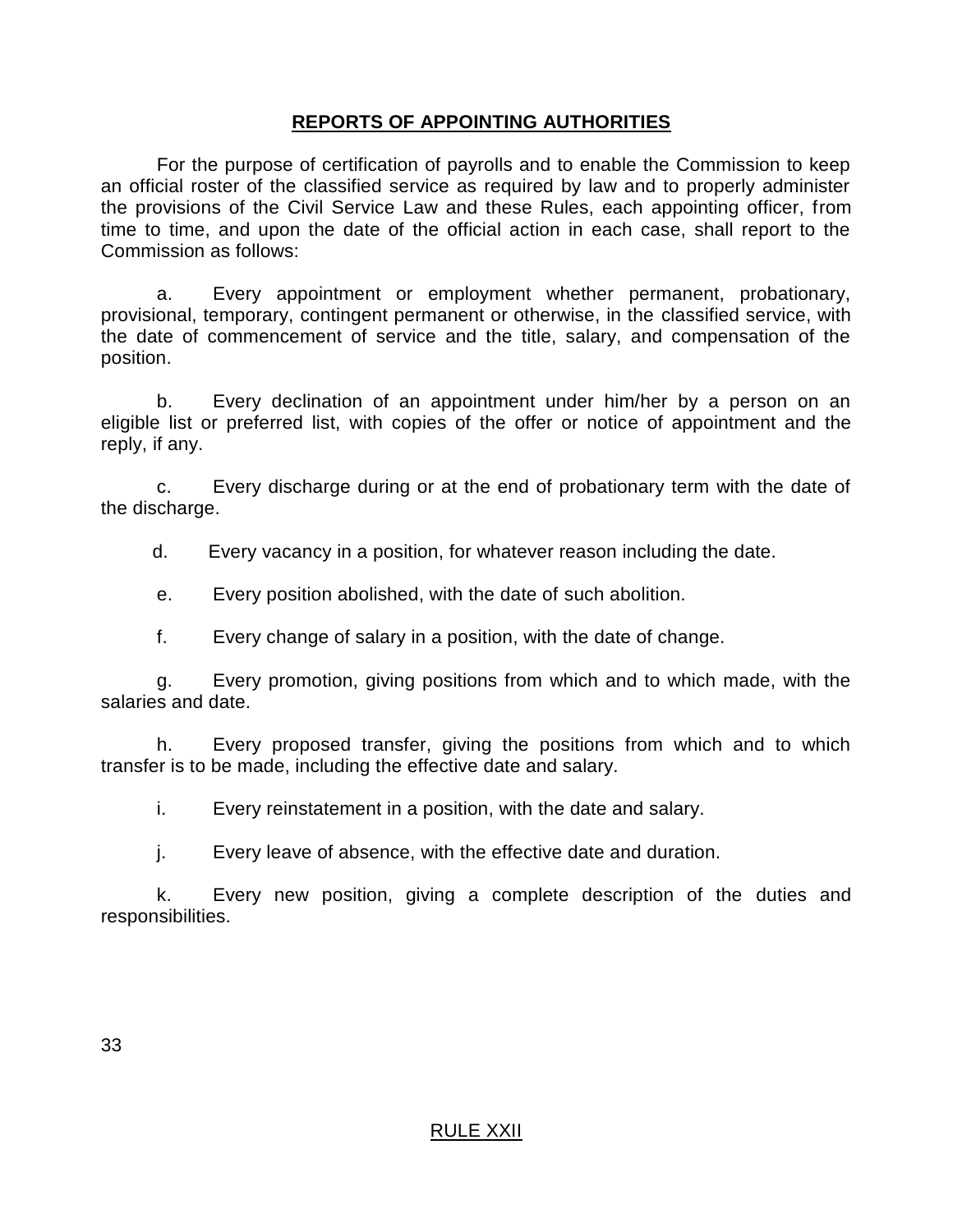# **CERTIFICATION OF PAYROLLS**

- 1. Certification required prior to payment
	- (a) No person shall receive salary or compensation until the Commission has certified his or her employment to be in compliance with the provisions of the Civil Service Law and these Rules.
	- (b) The Commission shall not certify the name of any person employed in a manner that does not comply with the provisions of the Civil Service Law and these Rules.
- 2. Extended certification
	- (a) The Commission may certify the employment of a person for a limited or extended period. No further certification shall be necessary for the payment of salary or compensation to such person as long as his or her status, title, and salary grade remain unchanged during the period of the certification granted.
	- (b) The Commission shall require certification of the full payroll of every civil division under its jurisdiction at least once every fiscal year, and shall require such certifications according to the following schedule:

| <b>Civil Division</b>         | <b>Payroll(s) to be Certified:</b>    |
|-------------------------------|---------------------------------------|
| County                        | First Full Payroll in January         |
| <b>Cities</b>                 | <b>First Full Payroll in February</b> |
| Towns                         | First Full Payroll in March           |
| <b>Villages</b>               | First Full Payroll in May             |
| <b>School Districts</b>       | <b>First Full Payroll in October</b>  |
| All Other Agencies Or Special |                                       |
| <b>Districts</b>              | First Full Payroll in June            |

- (c) The Commission may, at any time, require any civil division under its jurisdiction to submit payrolls or accounts for certification in accordance with §100(1) of the Civil Service Law.
- (d) Annual certifications provided by the Commission shall be valid for a period of no more than 12 months following the scheduled date of certification established in these Rules. Certifications provided at any other time during the year shall be valid for a period not to exceed the next scheduled certification established in these Rules.

34

3. Refusal or termination of certification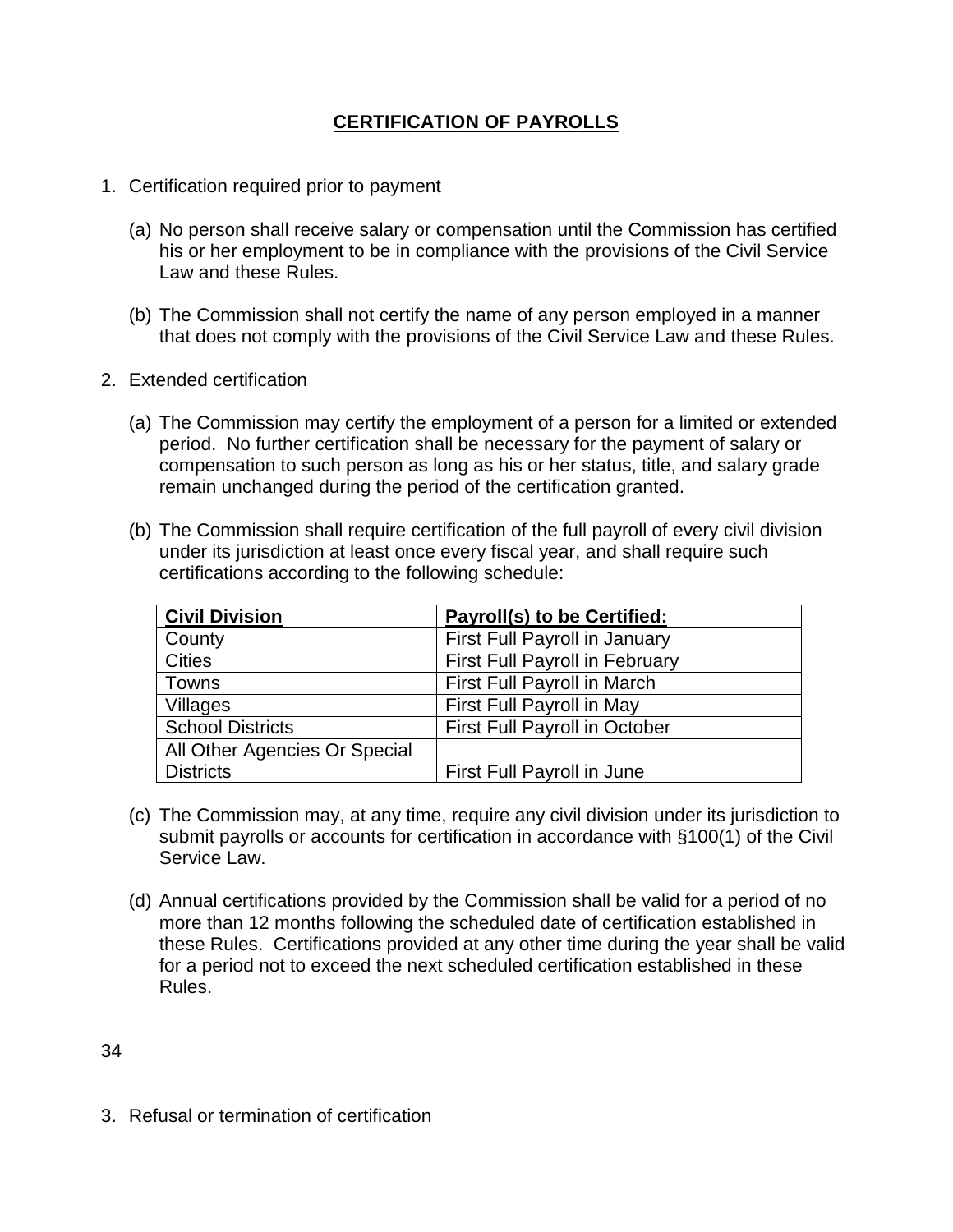- (a) The Commission shall investigate any discrepancies between the payroll and the official roster and any other instances where the Commission finds the employment of a person may be in violation of the law and these Rules.
- (b) In any case where the Commission finds satisfactory evidence that the employment of a person is in violation of law and these Rules, or the Commission finds satisfactory evidence of intent to evade the provisions of law or these Rules in regard to the employment of any person, the Commission shall refuse certification of the person and terminate any certification of the person previously made and then in force.
- (c) Any refusal, termination, or revocation of a certification of any person shall be communicated in writing to the appropriate fiscal or disbursing officer.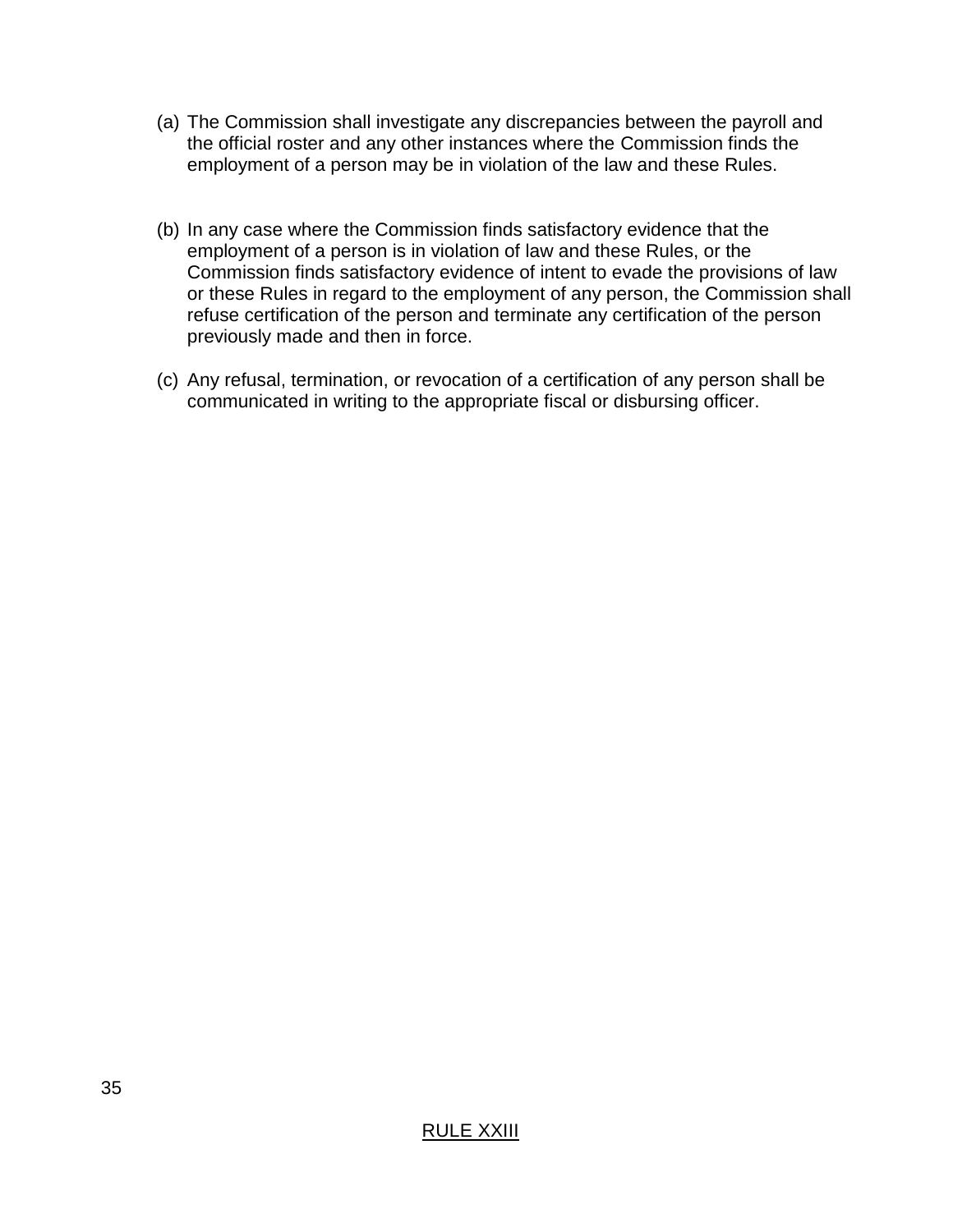# **POSITION CLASSIFICATION**

1. Definitions Used in Position Classification. For the purpose of this rule the following definitions shall apply:

a. "Class" means one or more positions sufficiently similar with respect to duties and responsibilities to be designated by a single descriptive title and treated as a unit for the purpose of recruiting, examinations, salary, and administering other personnel functions.

b. "Class Title" means the designation given under these rules to a class and to each position allocated to such class.

c. "Job Classification Specification" means a formal written statement of the class which defines the general character and scope of the duties and responsibilities of positions in the class, lists typical work activities, enumerates knowledge, skills, abilities, and personal characteristics required for successful full performance of the work, states required minimum qualifications, and indicates any special requirements of the class.

d. "Allocation" means the assignment of a position to an appropriate class as determined by the duties, responsibilities and minimum qualification requirements of the position.

e. "Reclassification" means the reallocation of a position from one class to another because of a permanent and material change of the duties of that position.

f. "Appointing Authority" means the person, body or authority authorized to make appointments within a department or municipality.

## 2. The Commission's Duties and Responsibilities for Position Classification:

a. The Commission shall classify and reclassify all positions in the civil service of all municipalities under its jurisdiction.

b. The Commission shall prepare and maintain job classification specifications for each class of positions in the competitive, non-competitive and labor jurisdictional classes and establish appropriate minimum qualifications for each class.

36

#### RULE XXIII - POSITION CLASSIFICATION-contd.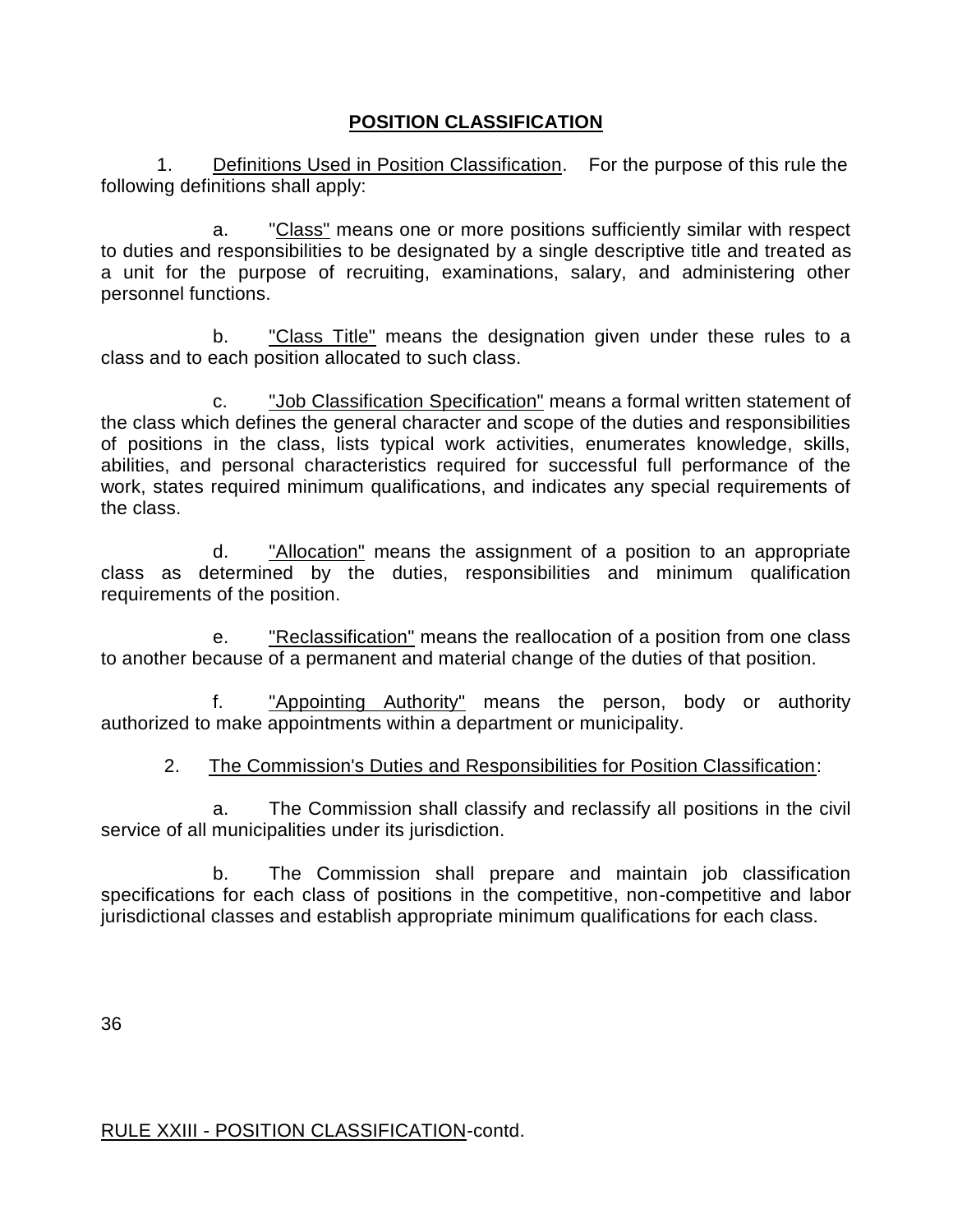c. The Commission shall investigate all matters affecting the classification and reclassification of all positions and from time to time review the duties, responsibilities and qualification requirements of all positions under its jurisdiction and to make revisions in the classification of positions.

3. Classification of Vacant Positions. When a position has or is about to become vacant, the appointing authority shall file a detailed description of the duties and responsibilities of the position and a statement of suggested minimum entrance qualifications for the position with the Commission. After an analysis of the detailed description of duties and responsibilities, the Commission shall allocate the position to an appropriate class, or, if no appropriate class exists, shall create a new class and prepare a job classification specification for such position including a statement of appropriate minimum qualifications. The Commission may, with certain position vacancies it deems appropriate, accept written verification from the appointing authority that the duties and responsibilities of certain positions have remained unchanged from the last review by the Commission.

4. Classification of New Positions. When a new position is to be created, the appointing officer shall file a detailed description of the duties and responsibilities of the position and a statement of suggested minimum entrance qualifications for the position with the Commission, prior to creating the position. After an analysis of the detailed description of the duties and responsibilities, the Commission shall allocate the position to an appropriate class, or if no appropriate class exists, shall create a new class and prepare a job classification specification for such new class including a statement of appropriate minimum qualifications.

# 5. Reclassification of Positions. Either:

a. The Commission may, upon its own initiative, review the duties and responsibilities and qualification requirements of any position under its jurisdiction. Appointing authorities and employees in positions under review shall be required to complete a detailed description of the duties and responsibilities of the positions and provide such other information as determined necessary by the Commission. After an analysis of the detailed description of the duties and responsibilities, the Commission shall allocate the position to an appropriate class, or, if no appropriate class exists, shall create a new class and prepare a job classification specification for such position including a statement of appropriate minimum qualifications; or

37

RULE XXIII - POSITION CLASSIFICATION-contd.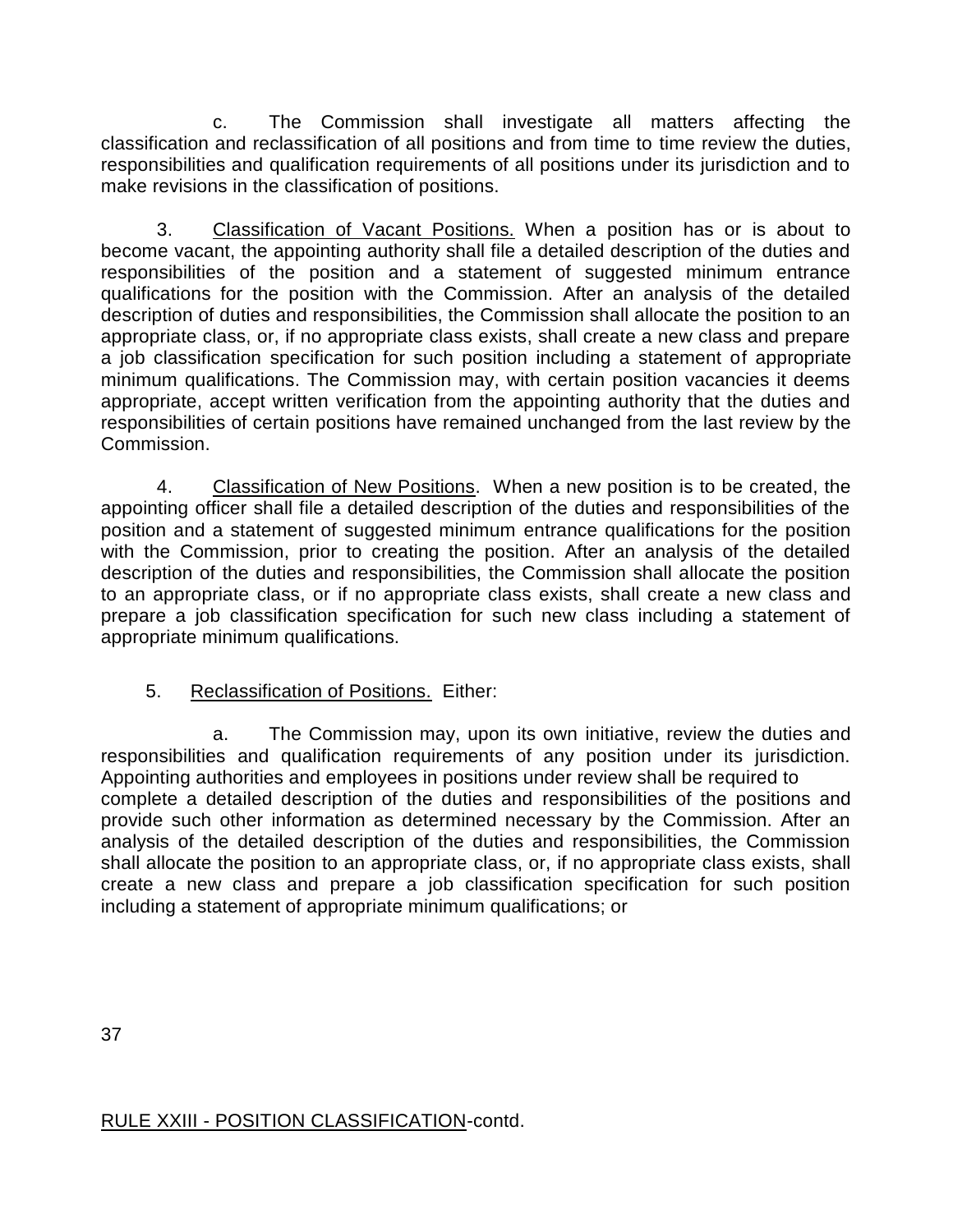b. Whenever a permanent and material change is made in the duties and responsibilities of any position, the appointing authority shall file a detailed description of the duties and responsibilities of the position with the Commission. After an analysis of the duties and responsibilities of the position, the Commission shall allocate the position to an appropriate class, or, if no appropriate class exists, shall create a new class and prepare a job classification specification for such position including a statement of appropriate minimum qualifications; or

c. Any employee in the classified service may apply to the Commission for a position reclassification. Such application shall include a detailed description of the duties and responsibilities of the position since the last determination with respect to its classification. After an analysis of the duties and responsibilities of the position, the Commission shall allocate the position to an appropriate class, or, if no appropriate class exists, shall create a new class and prepare a job classification specification for such position including a statement of appropriate minimum qualifications.

6. Notice of Appeals. The Commission shall give reasonable notice of any proposal or application for a change in classification to the appointing authority and to the employee or employees affected thereby. Any person desiring to submit facts orally or in writing in connection with the reclassification of any position shall be afforded reasonable opportunity to do so. The Commission shall then determine the proper allocation of the position. No employee, either by classification or reclassification, change of title or otherwise shall be promoted, demoted, transferred, suspended or reinstated except in accordance with the provisions of the Civil Service Law and these rules.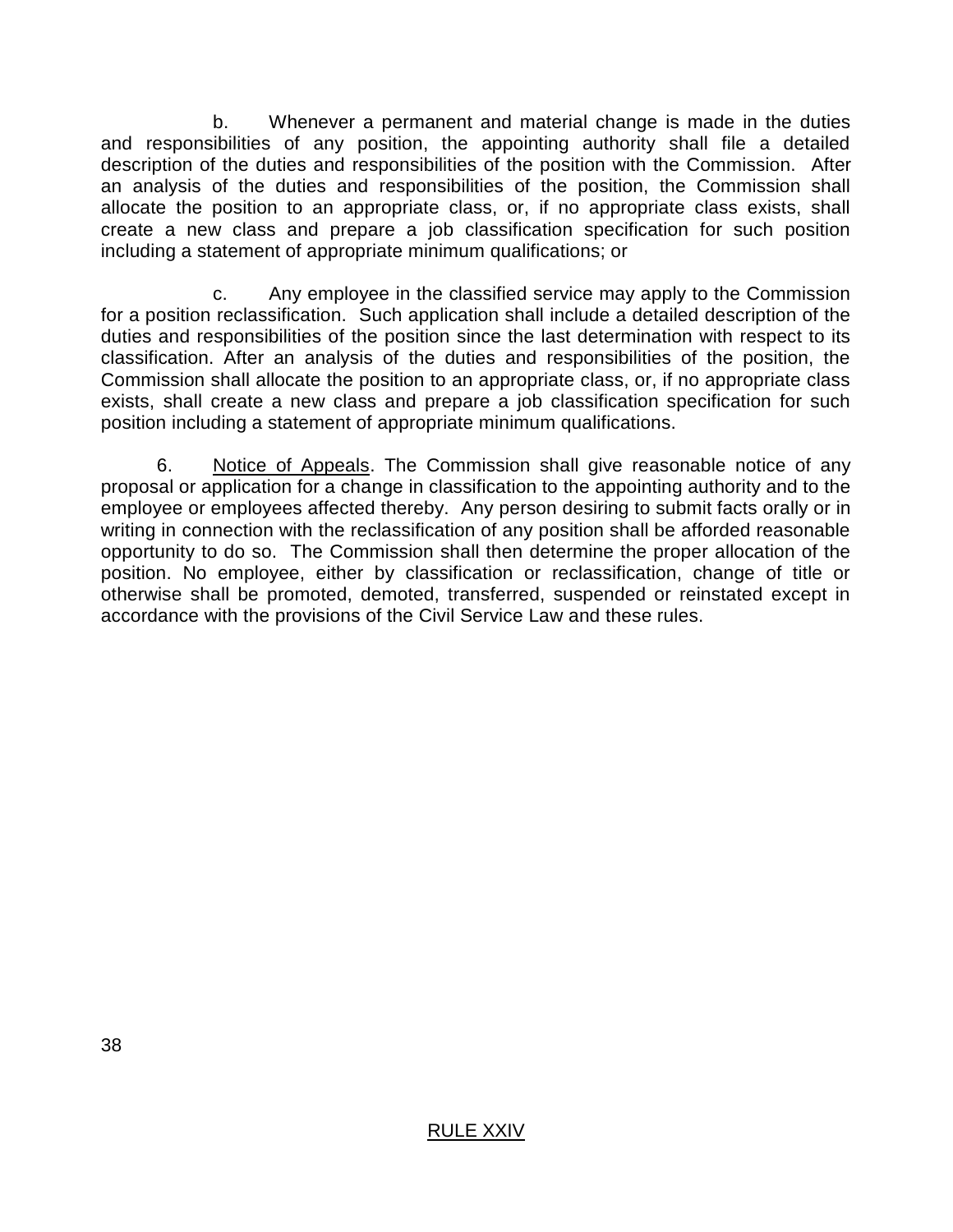#### PROHIBITION AGAINST QUESTIONS ELICITING INFORMATION CONCERNING POLITICAL AFFILIATION

No question in any examination or application or other proceeding by the Commission or its examiners shall be so framed as to elicit information concerning, nor shall any other attempt be made to ascertain, the political opinions or affiliations of any applicant, competitor or eligible, and all disclosures shall be discountenanced by the Commission and its examiners. No discrimination shall be exercised, threatened or promised against or in favor of any applicant, competitor or eligible because of his/her political opinions or affiliation.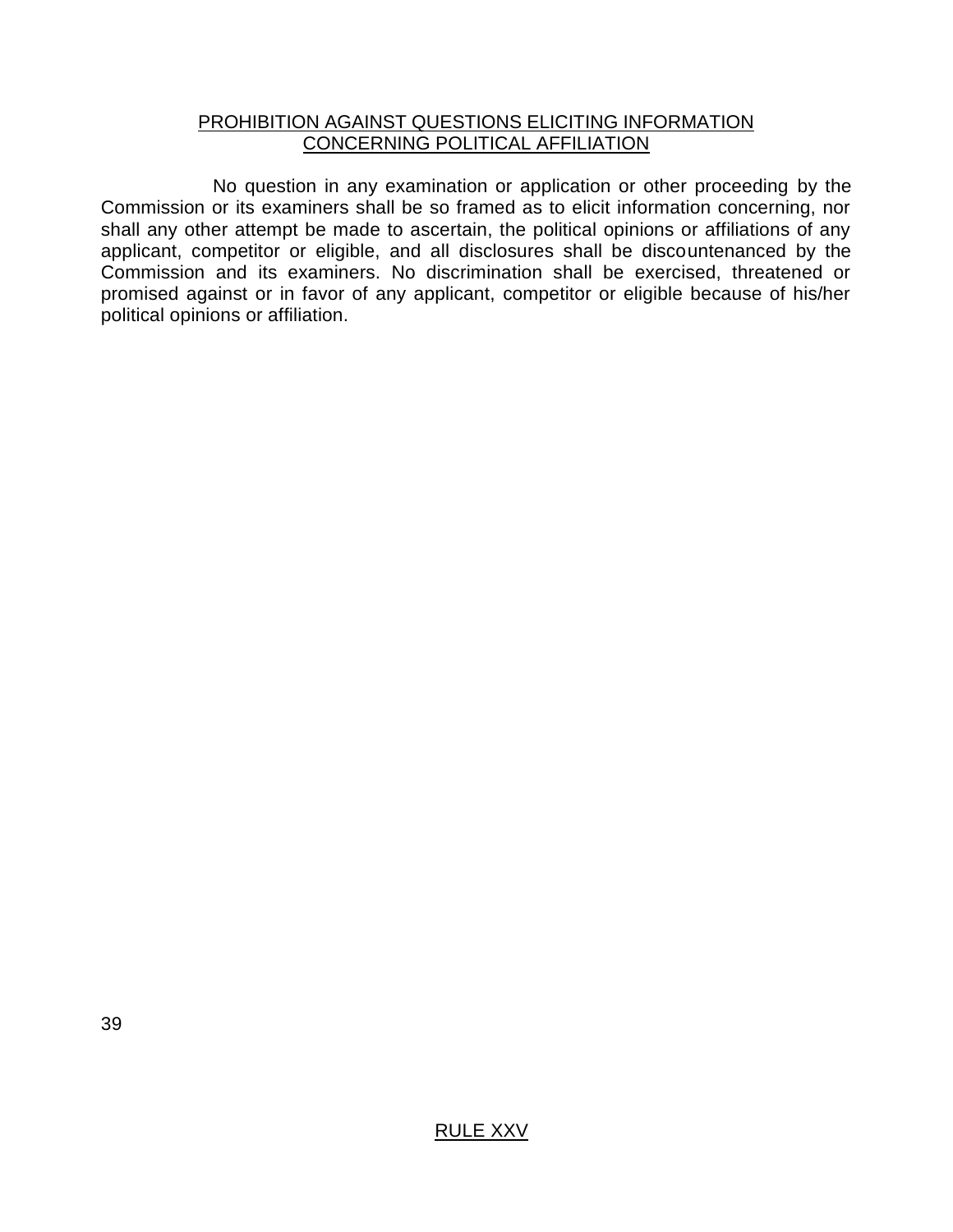# **LAYOFF OF COMPETITIVE CLASS EMPLOYEES**

### 1. For the purpose of this rule the following terms shall mean:

a. Direct Line of Promotion shall be strictly construed in that in order to be considered as direct line all titles must have the same generic root.

b. Next Lower Occupied Title shall mean the title in direct line of promotion immediately below the title from which the incumbent is suspended or demoted, unless no one is serving in that title in that layoff unit, in which case it shall be the closest lower title in direct line of promotion in that layoff unit in which one or more persons do serve.

c. Layoff Unit. Each department of a county, city, town, or village; each school district; each community college; each special district; and, each authority shall be deemed to be a layoff unit.

d. Satisfactory Service shall mean service in the last fiscal year by an employee during which he/she did not receive an "Unsatisfactory" performance rating and was not found guilty of misconduct or incompetency pursuant to Section Seventyfive of the Civil Service Law or negotiated disciplinary procedure which resulted in the imposition of any of the following penalties upon such employee:

- 1) Dismissal from the service; or
- 2) Suspension without pay for a period exceeding one month; or
- 3) Demotion in grade and title.
- e. Permanent Service
	- 1) Original Appointment

Permanent service shall start on the date of the incumbent's original appointment on a permanent or contingent permanent basis in the classified service; however, in the case of disabled veterans, the date of original permanent appointment is considered to be sixty months earlier than the actual date, while non-disabled veterans are considered to have been appointed thirty months earlier than their actual date of appointment. For the purposes of this rule the definition of what constitutes a veteran or disabled veteran is contained in Section Eighty-five of the Civil Service Law.

40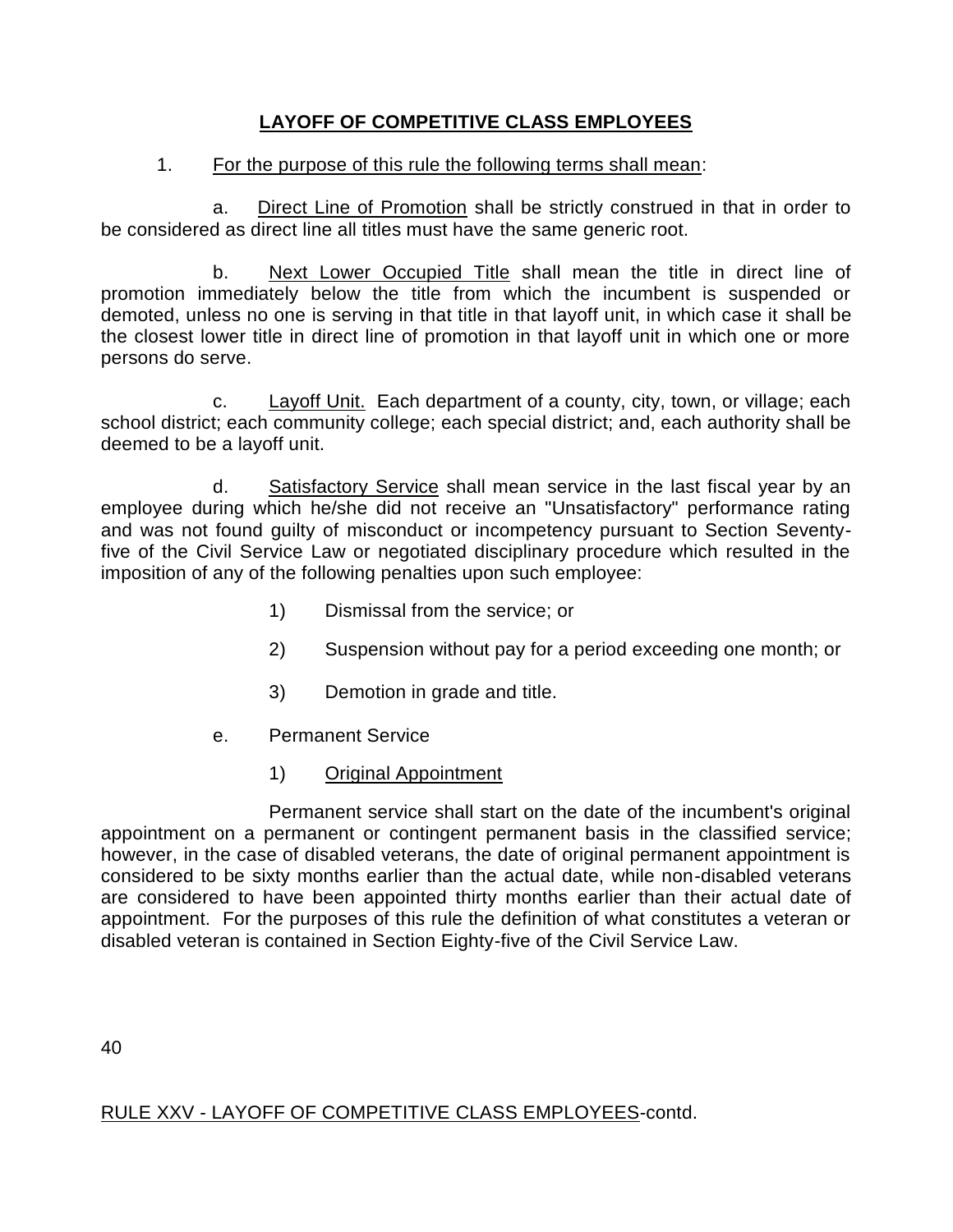# 2) Resignation Followed by a Reinstatement or Reappointment

A resignation followed by a reinstatement or reappointment more than one year subsequent to the resignation constitutes a break in service. The original appointment date is to be determined from the date of reemployment; the prior service would not count.

# 3) Temporary or Provisional Service

Temporary or provisional service preceding the original permanent appointment does not count. However, temporary, provisional or contingent permanent employment immediately preceded and followed by permanent classified service employment does not interrupt continuous service.

# 4) Seniority of Transferred Employees

The permanent service of any employee who was transferred from another civil division shall start on the date of his/her original permanent appointment in the classified service in the other civil division.

## 5) Seniority Date When Covered-In

If an employee was covered-in to a classified position upon acquisition by a civil division of a private institution or enterprise in which he/she was employed, his/her seniority begins on the effective date of the cover-in. As between that employee and others covered-in on the same date, they shall have the seniority held by them as among themselves in the agency before the cover-in.

## 2. Suspension

a. When an occupied position in the competitive class is abolished, suspension is to be made from among those employees holding the same title in the same layoff unit as the abolished position.

b. Among permanent employees, the order of suspension is the inverse of the order of their original permanent appointments in the classified service. See above definition of permanent service for veterans and disabled veterans. An exception to this rule is that the blind have absolute retention rights but only in their job status.

41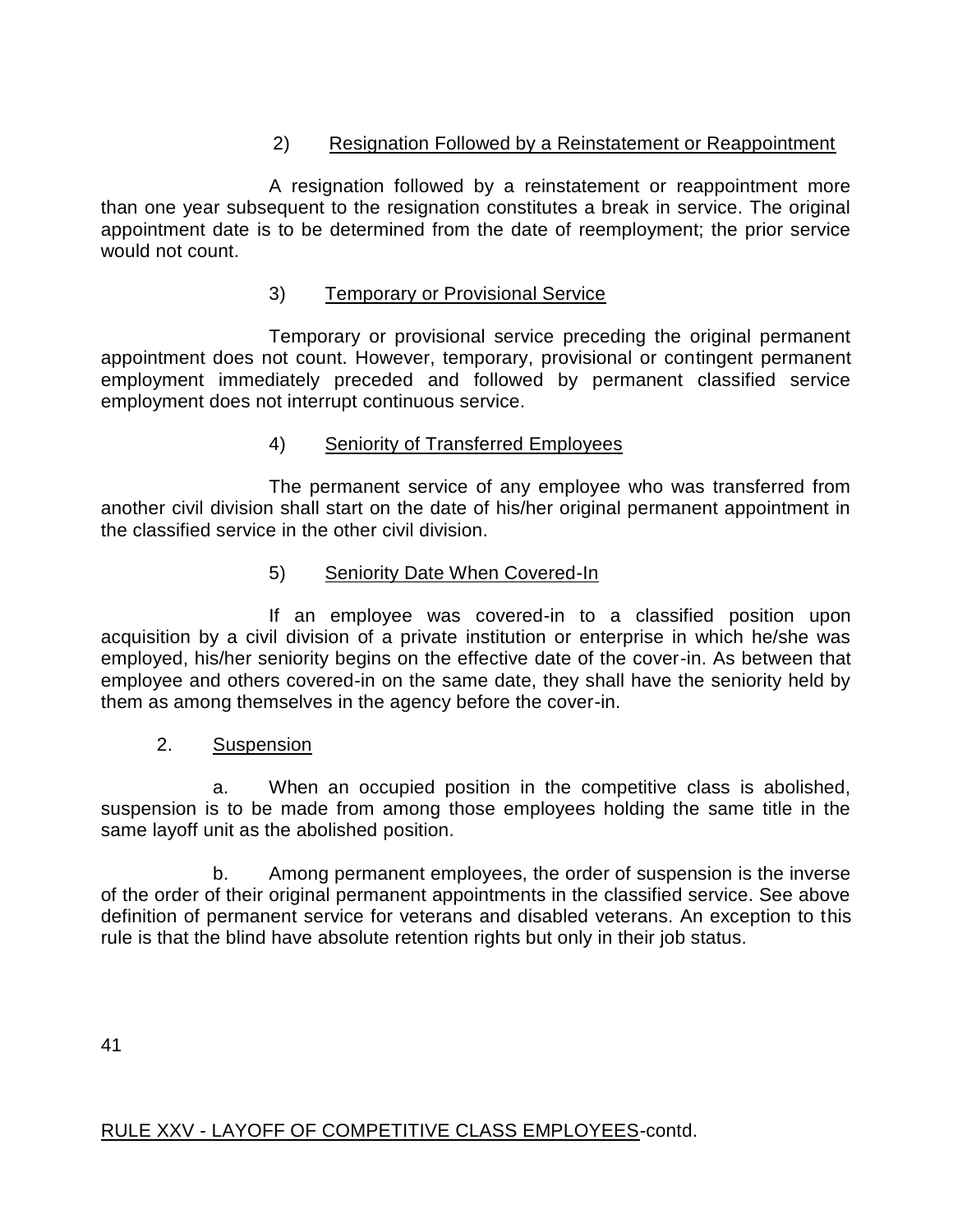c. A blind person may not backdate his/her permanent service if he/she also happens to be either a veteran or disabled veteran. A person is considered blind if he/she is so certified by the Commission for the Blind and Visually Handicapped of the New York State Office of Children and Family Services.

d. When two or more permanent incumbents of positions in a specific title are suspended, demoted or displaced at the same time, the order in which they shall be entitled to displace shall be determined by their respective retention standing, with those having the greater retention standing entitled to displace first.

e. When several employees were originally appointed on a permanent basis from the same eligible list on the same day, their retention rights shall be determined by their rank on that eligible list; that person having the highest rank having greater retention rights over those having lower ranks.

f. All temporary, provisional and contingent permanent employees occupying these positions must be let go before any permanent employee is suspended from such positions.

g. Probationary employees occupying such positions in the same title, must also be suspended before any permanent employee in the layoff unit in that title who has completed his/her probationary period. Probationary employees do, however, have greater retention rights to those of contingent permanent, temporary, and provisional employees.

h. The order of suspension among probationary employees shall follow the same principles as that among permanent employees.

i. Where the layoff involves more than one position in a title, the order of displacement will be the inverse of the order of suspension. That is, the most senior of the suspended employees will be the first to displace. This shall apply to both vertical bumping and retreat.

## 3. Vertical Bumping

a. Vertical bumping occurs when an employee in a specific title to which there is a direct line of promotion, who is himself/herself suspended or displaced, displaces an employee in the next lower occupied title in direct line of promotion in the same layoff unit having the least seniority if the employee who seeks to displace has greater retention standing.

42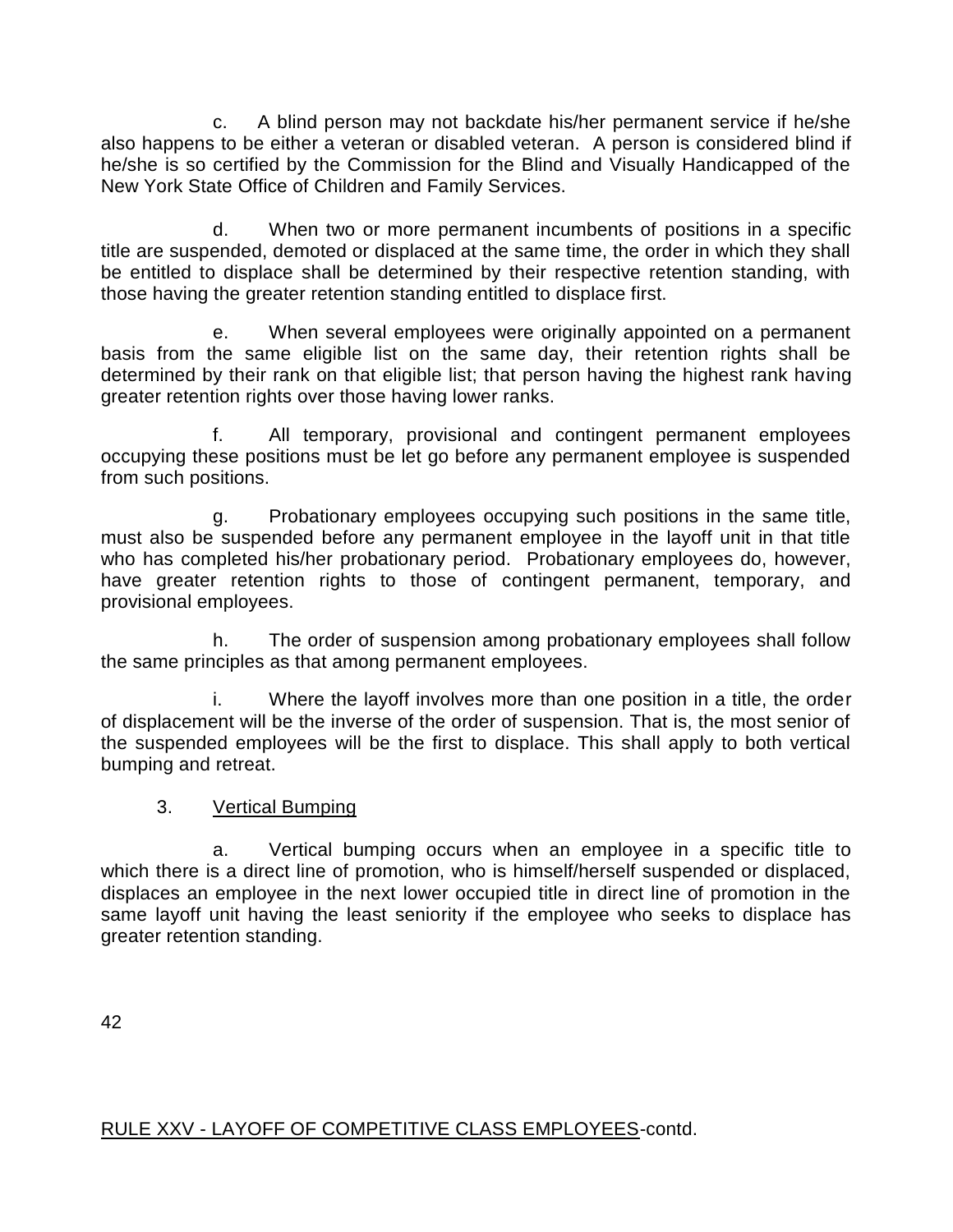b. If an employee refuses to displace a junior incumbent, he/she must be laid off. This, however, does not protect the junior incumbent from being compared in retention standing with other incumbents if other positions at the higher level are being abolished.

c. When a next lower title has been occupied by means of displacement regardless of when the displacement into the title has occurred, it is considered to be occupied for further displacement purposes; however, a next lower title which has all of its positions abolished at the same time as positions are abolished at the higher level cannot be considered as occupied. A title which is occupied by an incumbent, temporary, provisional, contingent permanent, probationary or permanent, is considered occupied for the purposes of this section.

# 4. Retreat

a. Retreat occurs when and only when there is no lower occupied position in direct line of promotion at any level.

b. An employee may retreat by displacing the incumbent with the least retention right who is serving in a position in the title in which the displacing incumbent last served on a permanent basis prior to service in the title from which he/she is currently suspended or displaced. Retreat may only occur where the position in the title formerly held by the displacing incumbent is occupied in the competitive class, in the same layoff unit, and at a lower salary grade; the service of the displacing incumbent while in the former title must have been satisfactory, and the junior incumbent must have less retention standing than the displacing incumbent.

c. The service of the displacing incumbent in the title to which he/she is retreating need not have been in the same layoff unit as the one from which he/she is displaced.

d. An employee may also displace by retreat to a position in a title he/she last served on a permanent basis although he/she had intervening service in other title as long as his/her service in each of the intervening titles was on other than a permanent basis. He/she may also displace by retreat to a position, which does not count in the computation of his/her continuous service.

e. Where a title change has been effected to better describe the duties of a position but the duties have not substantially changed since the suspended employee last served in that title the new title will for retreat purposes be deemed to be the former title.

43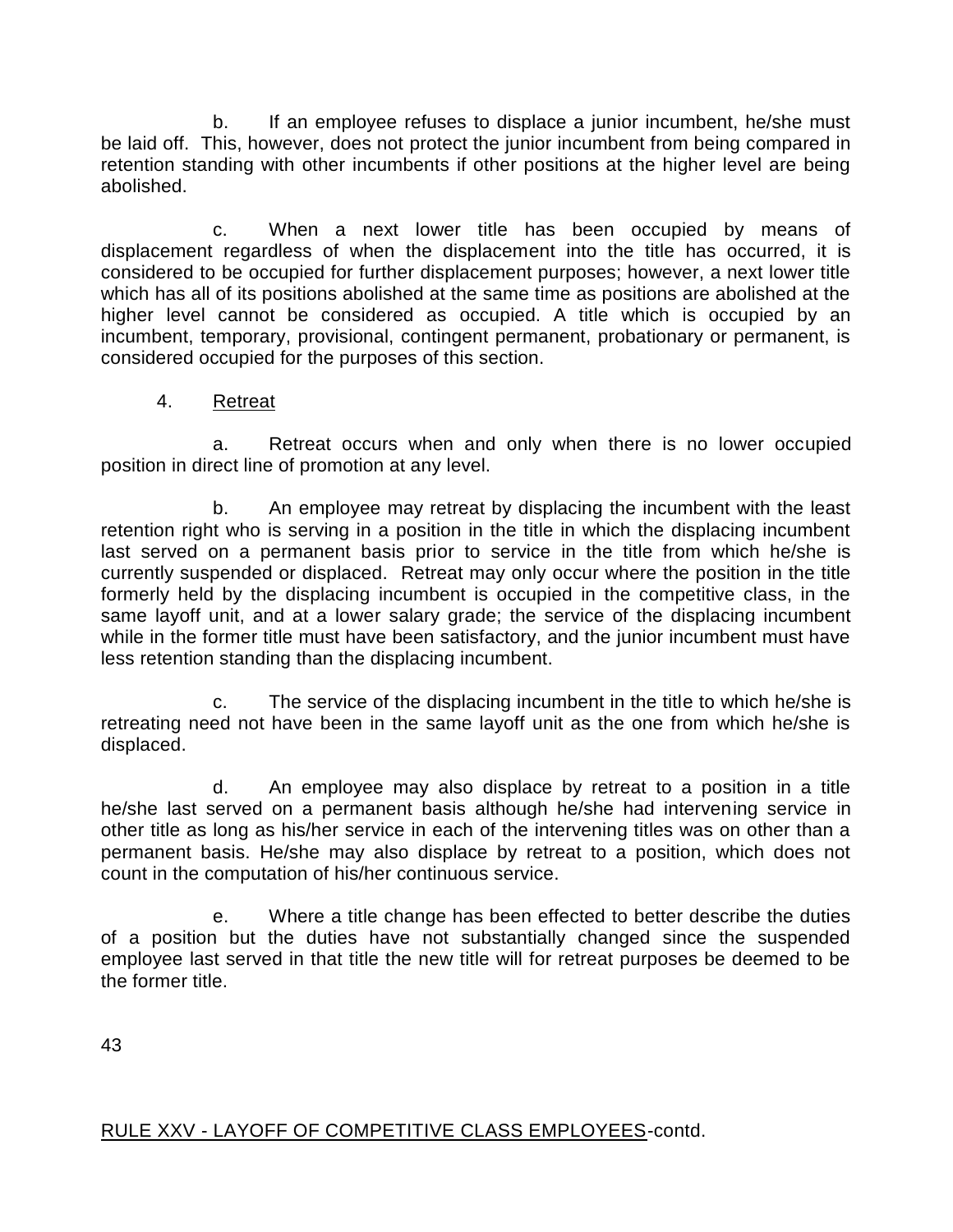5. An employee who refuses to accept an appointment afforded by displacement for whatever reason waives all rights regarding the displacement; however, this employee's name will be entered on an appropriate preferred list.

6. An appointing authority may take such steps as it may deem necessary in order to secure binding written commitments in advance of suspension, demotion or displacement from employees potentially affected by such suspension, demotion or displacement as to their willingness to accept reassignment or displacement.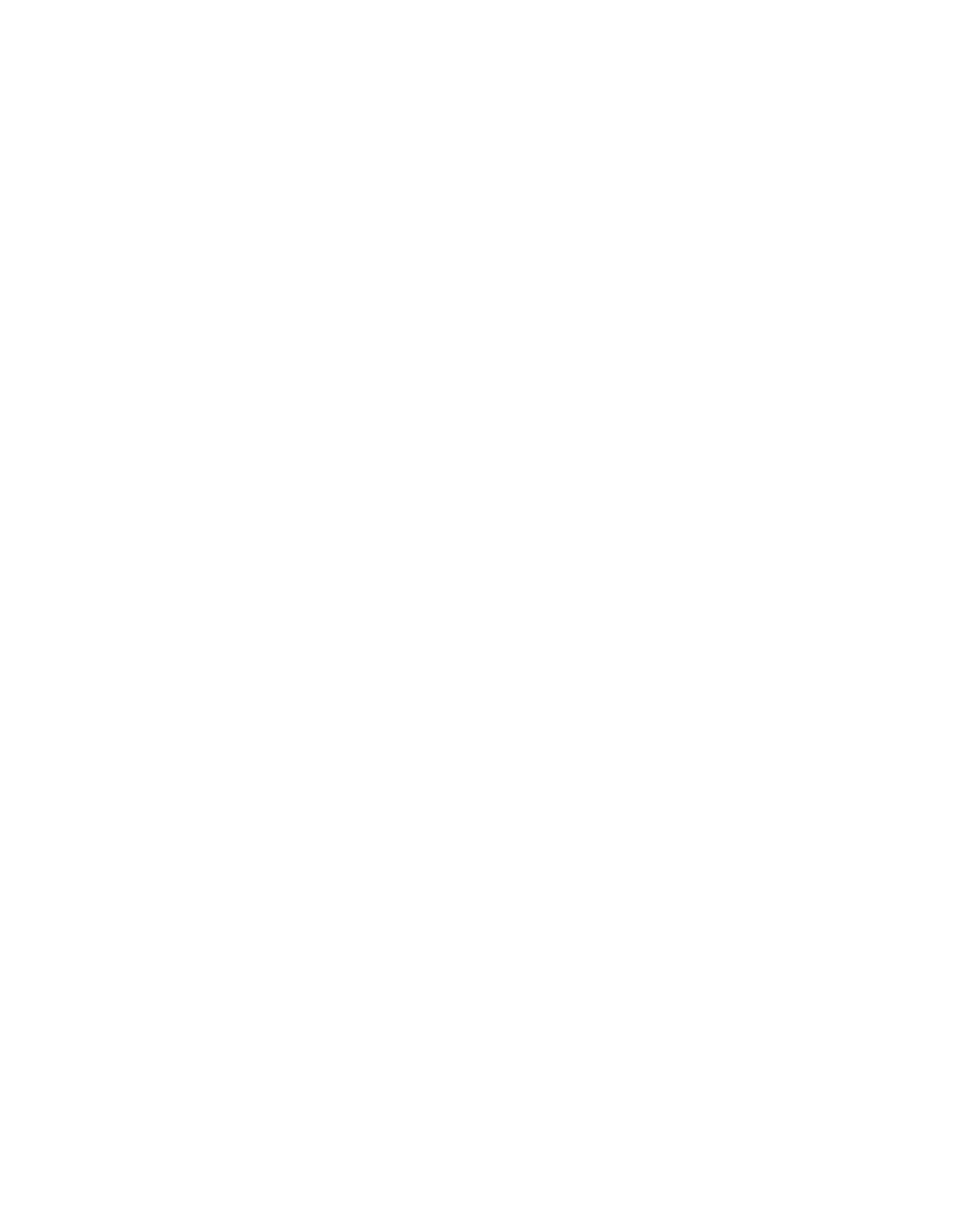It is the policy of the Utica Municipal Civil Service Commission to provide reasonable accommodation to ensure effective communication of information to individuals with disabilities. If you need an auxiliary aid or service to make this information available to you, please contact the Utica Municipal Civil Service Commission at (315) 792-0225.